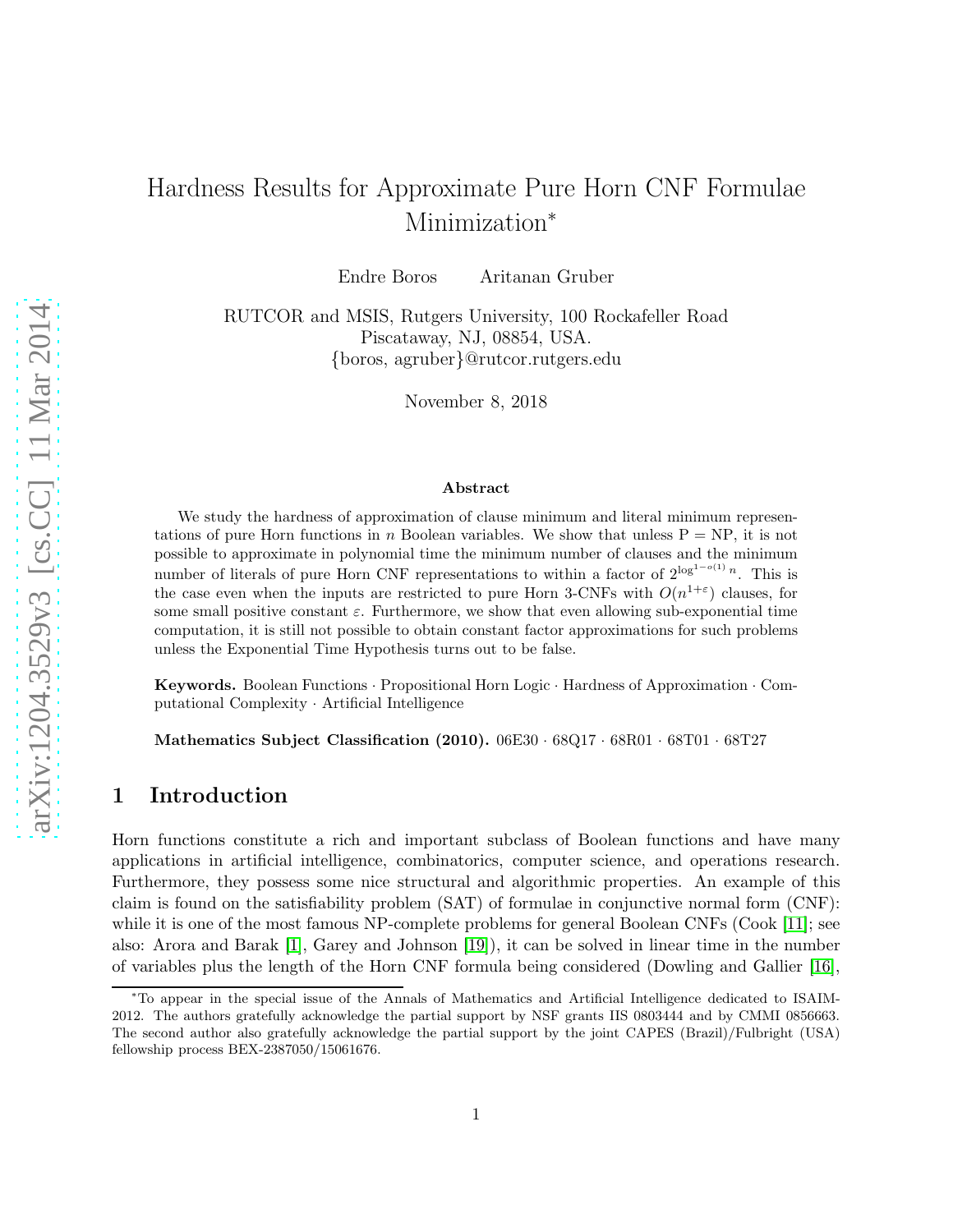Itai and Makowsky [\[23\]](#page-38-0), and Minoux [\[26\]](#page-38-1)), where length in this context means the number of literal occurrences in the formula (i.e., multiplicities are taken into account).

The problem of finding short Horn CNF representations of Horn functions specified through Horn CNFs has received some considerable attention in the literature since it has an intrinsic appeal stemming from both theoretical and practical standpoints. The same can be said about some special cases, including Horn 3-CNFs, i.e., the ones in which each clause has at most three literals.

Two of the common measures considered are the number of clauses and the number of literal occurrences (henceforth, number of literals). The NP-hardness of minimizing the number of clauses in Horn CNFs was first proved in a slightly different context of directed hypergraphs by Ausiello et al. [\[6\]](#page-36-1). It was later shown to also hold for the case of pure Horn 3-CNFs by Boros et al. [\[8\]](#page-37-3). The NP-hardness of minimizing the number of literals in Horn CNFs was shown by Maier [\[25\]](#page-38-2). A simpler reduction was found later by Hammer and Kogan [\[21\]](#page-37-4). Boros et al. [\[8\]](#page-37-3) showed NP-hardnes for the pure Horn 3-CNFs case.

The attention then shifted to trying to approximate those values. Hammer and Kogan [\[21\]](#page-37-4) showed that for a pure Horn function on  $n$  variables, it is possible to approximate the minimum number of clauses and the minimum number of literals of a pure Horn CNF formula representing it to within factors of  $n-1$  and  $\binom{n}{2}$  $n_2$ , respectively. For many years, this was the only result regarding approximations. Recently, a super-logarithmic hardness of approximation factor was shown by Bhattacharya et al. [\[7\]](#page-36-2) for the case of minimizing the number of clauses for general Horn CNFs. We provide more details on this shortly.

Another measure for minimum representations of Horn functions concerns minimizing the number of source sides, grouping together all clauses with the same source set. Maier [\[25\]](#page-38-2) and Ausiello et al. [\[6\]](#page-36-1) showed that such minimization can be accomplished in polynomial time (see also Crama and Hammer [\[12\]](#page-37-5)). While this measure is sometimes used in practice, providing reasonably good results, we consider it an important intelectual quest, following Bhattacharya et al. [\[7\]](#page-36-2), to try to precisely understand the hardness of the other two measures.

In this work, we focus on the hardness of approximating short pure Horn CNF/3-CNF representations of pure Horn functions, where pure means that each clause has exactly one positive literal (definitions are provided in Section [2\)](#page-4-0). More specifically, we study the hardness of approximating

- the minimum number of clauses of pure Horn functions specified through pure Horn CNFs,
- the minimum number of clauses and the minimum number literals of pure Horn functions specified through pure Horn 3-CNFs,

when either polinomial or sub-exponential computational time is available.

Below, we present pointers to previous work on the subject, discuss our results in more details, and mention the main ideas behind them. We then close this section with the organization of the rest of the paper.

#### Previous Work

The first result on hardness of approximation of a shortest pure Horn CNF representations was pro-vided in Bhattacharya et al. [\[7\]](#page-36-2). Specifically, it was shown that unless  $NP \subseteq QP = DTIME(n^{polylog(n)}),$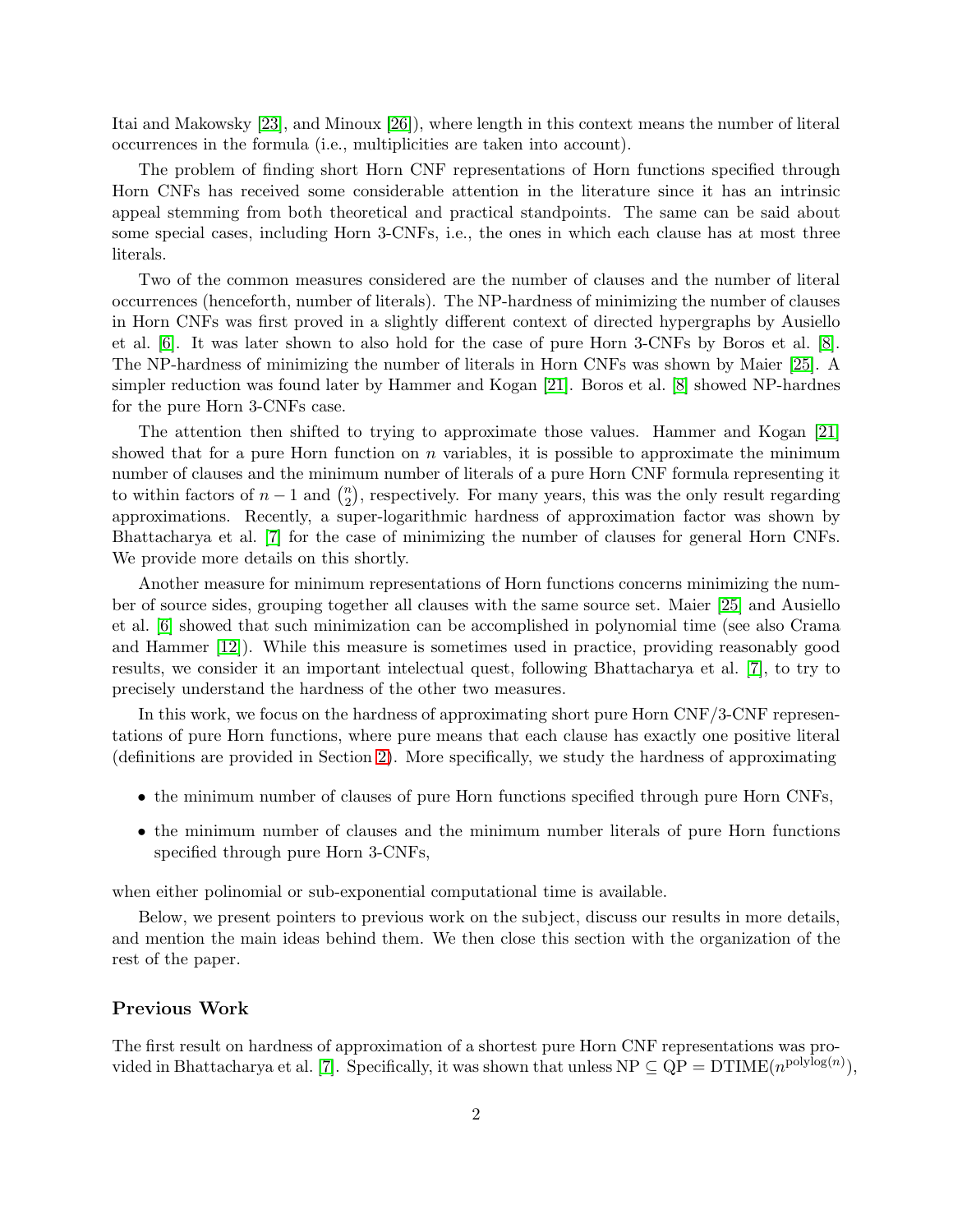that is, unless every problem in NP can be solved in quasi-polynomial deterministic time in the size of the input's representation, the minimum number of clauses of a pure Horn function on  $n$  variables specified through a pure Horn CNF formula cannot be approximated in polynomial (depending on n) time to within a factor of  $2^{\log^{1-\varepsilon} n}$ , for any constant  $\varepsilon > 0$  small enough.

This result is based on a gap-preserving reduction from a fairly well known network design problem introduced by Kortsarz [\[24\]](#page-38-3), namely, MinRep and has two main components: a gadget that associates to every MINREP instance  $M$  a pure Horn CNF formula  $h$  such that the size of an optimal solution to  $M$  is related to the size of a clause minimum pure Horn CNF representation of h, and a gap amplification device that provides the referred gap. Despite being both necessary to accomplish the result, each component works in a rather independent way.

Inspired by the novelty of their result and by some characteristics of their reduction, we are able to further advance the understanding of hardness of approximation of pure Horn functions. We discuss how we strength their result below.

#### Our Results and Techniques

Our strengthening of the result of Bhattacharya et al. [\[7\]](#page-36-2) can be summarized as follows: the hardness of approximation factor we present is stronger, the complexity theoretic assumption we use for polynomial time solvability is weaker, and the class of CNF formulae to which our results apply is smaller. We are also able to derive further non-approximability results for sub-exponential time solvability using a different complexity theoretic hypothesis.

In more details, for a pure Horn function h on n variables, we show that unless  $P = NP$ , the minimum number of clauses in a prime pure Horn CNF representation of  $h$  and the minimum number of clauses and literals in a prime pure Horn 3-CNF representation of  $h$  cannot be approximated in polynomial (depending on *n*) time to within factors of  $2^{\log^{1-o(1)} n}$  even when the inputs are restricted to pure Horn CNFs and pure Horn 3-CNFs with  $O(n^{1+\epsilon})$  clauses, for some small constant  $\varepsilon > 0$ . It is worth mentioning that  $o(1) \approx (\log \log n)^{-c}$  for some constant  $c \in (0, 1/2)$  in this case.

After that, we show that unless the Exponential Time Hypothesis introduced by Impagliazzo and Paturi [\[22\]](#page-38-4) is false, it is not possible to approximate the minimum number of clauses and the minimum number of literals of a prime pure Horn 3-CNF representation of h in time  $\exp(n^{\delta}),$ for some  $\delta \in (0,1)$ , to within factors of  $O(\log^{\beta} n)$  for some small constant  $\beta > 0$ . Such results hold even when the inputs are restricted to pure Horn 3-CNFs with  $O(n^{1+\epsilon})$  clauses, for some small constant  $\varepsilon > 0$ . Furthermore, we also obtain a hardness of approximation factor of  $O(\log n)$ under slightly more stringent, but still sub-exponential time constraints. We would like to point out that our techniques leave open the problem of determining hardness of approximation factors when  $exp(o(n))$  computational time is available. We conjecture, however, that constant factor approximations are still not possible in that case.

The main technical component of our work is a new gap-preserving reduction<sup>[1](#page-2-0)</sup> from a graph theoretical problem called LABEL-COVER (see Section [3](#page-6-0) for its definition) to the problem of determining the minimum number of clauses in a pure Horn CNF representation of a pure Horn function. We show that our reduction has two independent parts: a core piece that forms an ex-

<span id="page-2-0"></span><sup>1</sup>Our reduction is actually approximation-preserving, but we do not need or rely on such characteristic. See Vazirani [\[29\]](#page-38-5) or Williamson and Shmoys [\[30\]](#page-38-6) for appropriate definitions.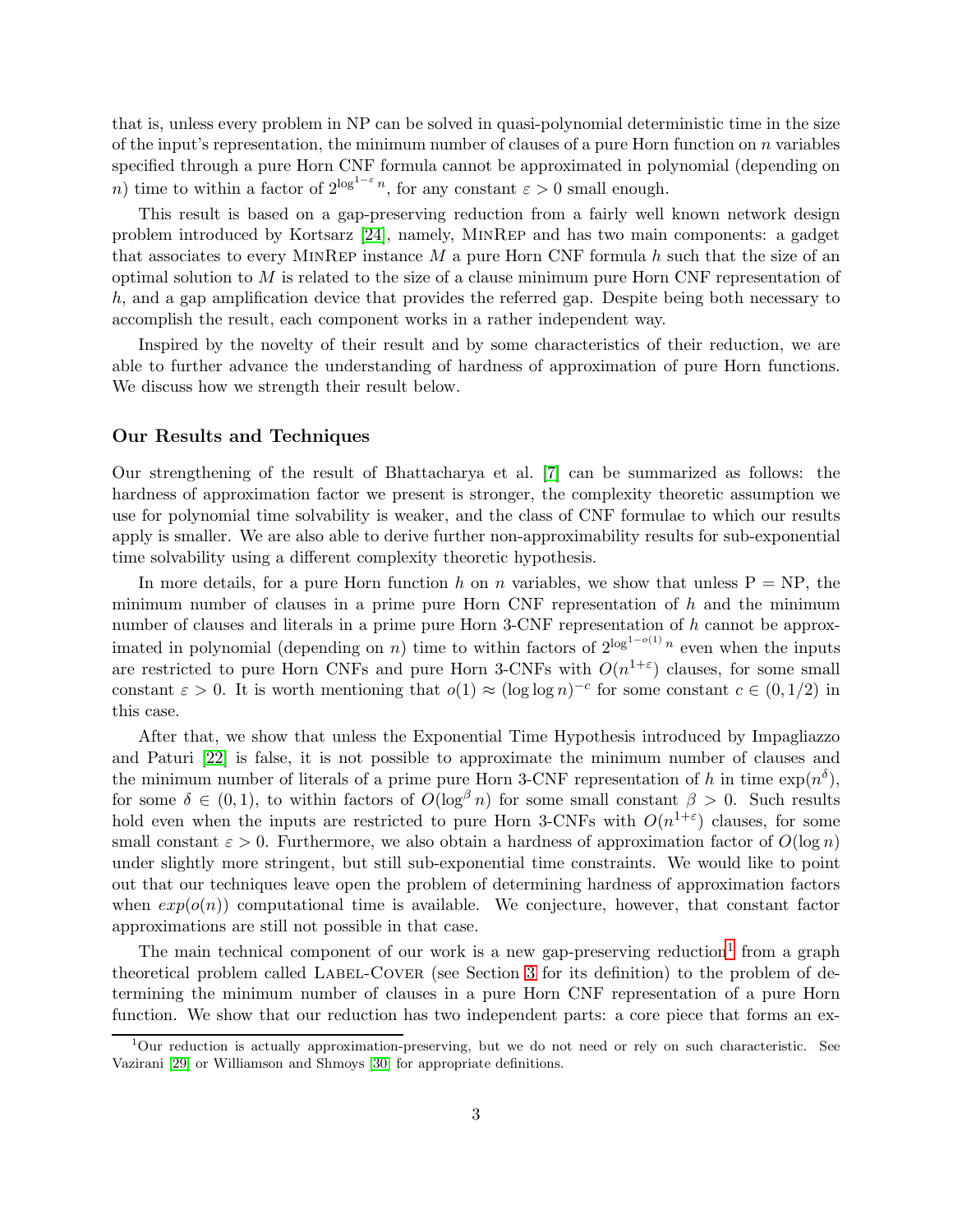clusive component (Boros et al. [\[9\]](#page-37-6)) of the function in question and therefore, can be minimized separately; and a gap amplification device which is used to obtain the hardness of approximation factor. It becomes clear that the same principle underlies Bhattacharya et al. [\[7\]](#page-36-2). The hardness of approximation factor comes (after calculations) from a result of Dinur and Safra [\[15\]](#page-37-7) on the hardness of approximating certain LABEL-COVER instances.

We then introduce some local changes into our reduction that allow us to address the case in which the representation is restricted to be a pure Horn 3-CNF. Namely, we introduce extra variables in order to *cubify* clauses whose degree is larger than three, that is, to replace each of these clauses by a collection of degree two or degree three clauses that provide the same logical implications. This is done for two families of high degree clauses and for each family we use a different technique: a linked-list inspired transformation that is used on the classical reduction from SAT to 3-SAT instances (Garey and Johnson [\[19\]](#page-37-1)), and a *complete binary tree* type transformation. The latter type is necessary to prevent certain shapes of prime implicates in minimum clause representations that would render the gap-amplification device innocuos. From this modified reduction, we are also able to derive in a straight-forward fashion a hardness result for determining the minimum number of literals of pure Horn functions represented by pure Horn 3-CNFs.

At this point we should mention that our reduction is somewhat more complicated than the one given in Bhattacharya et al. [\[7\]](#page-36-2). While we could adapt their reduction and obtain the same hardness of approximation factor we present in the case of pure Horn CNF representations (as based in our Lemma [14](#page-8-0) we can argue that the LABEL-COVER and the MINREP problems are equivalent), the more involved gadget we use is paramount in extending the hardness result for the pure Horn 3-CNF case. Loosely speaking, the simple form of their reduction does not provide enough room to correctly shape those prime implicates in minimum pure Horn 3-CNF representations that we mentioned addressing in ours. In this way, the extra complications are justified.

Finally, using newer and slightly different results on the hardness of approximation of certain LABEL-COVER instances (Moshkovitz and Raz  $[27]$ , Dinur and Harsha  $[14]$ ) in conjunction with the Exponential Time Hypothesis [\[22\]](#page-38-4), we are able to show (also after calculations) that it might not be possible to obtain constant factor approximations for the minimum number of clauses and literals in pure Horn 3-CNF representations.

#### Outline

The remainder of the text is organized as follows. We introduce some basic concepts about pure Horn functions in Section [2](#page-4-0) and present the problem on which our reduction is based in Section [3.](#page-6-0) The reduction to pure Horn CNFs, its proof of correctness, and the polynomial time hardness of approximation result are shown in Section [4.](#page-9-0) In Section [5,](#page-19-0) we extend that result to pure Horn 3- CNF formulae and address the case of minimizing the number of literals. In Section [6](#page-29-0) we show that sub-exponential time availability gives smaller but still super-constant hardness of approximation factors. We then offer some final thoughts in Section [7.](#page-35-0) A short conference version of this article appeared in Boros and Gruber [\[10\]](#page-37-9).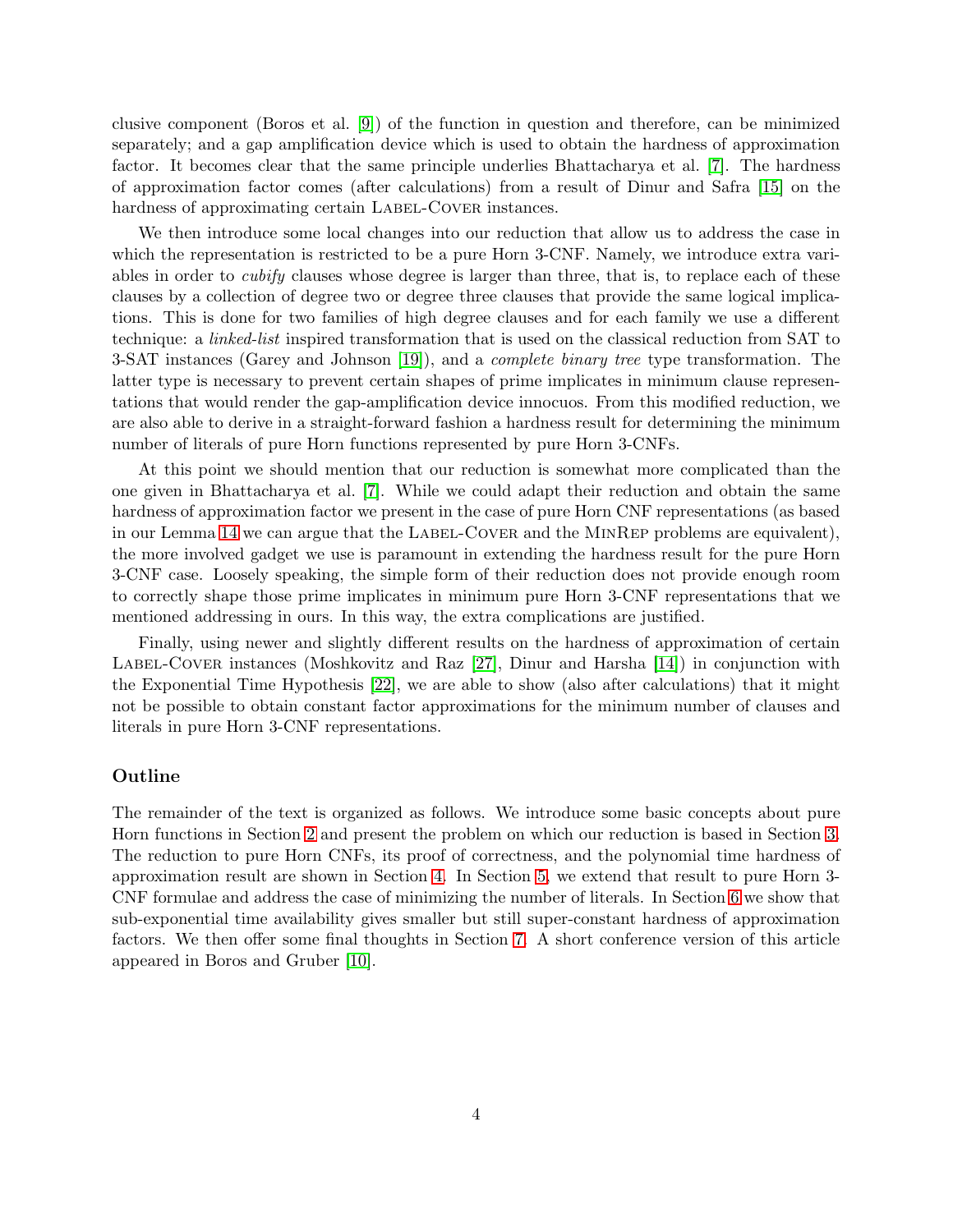# <span id="page-4-0"></span>2 Preliminaries

In this section we succinctly define the main concepts and notations we shall use later on. For an almost comprehensive exposition, consult the book on Boolean Functions by Crama and Hammer [\[12\]](#page-37-5).

A mapping  $h: \{0,1\}^n \to \{0,1\}$  is called a *Boolean function* on *n* propositional variables. Its set of variables is denoted by  $V_h := \{v_1, \ldots, v_n\}$ . A *literal* is a propositional variable  $v_i$  (positive literal) or its negation  $\bar{v}_i$  (negative literal).

An elementary disjunction of literals

<span id="page-4-1"></span>
$$
C = \bigvee_{i \in I} \bar{v}_i \vee \bigvee_{j \in J} v_j,\tag{1}
$$

with  $I, J \subseteq V_h$  is a *clause* if  $I \cap J = \emptyset$ . The set of variables it depends upon is  $\text{Vars}(C) := I \cup J$ and its degree or size is given by  $deg(C) := |I \cup J|$ . It is customary to identify a clause C with its set of literals.

**Definition 1.** A clause C as in [\(1\)](#page-4-1) is called pure or definite Horn if  $|J| = 1$ . For a pure Horn clause C, the positive literal  $v \in J$  is called its head and  $S = C \setminus J$  is called its subgoal or body. To simplify notation, we sometimes write C simply as  $\overline{S} \vee v$  or as the implication  $S \longrightarrow v$ .

**Definition 2.** A conjunction  $\Phi$  of pure Horn clauses is a pure Horn formula in Conjunctive Normal Form (for short, pure Horn CNF). In case every clause in  $\Phi$  has degree at most three, the CNF is a 3-CNF. A Boolean function h is called pure Horn if there is a pure Horn CNF formula  $\Phi \equiv h$ , that is, if  $\Phi(v) = h(v)$  for all  $v \in \{0,1\}^n$ .

Let  $\Phi = \bigwedge_{i=1}^{m} C_i$  be a pure Horn CNF representing a pure Horn function h. We denote by

$$
|\Phi|_c:=m\qquad\text{and}\qquad|\Phi|_l:=\sum_{i=1}^m\deg(C)
$$

the numbers of clauses and literals of  $\Phi$ , respectively. We say that  $\Phi$  is a clause (literal) minimum representation of h if  $|\Phi|_c \leq |\Psi|_c$  ( $|\Phi|_l \leq |\Psi|_l$ ) for every other pure Horn CNF representation  $\Psi$  of h. With this in mind, we define

> $\tau(h) := \min\{|\Phi|_c : \Phi \text{ is a pure Horn CNF representing } h\},\text{ and}$  $\lambda(h) := \min\{|\Phi|_l : \Phi \text{ is a pure Horn CNF representing } h\}.$

Problem 3. The clause (literal) pure Horn CNF minimization problem consists in determining  $\tau(h)$  ( $\lambda(h)$ ) when h is given as a pure Horn CNF. Similar definitions hold for the pure Horn 3-CNF case.

A clause C as in [\(1\)](#page-4-1) is an *implicate* of a Boolean function h if for all  $v \in \{0,1\}^n$  it holds that  $h(v) = 0$  implies  $C(v) = 0$ . An implicate is *prime* if it is inclusion-wise minimal with respect to its set of literals. The set of prime implicates of h is denoted by  $\mathcal{I}^p(h)$ . It is known (cf. Hammer and Kogan [\[20\]](#page-37-10)) that prime implicates of pure Horn functions are pure Horn clauses. A pure Horn CNF  $\Phi$  representing h is prime if its clauses are prime and is *irredundant* if the pure Horn CNF obtained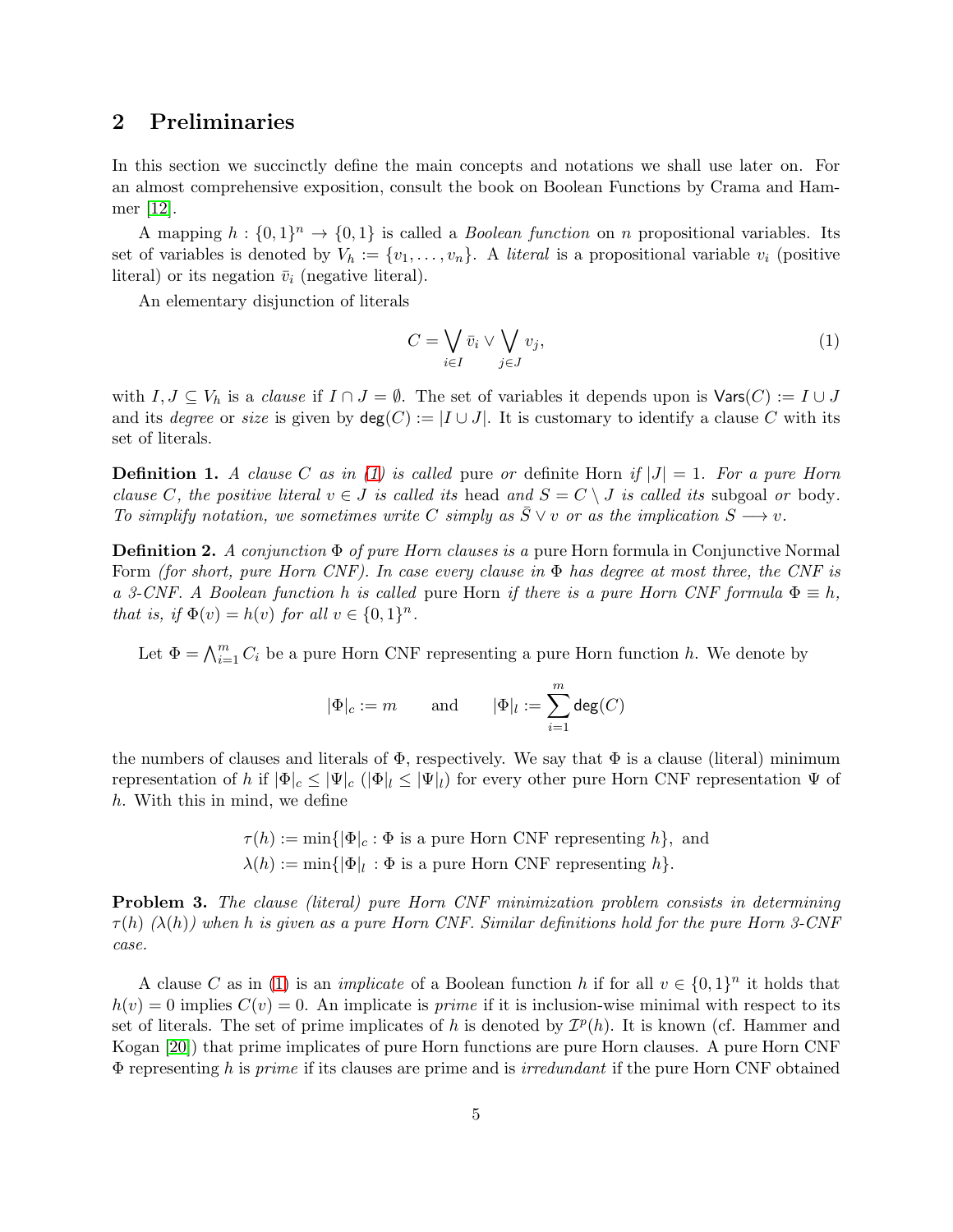after removing any of its clauses does not represent h anymore. Let us note that a clause minimum representation may involve non prime implicates, though it is always irredundant. As Hammer and Kogan [\[20\]](#page-37-10) pointed out any Horn CNF can be reduced in polynomial time to an equivalent prime and irredundant CNF. In the sequel we shall assume all CNFs considered, including the clause minimum ones, to be prime and irredundant.

Let  $C_1$  and  $C_2$  be two clauses and v be a variable such that  $v \in C_1$ ,  $\overline{v} \in C_2$ , and  $C_1$  and  $C_2$ have no other complemented literals. The *resolvent* of  $C_1$  and  $C_2$  is the clause

$$
R(C_1, C_2) := (C_1 \setminus \{v\}) \cup (C_2 \setminus \{\overline{v}\})
$$

and  $C_1$  and  $C_2$  are said to be *resolvable*. It is known (e.g. Crama and Hammer [\[12\]](#page-37-5)) that if  $C_1$ and  $C_2$  are resolvable implicates of a Boolean function h, then  $R(C_1, C_2)$  is also an implicate of h. Naturally, the resolvent of pure Horn clauses is also pure Horn.

A set of clauses C is closed under resolution if for all  $C_1, C_2 \in \mathcal{C}$ ,  $R(C_1, C_2) \in \mathcal{C}$ . The resolution closure of C,  $R(C)$ , is the smallest set  $\mathcal{X} \supseteq C$  closed under resolution. For a Boolean function h, let  $\mathcal{I}(h) := R(\mathcal{I}^p(h)).$ 

Let us note that the set of all implicates of a Horn function  $h$  may, in principle, contain clauses involving arbitrary other variables, not relevant for h. To formulate proper statements one would need to make sure that such redundancies are also handled, which complicates the formulations. To avoid such complications, we focus on  $\mathcal{I}(h)$  in the sequel, which is completely enough to describe all relevant representations of h.

**Definition 4.** Let  $\Phi$  be a pure Horn CNF representing a pure Horn function h and let  $Q \subseteq V_h$ . The Forward Chaining of Q in  $\Phi$ , denoted by  $F_{\Phi}(Q)$ , is defined by the following algorithm. Initially,  $F_{\Phi}(Q) = Q$ . As long as there is a pure Horn clause  $\overline{S} \vee v$  in  $\Phi$  such that  $S \subseteq F_{\Phi}(Q)$  and  $v \notin F_{\Phi}(Q)$ , add v to  $F_{\Phi}(Q)$ . Whenever a variable v is added to  $F_{\Phi}(Q)$ , we say that the corresponding clause  $S \vee v$  was trigged.

The result below is pivotal in our work. It tells us that we can make inferences about a pure Horn function h using any of its pure Horn CNF representations.

<span id="page-5-0"></span>**Lemma 5** (Hammer and Kogan [\[21\]](#page-37-4)). Two distinct pure Horn CNFs  $\Phi$  and  $\Psi$  represent the same pure Horn function h if and only if  $F_{\Phi}(U) = F_{\Psi}(U)$ , for all  $U \subseteq V_h$ . Consequently, we can do Forward Chaining in h, which we denote by  $F_h(\cdot)$ , through the use of any of h's representations.

The following definitions and lemma concerning exclusive sets of clauses are useful when decomposing and studying structural properties of Boolean functions.

**Definition 6** (Boros et al. [\[9\]](#page-37-6)). Let h be a Boolean function and  $\mathcal{X} \subseteq \mathcal{I}(h)$  be a set of clauses. X is an exclusive set of clauses of h if for all resolvable clauses  $C_1, C_2 \in \mathcal{I}(h)$  it holds that:  $R(C_1, C_2) \in \mathcal{X}$  implies  $C_1 \in \mathcal{X}$  and  $C_2 \in \mathcal{X}$ .

An example of an exclusive set of clauses is given by the set of pure Horn implicates of a Horn function: it is not hard to see that if a resolvent is a pure Horn clause, then both the resolvable clauses must also be pure Horn.

<span id="page-5-1"></span>**Definition 7** (Boros et al. [\[9\]](#page-37-6)). Let  $X \subseteq \mathcal{I}(h)$  be an exclusive set of clauses for a Boolean function h and let  $C \subseteq \mathcal{I}(h)$  be such that  $C \equiv h$ . The Boolean function  $h_{\mathcal{X}} = C \cap \mathcal{X}$  is called the X-component of h.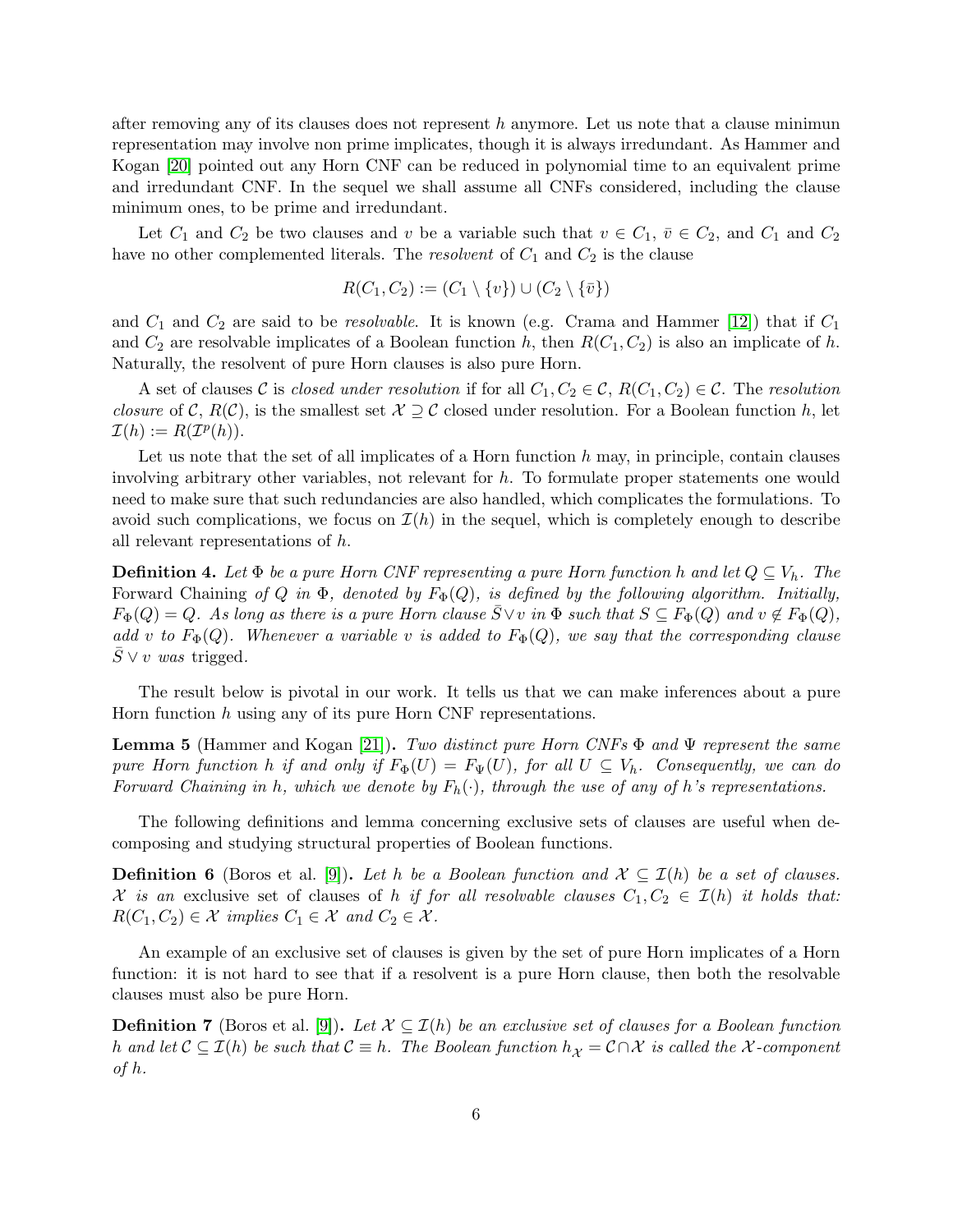The following claim justifies the use of "the" in the previous definition.

<span id="page-6-2"></span>**Lemma 8** (Boros et al. [\[9\]](#page-37-6)). Let  $C_1, C_2 \subseteq \mathcal{I}(h)$ ,  $C_1 \neq C_2$ , such that  $C_1 \equiv C_2 \equiv h$  and let  $\mathcal{X} \subseteq \mathcal{I}(h)$ be an exclusive set of clauses. Then  $C_1 \cap \mathcal{X} \equiv C_2 \cap \mathcal{X}$  and in particular  $(C_1 \setminus \mathcal{X}) \cup (C_2 \cap \mathcal{X})$  also represents h.

The above lemma is a particularly useful and important tool in our work. Loosely speaking, it means that once we are able to identify an exclusive component  $g$  of a function  $h$ , we can separately study g. Moreover, we can draw conclusions about g using any of its representations (even alternate between distinct representations as convenient) and then reintegrate the acquired knowledge into the analysis of h.

The Forward Chaining procedure provides us with a convenient way of identifying exclusive families for pure Horn functions, as stated in the next lemma. This result appeared recently in Boros et al. [\[8\]](#page-37-3). As we make explicit use of it in the analysis of our construction, we decided to include its proof below for completeness.

<span id="page-6-1"></span>**Lemma 9** (Boros et al. [\[8\]](#page-37-3)). Let  $\Phi$  be a prime pure Horn CNF representing the function h, let  $W \subseteq V_h$  be such that  $F_{\Phi}(W) = W$ , and define the set

$$
\mathcal{X}(W) := \{ C \in \mathcal{I}(h) : \text{Vars}(C) \subseteq W \}.
$$

Then  $\mathcal{X}(W)$  is an exclusive family for h.

*Proof.* Let W be as specified in the lemma's statement and suppose there are clauses  $C_1, C_2 \in \mathcal{I}(h)$ such that  $R(C_1, C_2) \in \mathcal{X}(W)$  but  $\{C_1, C_2\} \not\subseteq \mathcal{X}(W)$ . By the definitions of  $\mathcal{X}(W)$  and of resolution, all but one of the variables in  $C = C_1 \cup C_2$  must belong to W and that variable, say  $v \in C \setminus W$ , is precisely the variable upon which  $C_1$  and  $C_2$  are resolvable, that is, v occurs as head in one of those clauses. Now, since for the same input the forward chaining outcome is independent of the pure Horn representation of h, it follows that  $v \in F_{\Phi}(W) \neq W$ , a contradiction. □

When showing hardness results, we make use of the standard asymptotic notations:  $O(\cdot)$ ,  $\Theta(\cdot)$ ,  $\Omega(\cdot)$ ,  $o(\cdot)$ , and  $\omega(\cdot)$ . Namely, big-oh, big-theta, big-omega, little-oh or omicron, and little-omega, respectively. For definitions and examples of use, consult e.g. the book by Cormen et al. [\[13\]](#page-37-11).

We say a function  $f : \mathbb{N} \to \mathbb{N}$  (or  $f : \mathbb{N} \to \mathbb{R}$ ) is quasi-linear if  $f \in O(n^{1+o(1)})$  and it is nearly linear if  $f \in O(n^{1+\epsilon})$  for some constant  $\varepsilon > 0$  small enough; it is quasi-polynomial or super-polynomial if  $f \in O(n^{\text{polylog}(n)})$ ; and it is sub-exponential if  $f \in O(2^{o(n)})$ .

# <span id="page-6-0"></span>3 The Label-Cover Problem

The LABEL-COVER problem is a graph labeling promise problem formally introduced in Arora et al. [\[2\]](#page-36-3) as a combinatorial abstraction of interactive proof systems (two-prover one-round in Feige et al.  $[17]$  and Feige and Lovász  $[18]$ , and probabilistically checkable in Arora and Motwani  $[4]$  and Arora and Safra [\[5\]](#page-36-5)). It comes in maximization and minimization flavors (linked by a "weak duality" relation) and is probably the most popular starting point for hardness of approximation reductions. In this section, we introduce a minimization version that is best suited for our polynomial time results. Later in Section [6,](#page-29-0) when dealing with sub-exponential time results, we shall mention its maximization counterpart.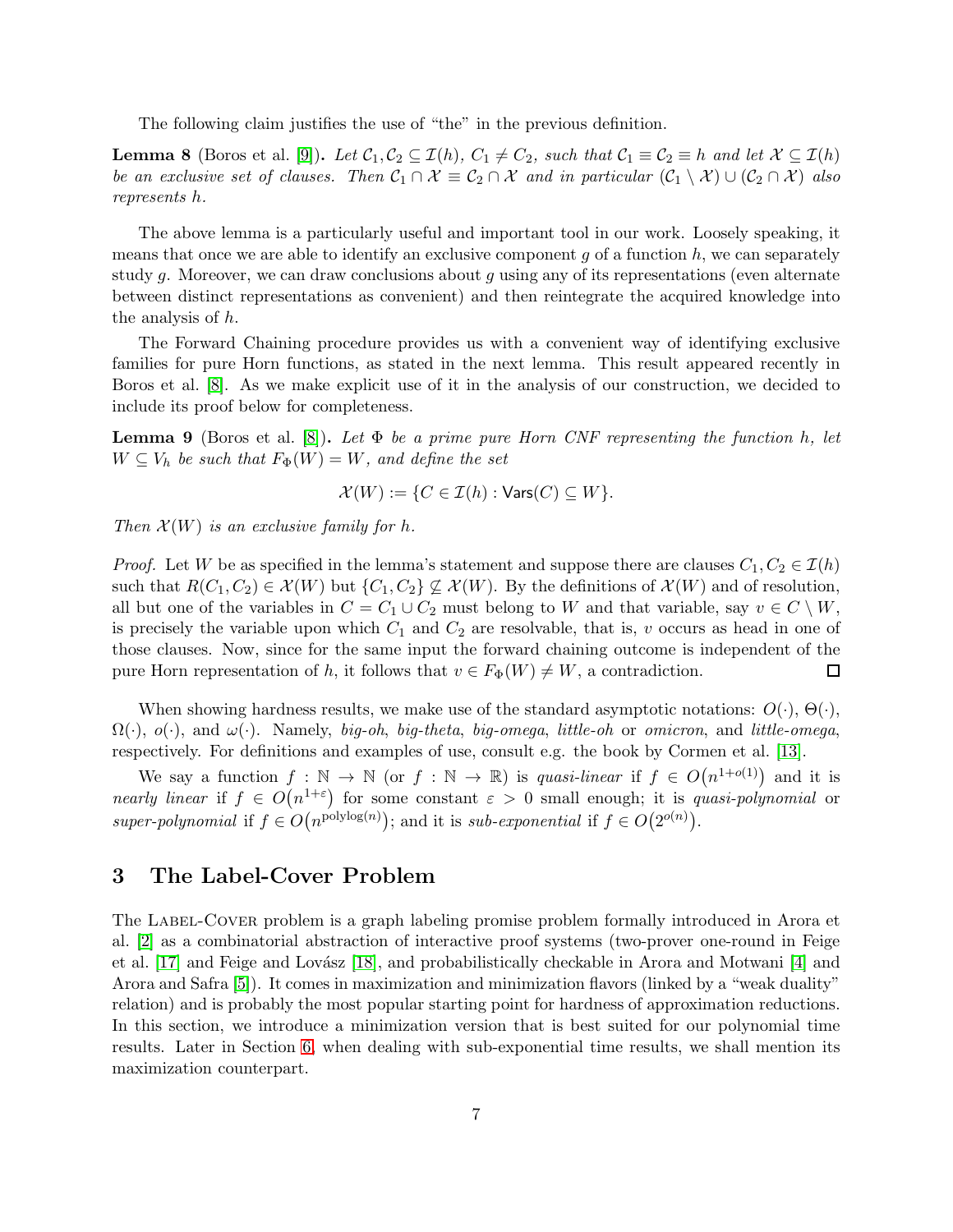<span id="page-7-1"></span>**Definition 10.** A LABEL-COVER instance is a quadruple  $\mathcal{L}_0 = (G, L_0, L'_0, \Pi_0)$ , where  $G = (X, Y, E)$ is a bipartite graph,  $L_0$  and  $L'_0$  are disjoint sets of labels for the vertices in X and Y, respectively, and  $\Pi_0 = (\Pi_e^0)_{e \in E}$  is a set of constraints with each  $\Pi_e^0 \subseteq L_0 \times L_0'$  being a non-empty relation of admissible pairs of labels for the edge e. The size of  $\mathcal{L}_0$  is equal to  $|X|+|Y|+|E|+|L_0|+|L'_0|+|\Pi_0|$ .

<span id="page-7-0"></span>**Definition 11.** A labeling for  $\mathcal{L}_0$  is any function  $f_0: X \to 2^{L_0}, Y \to 2^{L'_0} \setminus {\emptyset}$  assigning subsets of labels to vertices. A labeling  $f_0$  covers an edge  $(x, y)$  if for every label  $\ell'_0 \in f_0(y)$  there is a label  $\ell_0 \in f_0(x)$  such that  $(\ell_0, \ell'_0) \in \Pi_{(x,y)}^0$ . A total-cover for  $\mathcal{L}_0$  is a labeling that covers every edge in E.  $\mathcal{L}_0$  is said to be feasible if it admits a total-cover.

Following Arora and Lund  $[3]$ , a way to guarantee that a LABEL-COVER instance is feasible is by imposing an extra condition on it, namely, that there is a label  $\ell'_0 \in L'_0$  such that for each edge  $e \in E$ , there is a label  $\ell_0 \in L_0$  with  $(\ell_0, \ell'_0) \in \Pi_e^0$ . In this way, a labeling assigning  $\ell'_0$  to each vertex in Y and the set  $L_0$  to each vertex in X is clearly a total-cover. However, all LABEL-COVER instances that we shall use are, by construction, guaranteed to be feasible. Therefore, we shall not dwell on such imposition and shall consider only feasible LABEL-COVER instances in the sequel.

**Definition 12.** For a total-cover  $f_0$  of  $\mathcal{L}_0$ , let  $f_0(Z) := \sum_{z \in Z} |f_0(z)|$  with  $Z \subseteq X \cup Y$ . The cost of  $f_0$  is given by  $\kappa(f_0) := f_0(X)/|X|$  and  $f_0$  is said to be optimal if  $\kappa(f_0)$  is minimum among the costs of all total-covers for  $\mathcal{L}_0$ . This minimum value we denote by  $\kappa(\mathcal{L}_0)$ .

Observe that the feasibility of  $\mathcal{L}_0$  implies that  $1 \leq \kappa(f_0) \leq |L_0|$ , for any total-cover  $f_0$ . Also, without loss of generality, we can assume that  $G$  has no isolated vertices as they do not influence the cost of any labeling.

We now give an example of a LABEL-COVER instance  $\mathcal{L}_0$ . Let  $U := \{u_1, \ldots, u_n\}$  be a set of Boolean variables and let  $\Phi := \bigwedge_{i=1}^s \phi_i$  be a formula in CNF such that each clause of  $\Phi$  depends on  $k$  variables of  $U$  (as in a variation of the satisfiability problem in which each clause has exactly k literals). For a clause  $\phi \in \Phi$  and a variable  $u \in U$ , we write  $u \in \phi$  whenever  $\phi$  depends on u.

The bipartite graph  $G = (X, Y, E)$  is constructed from  $\Phi$  as follows. Let  $X := \{x_1, \ldots, x_{ks}\}\$ have a vertex for every occurrence of a variable in  $\Phi$ , and let  $Y := \{1, \ldots, s\}$  have a vertex for every clause  $\phi \in \Phi$ . Let  $X(u) \subseteq X$  denotes the set of vertices corresponding to the variable u, and define

$$
E := \Big\{ (x, j) \in X \times Y : x \in X(u) \text{ and } u \in \phi_j \Big\},\
$$

that is, each vertex  $j \in Y$  is connected to all occurrences of all variables in the clause  $\phi_i$ .

Define the label-sets as  $L_0 := \{0, 1\}$  and  $L'_0 := \{0, 1\}^k$ . For an edge  $(x, j) \in E$ , assume that  $x \in X(u)$  and that u is the *i*-th variable in  $\phi_i$ , and define

$$
\Pi_{(x,j)}^0 := \Big\{ (a_i, (a_1, \ldots, a_k)) : \phi_j(a_1, \ldots, a_k) = \mathsf{True} \Big\},\,
$$

where  $a_i \in L_0$  and  $(a_1, \ldots, a_k) \in L'_0$ .

Now, it is not hard to see that in this case, there is a total-cover  $f_0$  with  $\kappa(f_0) = 1$  if and only if  $\Phi$  is satisfiable. Notice that choosing  $k \geq 3$  establishes the NP-completeness of the problem of deciding if an optimal total-cover for a given LABEL-COVER instance has cost equal to one.

The above example was adapted from Dinur and Safra [\[15\]](#page-37-7). Their original version is used in the proof of Theorem [17.](#page-8-1) In that context however,  $\Phi$  is a non-Boolean satisfiability instance produced by a probabilistic checkable proof system and the label-sets involved are larger (see Remark [18](#page-8-2) below).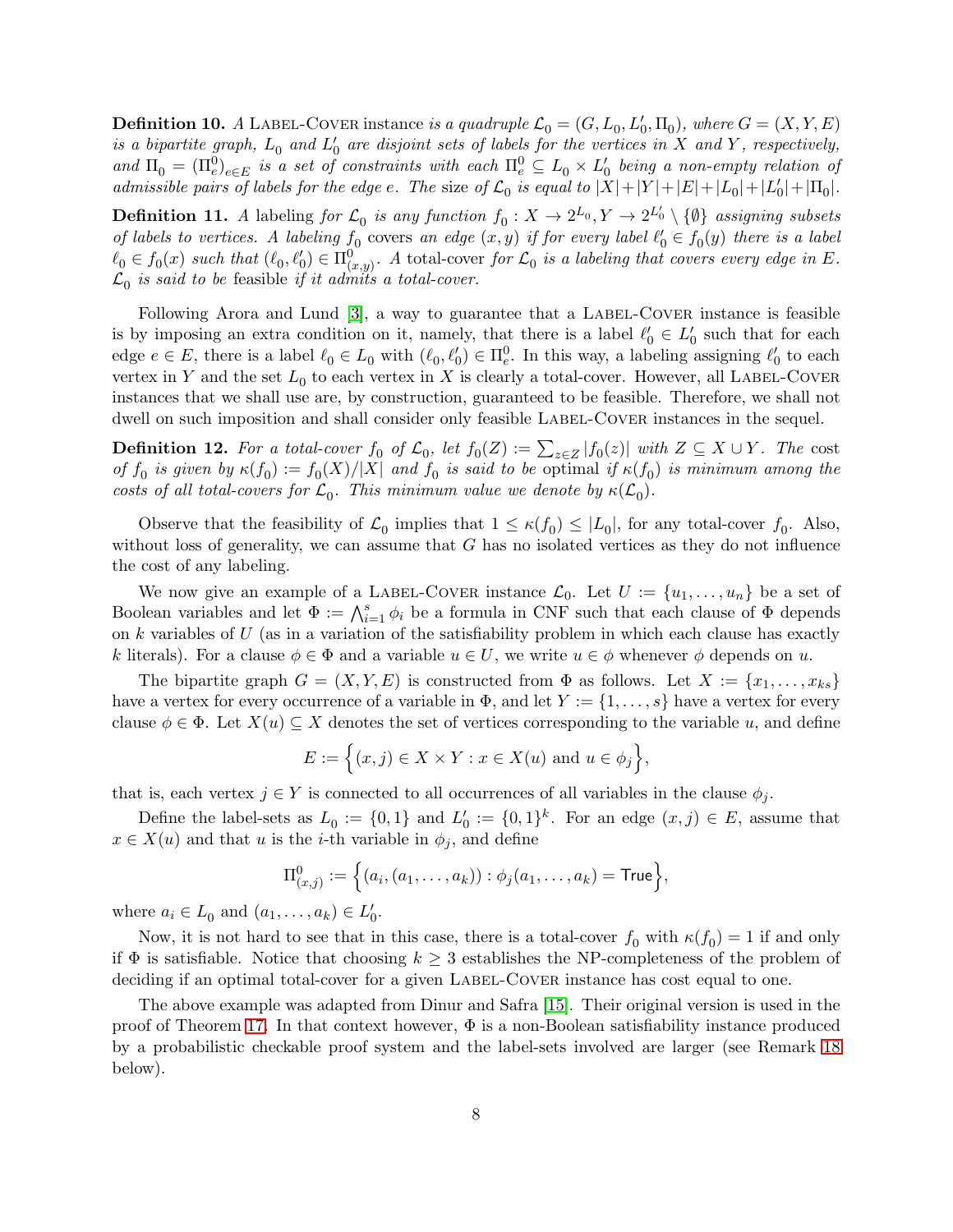**Definition 13.** A total-cover  $f_0$  is tight if  $f_0(Y) := \sum_{y \in Y} |f_0(y)| = |Y|$ , i.e., if for every  $y \in Y$ , it holds that  $|f_0(y)| = 1$ .

<span id="page-8-0"></span>**Lemma 14.** Every LABEL-COVER instance  $\mathcal{L}_0$  admits a tight, optimal total-cover.

*Proof.* Suppose  $f_0$  as in Definition [11](#page-7-0) is a minimally non-tight, optimal total-cover for  $\mathcal{L}_0$ . Hence, there is a  $y \in Y$  such that  $|f_0(y)| > 1$ . Let  $\ell'_0 \in f_0(y)$  and define a new labeling g where  $g(z) = f_0(z)$ for all  $z \in X \cup (Y \setminus \{y\})$  and  $g(y) = f_0(y) \setminus \{\ell'_0\}$ . Note that  $g(y) \neq \emptyset$  and that every edge  $(x, y)$  for  $x \in N(y) := \{ z \in X : (z, y) \in E \}$  is covered (for  $f_0$  is a total-cover). Moreover, clearly  $\kappa(f_0) = \kappa(g)$ . Hence, g is an optimal total-cover for  $\mathcal{L}_0$  in which  $g(Y) = \sum_{y \in Y} |g(y)| < f_0(Y)$ , contradicting the  $\Box$ minimality of  $f_0$ . The result thus follows.

<span id="page-8-3"></span>**Notation 15.** For  $\mathcal{L}_0$  being a LABEL-COVER instance as in Definition [10,](#page-7-1) define  $r := |X|$ ,  $s := |Y|$ ,  $m:=|E|, \ \lambda:=|L_0|, \ \lambda':=|L_0'|, \ \pi_e:=|\Pi_e^0| \ \textit{for} \ e\in E, \ \textit{and set} \ \pi:=\sum_{e\in E} \pi_e.$ 

**Problem 16.** For any  $\rho > 1$ , a LABEL-COVER instance  $\mathcal{L}_0$  has covering promise  $\rho$  if it falls in one of two cases: either there is a tight, optimal total-cover for  $\mathcal{L}_0$  of cost 1, or every tight, optimal total-cover for  $\mathcal{L}_0$  has cost at least  $\rho$ . The LABEL-COVER<sub> $\rho$ </sub> problem is a promise problem which receives a LABEL-COVER instance with covering promise  $\rho$  (also known as a  $\rho$ -promise instance) as input and correctly classify it in one of those two cases.

Notice the behavior of  $\text{LABEL-Cover}_{\rho}$  is left unspecified for non-promise instances. Therefore, any answer is acceptable in such case. Due to this characteristic, the LABEL-COVER<sub>p</sub> problem is also referred as a *gap-problem* with gap  $\rho$  in the literature.

The result below is the basis for the polynomial time hardness we shall exhibit.

<span id="page-8-1"></span>**Theorem 17** (Dinur and Safra [\[15\]](#page-37-7)). Let c be any constant in  $(0, 1/2)$  and  $\rho_c(s) := 2^{(\log s)^{1-1/\delta_c(s)}}$ with  $\delta_c(s) := (\log \log s)^c$ . There are LABEL-COVER instances  $\mathcal{L}_0$  with covering-promise  $\rho_c(s)$  such that it is NP-hard to distinguish between the cases in which  $\kappa(\mathcal{L}_0)$  is equal to 1 or at least  $\rho_c(s)$ .

The closer to  $1/2$  the above constant c gets, the larger the hardness of approximation factor becomes. Therefore, from now on we shall consider that c is fixed to a value close to  $1/2$ .

<span id="page-8-2"></span>**Remark 18.** Every LABEL-COVER instance produced by Dinur and Safra's reduction is feasible, has covering-promise  $\rho_c(s)$ , and satisfies the following relations:  $r = s[\delta_c(s)]$ ,  $\lambda = \Theta(\rho_c(s))$ ,  $\lambda' =$  $\Theta(\rho_c(s)^{\delta_c(s)}) = o(s), \ s\lfloor \delta_c(s) \rfloor \leq m \leq s^2\lfloor \delta_c(s) \rfloor, \ and \ \pi \leq m\lambda\lambda' = O(s^2\delta_c(s)\rho_c(s)^{\delta_c(s)+1}) = o(s^3), \ for$ s as specified in Notation [15.](#page-8-3) It is then immediate that each such instance has size  $o(s^3)$ .

We now introduce a refined version of the LABEL-COVER definitions, in which the vertices in the sets X and Y have their own copies of the label-sets  $L_0$  and  $L'_0$ , respectively. We then show that all structural and approximation properties are preserved in this new version.

<span id="page-8-4"></span>**Definition 19.** Let  $\mathcal{L}_0 = (G, L_0, L'_0, \Pi_0)$  be a feasible LABEL-COVER instance and consider the sets  $L_x := \{(x, \ell_0) : \ell_0 \in L_0\}$  for each vertex  $x \in X$ , and  $L'_y := \{(y, \ell'_0) : \ell'_0 \in L'_0\}$  for each vertex  $y \in Y$ . Also, define the sets  $L := \bigcup_{x \in X} L_x$ ,  $L' := \bigcup_{y \in Y} L'_y$ , and  $\Pi := \bigcup_{(x,y) \in E} \Pi_{(x,y)}$ , with

$$
\Pi_{(x,y)} := \left\{ \big( (x,\ell_0), (y,\ell'_0) \big) : (\ell_0,\ell'_0) \in \Pi^0_{(x,y)} \right\}.
$$

The quadruple  $\mathcal{L} = (G, L, L', \Pi)$  is called a refinement of  $\mathcal{L}_0$ .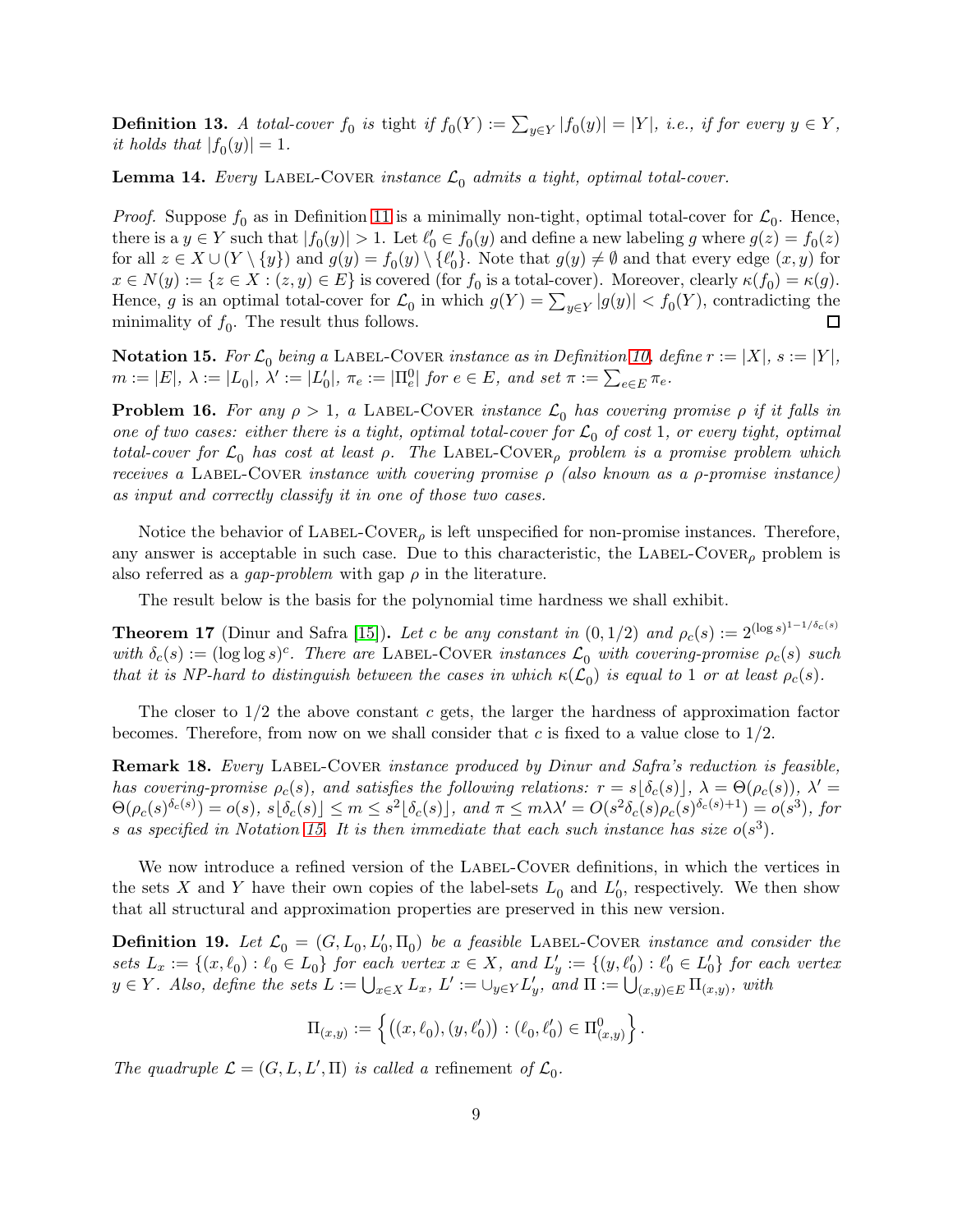It is clear that  $|L_x| = \lambda$  for each vertex  $x \in X$ ,  $|L_y| = \lambda'$  for each vertex  $y \in Y$ ,  $|\Pi_e| = \pi_e$  for each edge  $e \in E$ ,  $|\Pi| = \pi$ , and that a labeling for  $\mathcal L$  is a mapping f such that  $x \mapsto f(x) \subseteq L_x$ for each vertex  $x \in X$ , and  $y \mapsto f(y) \subseteq L'_y$ ,  $f(y) \neq \emptyset$  for each vertex  $y \in Y$ . Furthermore, the remaining definitions and concepts can be adapted in a straight forward fashion, and the size of a refined instance is also  $o(s^3)$ .

**Lemma 20.** For any  $\rho > 0$ , there is a one-to-one cost preserving correspondence between solutions to the LABEL-COVER<sub> $\rho$ </sub> problem and to its refined version.

*Proof.* It is easy to see that  $f_0$  is a (tight) total-cover for the LABEL-COVER<sub> $\rho$ </sub> problem if and only if f is a (tight) total-cover for its refinement, where  $f(x) = \{(x, \ell_0) : \ell_0 \in f_0(x)\}\)$  for every  $x \in X$ , and  $f(y) = \{(y, \ell'_0) \in L'_y : \ell'_0 \in f_0(y)\}\$  for every  $y \in Y$  (or  $f(y) = (y, f_0(y))$  if the total-covers are  $\Box$ tight). Furthermore it is clear that  $\kappa(f_0) = \kappa(f)$ , in any case.

Henceforth, all the LABEL-COVER instances used are assumed to be of the refined kind. For more information on the LABEL-COVER problem and its applications, consult the survey by Arora and Lund [\[3\]](#page-36-6), the article by Moshkovitz and Raz [\[27\]](#page-38-7), and the book by Arora and Barak [\[1\]](#page-36-0).

# <span id="page-9-0"></span>4 Reduction to pure Horn CNFs and a Polynomial Time Hardness Result

Our first reduction starts with a LABEL-COVER instance  $\mathcal L$  as input and produces a pure Horn CNF formula  $\Phi$ , which defines a pure Horn function h. The driving idea behind this reduction is that of tying the cost of tight, optimal total-covers of  $\mathcal L$  to the size of clause minimum prime pure Horn CNF representations of h.

With this in mind, let  $\mathcal{L} = (G = (X, Y, E), L, L', \Pi)$  be a LABEL-COVER instance (in compliance with Theorem [17](#page-8-1) and Definition [19\)](#page-8-4), and let  $d$  and  $t$  be positive integers to be specified later. Both d and t will be used as (gap) amplification devices. For nonnegative integers  $n$ , define  $[n] := \{1, \ldots, n\}.$ 

Associate propositional variables  $u(\ell)$  with every label  $\ell \in L \cup L'$ ,  $e(x, y, i)$  and  $e(x, y, \ell', i)$  with every edge  $(x, y) \in E$ , every label  $\ell' \in L'_y$  and every index  $i \in [d]$ . Let  $v(j)$ , for indices  $j \in [t]$ , be extra variables, and consider the following families of clauses:

- $(a) \quad u(\ell) \wedge u(\ell') \longrightarrow e(x, y, \ell', i) \qquad \forall \ (x, y) \in E, \ (\ell, \ell') \in \Pi_{(x, y)}, \ i \in [d];$
- (b)  $\Lambda$  $z \in N(y)$  $e(z, y, \ell', i) \longrightarrow e(x, y, i) \qquad \forall (x, y) \in E, \ \ell' \in L'_y, \ i \in [d];$ (c)  $e(x, y, i) \longrightarrow e(x, y, \ell', i)$   $\forall (x, y) \in E, \ell' \in L'_y, i \in [d];$

(d) 
$$
\bigwedge_{i \in [d]} \bigwedge_{(x,y) \in E} e(x, y, i) \longrightarrow u(\ell)
$$
  $\forall \ell \in L \cup L';$   
\n(e)  $v(j) \longrightarrow u(\ell)$   $\forall j \in [t], \ell \in L \cup L';$ 

where as before,  $N(y) := \{x \in X : (x, y) \in E\}$  is the open neighborhood of the vertex  $y \in Y$ .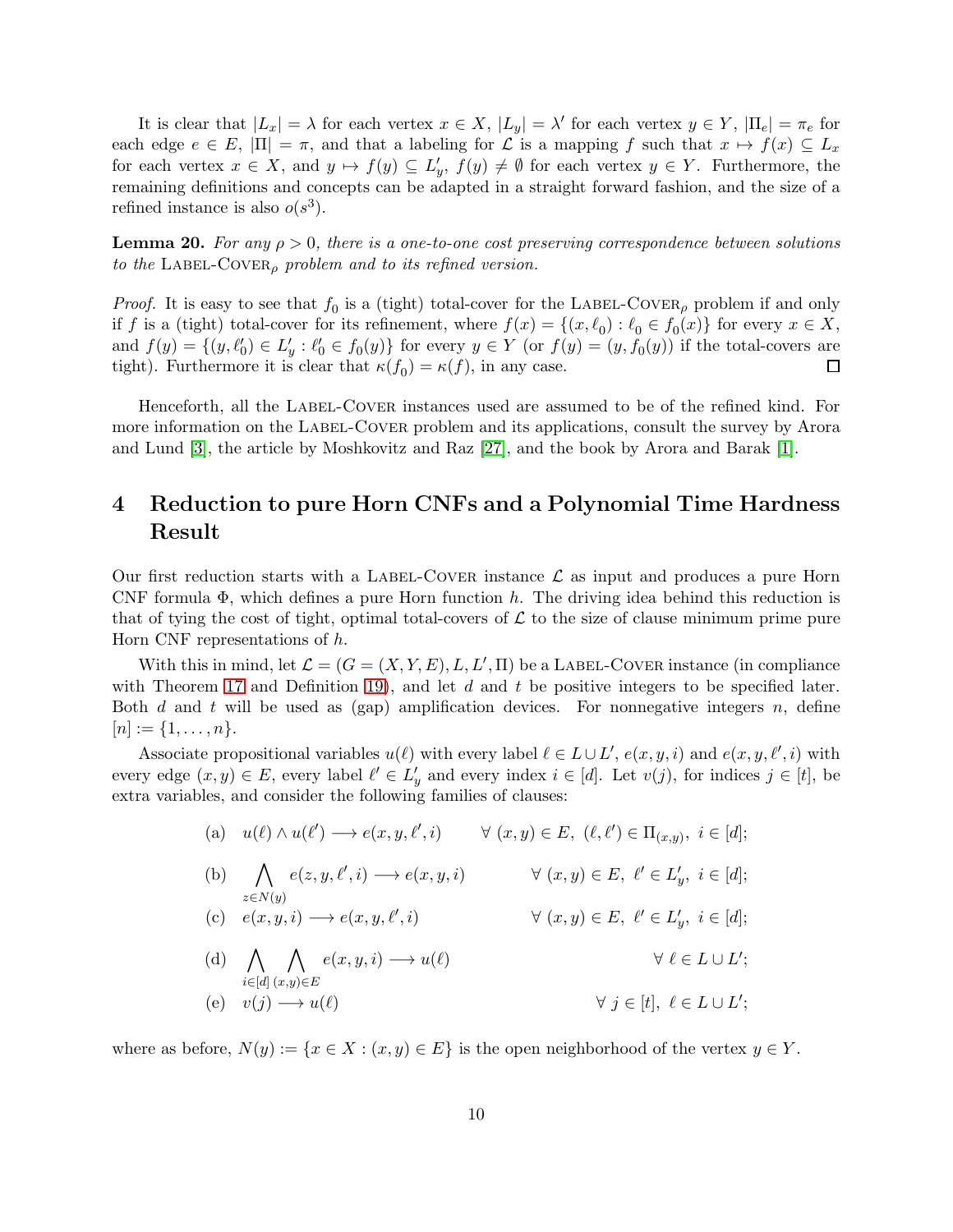<span id="page-10-0"></span>**Definition 21.** Let us call  $\Psi$  and  $\Phi$  the canonical pure Horn CNF formulae defined, respectively, by the families of clauses (a) through  $(d)$  and by all the families of clauses above. Let g and h be, in that order, the pure Horn functions they represent.

The construction presented above can be divided into two parts. The families of clauses appearing in  $\Psi$ , namely, clauses of type (a) through (d), form an independent core since the function g is an exclusive component of the function h (as we shall show). This core can be analysed and minimized separately from the remainder, and its role is to reproduce the structural properties of the LABEL-COVER instance. In more details, clauses of type

- (a) correspond to the constraints on the pairs of labels that can be assigned to each edge;
- (b) will assure that edges  $(x, y) \in E$  are covered, enforcing the matching of the labels assigned to all the neighbors of vertex  $y$ ;
- (c) assure that if an edge can be covered in a certain way, then it can be covered in all legal ways — thus implying that it is not necessary to keep track of more than one covering possibility for each edge in clause minimum prime representations;
- (d) translate the total-cover requirement and reintroduce all the labels available ensuring that if a total-cover is achievable, so are all the others; this reintroduction of labels is paramount to the proper functioning of the reduction as explained below.

The family of clauses occurring in  $\Phi \setminus \Psi$ , namely, the clauses of type (e), constitutes the second part of the construction. These clauses have the role of introducing an initial collection of labels, which sole purpose is to help achieve the claimed hardness of approximation result. The intended behavior is as follows.

Consider initially that  $d = t = 1$ . It is known that given any subset of the variables of h as input, the Forward Chaining procedure in any pure Horn CNF representation of  $h$  will produce the same output (cf. Lemma [5\)](#page-5-0). In particular, for the singleton  $\{v(1)\}\)$ , the output in  $\Phi$  will be the set with all the variables of  $h$ , and so will be the output obtained in any clause minimum prime pure Horn CNF representing h.

The reintroduction of labels performed by the family of clauses (d) may allow for some clauses of type (e) to be dropped without incurring in any loss. In slightly more details, as long as a subset of the family of clauses (e) introduces enough labels so that the Forward Chaining procedure in  $\Phi$  is able to eventually trigger the family of clauses (d), the remaining clauses of type (e) can be dismissed. All the missing labels will be available by the end of the procedure's execution. It is not hard to see at this point that subsets of retained clauses of type (e) and total-covers of the LABEL-COVER instance in which the reduction is based are in one-to-one correspondence.

Now, supposing that a clause minimum prime pure Horn CNF representation of h resembles the canonical form  $\Phi$ , we just have to compensate for the number of clauses in  $\Psi$  to obtain a distinguishable gap that mimics the one exhibited by the LABEL-COVER (as a promise) problem. This is achieved by making the gap amplification parameter t which the clauses of type (e) depend upon large enough.

However, in principle, there is no guarantee that a clause minimum prime pure Horn CNF representation of h, say  $\Upsilon$ , resembles  $\Phi$  or that  $\Upsilon$  has any clause of type (e) whatsoever. It may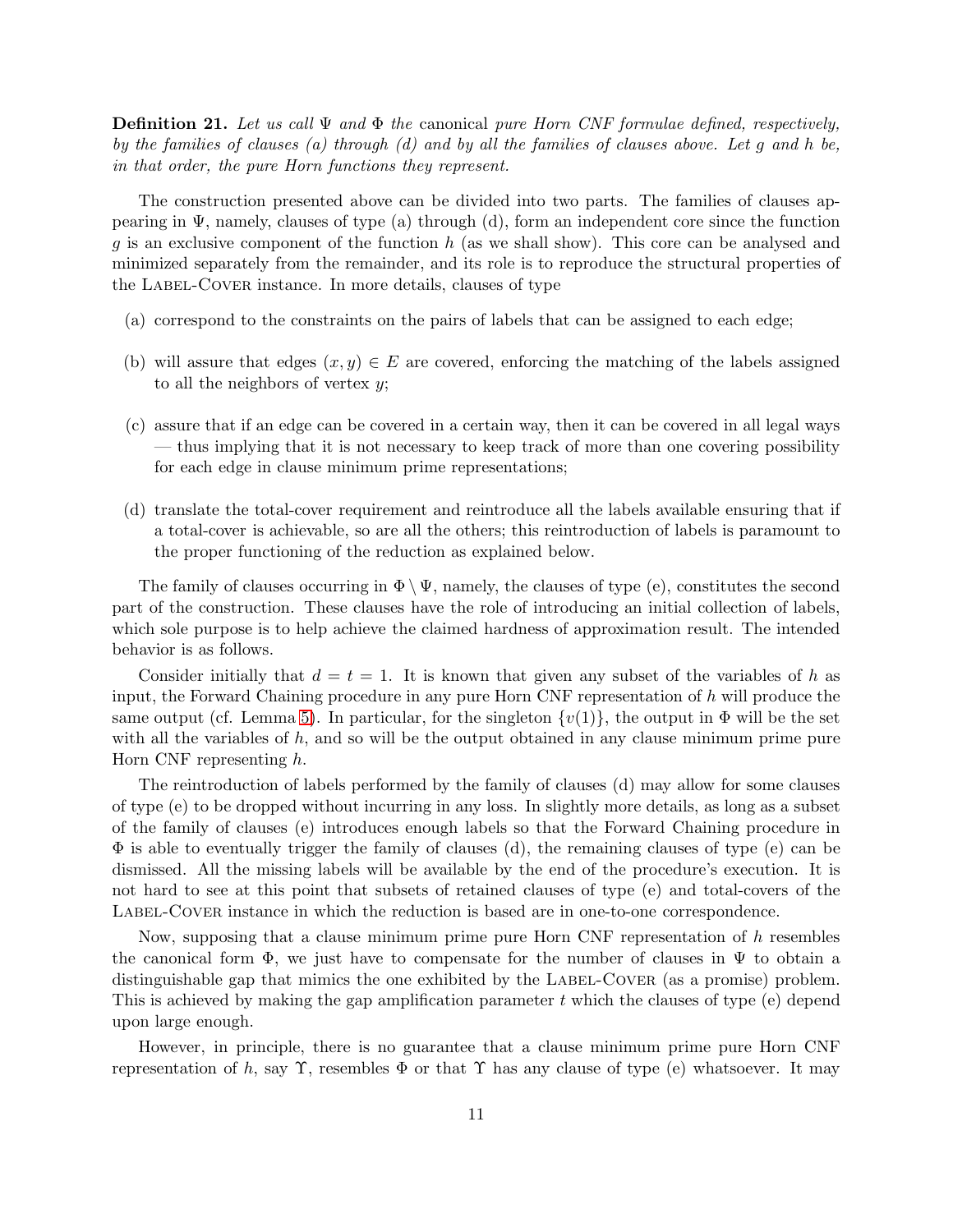be advantageous to  $\Upsilon$  to have prime implicates where  $v(j)$ , for  $j \in [t]$ , occurs in their subgoals or prime implicates with variables other than  $u(\ell)$ , for  $\ell \in L \cup L'$ , occurring as heads. Furthermore, the number of prime implicates in  $\Upsilon$  involving  $v(j)$  might simply not depend on the number of labels. Indeed, if  $d = 1$  as we are supposing, whenever the number of edges |E| turns out to be strictly smaller than  $\kappa(\mathcal{L})$ , the cost of an optimal total-cover for  $\mathcal{L}$ , it would be advantageous for  $\Upsilon$  to have prime implicates of the form  $v(j) \longrightarrow e(x, y, 1)$ , for  $(x, y) \in E$ . This not only breaks the correspondence mentioned above, but it renders the gap amplification device t innocuous and the whole construction useless.

We manage to overcome the above difficulty throughout a second amplification device, the parameter d which the clauses of type (a) through (d) depend upon. As we shall prove in Lemma [27,](#page-13-0) setting  $d = 1 + r\lambda + s\lambda'$  (which is strictly larger than the total number of labels available in  $\mathcal{L}$ cf. Notation [15](#page-8-3) and Definition [19\)](#page-8-4) allows us to control the shape of the prime implicates involving variables  $v(j)$  in prime pure Horn clause minimum representations of h: they will be precisely some of the clauses of type (e). Moreover, after showing that the function  $q$  is an exclusive component of the function  $h$ , we shall see that we do not need to concern ourselves with the actual form of clause minimum prime pure Horn CNF representations of g. Therefore, in a sense, the canonical form  $\Phi$  has indeed a good resemblance to a clause minimum prime pure Horn CNF representing h, and the intended behavior is achieved in the end.

#### 4.1 Correctness of the CNF Reduction

In this subsection, we formalize the discussion presented above. We will constantly use the canonical representations  $\Phi$  and  $\Psi$  to make inferences about the functions h and g they respectively define, and such inferences will most of the time be made throughout Forward Chaining. We start with some basic facts about  $\Phi$  and  $\Psi$ .

<span id="page-11-0"></span>**Lemma 22.** Let d and t be as above and let r, s, m,  $\lambda$ ,  $\lambda'$ , and  $\pi$  be as in Notation [15.](#page-8-3) It holds that the number of clauses and variables in  $\Phi$  are, respectively,

$$
|\Phi|_c = (t+1)(r\lambda + s\lambda') + d(\pi + 2m\lambda') \quad and \quad |\Phi|_v = t + dm(\lambda' + 1) + r\lambda + s\lambda'.
$$

In  $\Psi$ , those numbers are, respectively,

$$
|\Psi|_c = r\lambda + s\lambda' + d(\pi + 2m\lambda')
$$
 and  $|\Psi|_v = dm(\lambda' + 1) + r\lambda + s\lambda'.$ 

*Proof.* For  $\#(\alpha)$  denoting the number of clauses of type  $(\alpha)$  in  $\Phi$ , simple counting arguments show that the equalities

$$
#(a) = d\pi \n#(c) = dm\lambda' \n#(e) = t(r\lambda + s\lambda')
$$
  
\n
$$
#(b) = dm\lambda' \n#(d) = r\lambda + s\lambda'
$$

hold. For the number of variables, just notice there are  $r\lambda + s\lambda'$  variables  $u(\ell)$ , dm variables  $e(x, y, i)$ ,  $dm\lambda'$  variables  $e(x, y, \ell', i)$ , and t variables  $v(j)$ . To conclude the proof, just remember that the only difference between  $\Phi$  and  $\Psi$  is the absence of the family of clauses of type (e) in the  $\Box$ latter.

Considering the bounds for r, m,  $\lambda$ ,  $\lambda'$ , and  $\pi$  provided in Remark [18,](#page-8-2) the above result immediately implies that as long as the quantities  $d$  and  $t$  are polynomial in  $s$ , namely, the number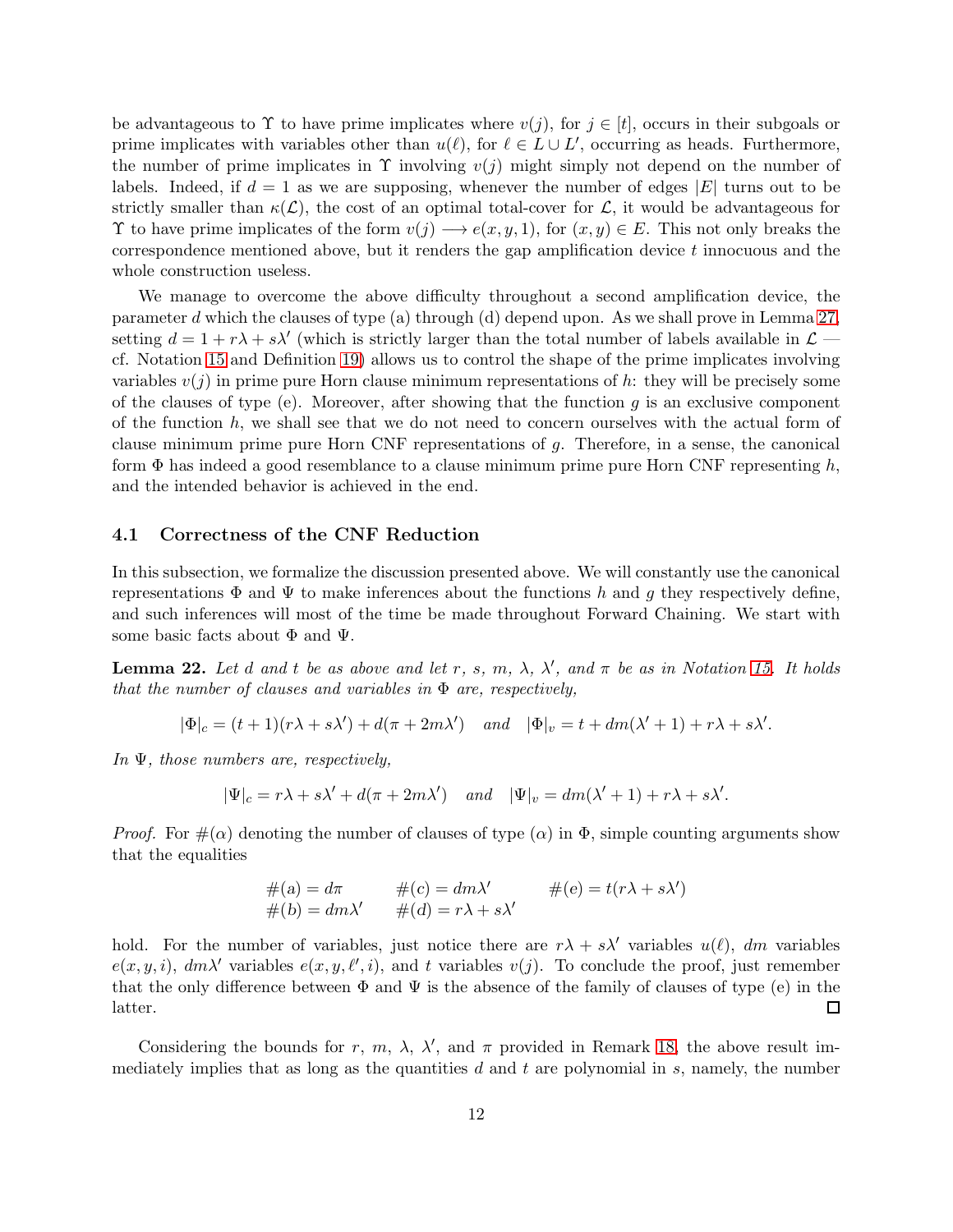of vertices in Y, the construction of  $\Phi$  from  $\mathcal L$  can be carried out in polynomial time in s. More meaningfully, it can be carried out in polynomial time in  $n = |\Phi|_v$ , the number of variables of h.

We now establish the pure Horn function  $g$  as an exclusive component of  $h$ . This structural result allows us to handle q in a somewhat black-box fashion. Specifically, as we shall see briefly, it is not required of us to precisely know all the properties and details of a clause minimum representation of g. We can mainly concentrate on the study of the prime implicates that might involve the variables in h that are not in g, namely, the variables  $v(j)$ , for  $j \in [d]$ .

<span id="page-12-2"></span>**Lemma 23.** The function g is an exclusive component of the function h. Consequently, g can be analysed and minimized separately.

*Proof.* Let  $V_q$  be the set of variables occurring in  $\Psi$ . By definition, these are the variables the function g depends upon. Since no clause in  $\Psi$  has head outside  $V_g$ , it is immediate that  $V_g$  is closed under Forward Chaining in  $\Phi$ . As  $\Phi$  represents h, Lemma [9](#page-6-1) then implies that  $\mathcal{X}(V_g) :=$  $\{C \in \mathcal{I}(h) : \text{Vars}(C) \subseteq V_q\}$  is an exclusive family for h. This gives that  $\Psi = \Phi \cap \mathcal{X}(V_q)$  is an  $\mathcal{X}(V_q)$ -exclusive component of h (cf. Definition [7\)](#page-5-1) and therefore, that g is an exclusive component of h. Now, using Lemma [8,](#page-6-2) we obtain a proof of the second claim as wished. 囗

With some effort, it is possible to prove that  $\Psi$  is a clause minimum prime pure Horn CNF representation of g. For our proofs however, a weaker result suffices.

<span id="page-12-3"></span>**Lemma 24.** Let  $\Theta$  be a clause minimum prime pure Horn CNF representation of g. We have  $|\Psi|_c/(\lambda + \lambda') \leq |\Theta|_c \leq |\Psi|_c.$ 

*Proof.* The upper bound is by construction. For the lower bound, observe that each variable of  $\Psi$ appears no more than  $\lambda + \lambda'$  times as a head. As in any clause minimum representation of g they must appear as head at least once, the claim follows.  $\Box$ 

The next lemma is a useful tool in showing whether two different representations of the pure Horn function h are equivalent.

<span id="page-12-0"></span>**Lemma 25.** For all indices  $j \in [t]$ , it holds that  $F_h(\{v(j)\}) = V_q \cup \{v(j)\}.$ 

*Proof.* It is enough to show that  $\{e(x, y, i) : (x, y) \in E, i \in [d]\} \subseteq F_{\Phi}(\{v(j)\})$ , for a fixed  $j \in [t]$ . The inclusion would be false if there existed a label  $\ell'' \in L \cup L'$  such that  $u(\ell'') \notin F_{\Phi}(\{v(j)\})$ . As for every label  $\ell \in L \cup L'$ ,  $v(j) \longrightarrow u(\ell)$  is a clause in  $\Phi$ , this cannot happen. Hence, the inclusion holds, implying the claim.  $\Box$ 

The next couple of lemmas deal with the structure of prime implicates involving the variables  $v(j)$ , for  $j \in [t]$ . The first states a simple, but useful fact which is valid in any representation of h. The second proves how the amplification device depending on the parameter  $d$  shapes those prime implicates in clause minimum representations of h to the desired form:  $v(j) \rightarrow u(\ell)$ , with  $\ell \in L \cup L'.$ 

<span id="page-12-1"></span>**Lemma 26.** A variable  $v(j)$ , for some index  $j \in [t]$ , is never the head of an implicate of h. Moreover, every prime implicate of h involving  $v(j)$  is quadratic.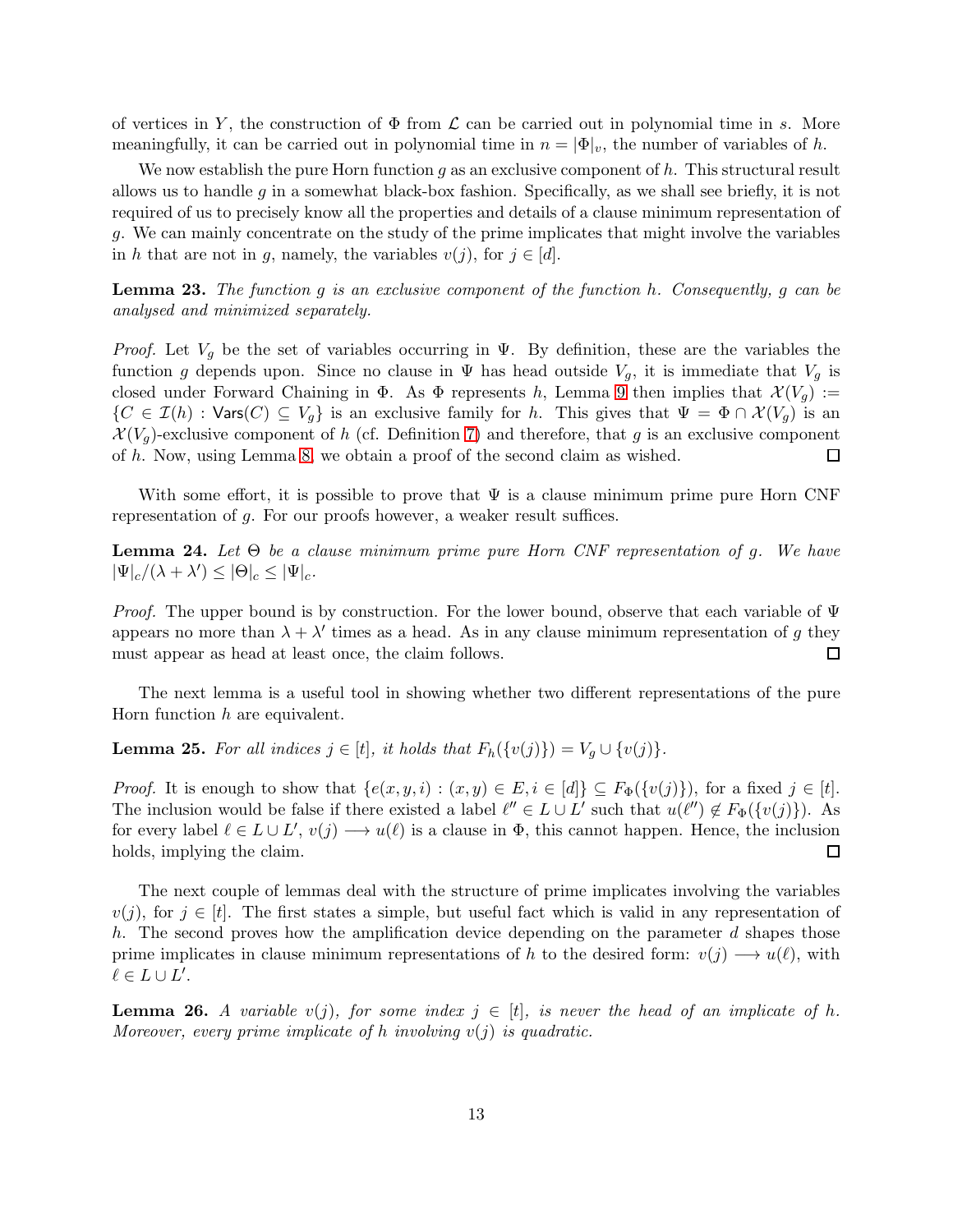*Proof.* The first claim is straight forward as all implicates of h can be derived from  $\Phi$  by resolution, and  $v(j)$  is not the head of any clause of  $\Phi$ . By Lemma [25,](#page-12-0)  $v(j) \rightarrow z$  is an implicate of h for all  $\Box$  $z \in V_q$ . Since h is a pure Horn function, the claim follows.

<span id="page-13-0"></span>**Lemma 27.** Let  $d = 1 + r\lambda + s\lambda'$ . In any clause minimum prime pure Horn CNF representation of h, the prime implicates involving the variables  $v(j)$  have the form  $v(j) \rightarrow u(\ell)$ , for all indices  $j \in [t]$ , and for some labels  $\ell \in L \cup L'$ .

*Proof.* Let  $\Upsilon = \Theta \wedge \Gamma$  be a clause minimum prime pure Horn CNF representation of h, with  $\Theta$ being a clause minimum pure Horn CNF representation of g. According to Lemma [26,](#page-12-1) all prime implicates of h involving the variables  $v(j)$  are quadratic. So, for all indices  $j \in [t]$  and all indices  $i \in [d]$  define the sets

$$
\Gamma_0^j := \Gamma \cap \{v(j) \longrightarrow u(\ell) : \ell \in L \cup L'\},\
$$
  

$$
\Gamma_i^j := \Gamma \cap \{v(j) \longrightarrow e(x, y, i), v(j) \longrightarrow e(x, y, \ell', i) : (x, y) \in E, \ell' \in L'_y\}.
$$

Our goal is to show that the chosen value for the parameter d forces all the sets  $\Gamma_i^j$  to be simultaneously empty and consequently, that all the prime implicates involving the variables  $v(j)$ in clause minimum pure Horn CNF representations of  $h$  have the claimed form. We shall accomplish this in two steps.

Let  $j \in [t]$ . We first show that if a set  $\Gamma_i^j \neq \emptyset$  for some index  $i \in [d]$ , then  $\Gamma_i^j \neq \emptyset$  for all indices  $i \in [d]$ , simultaneously.

Claim 1. All clauses of type (d) have the same body. Therefore, during the execution of the Forward Chaining procedure from  $\{v(j)\}\$ , either they all trigger simultaneously or none of them do. The reason for them not to trigger is the absence of some variable  $e(x, y, i)$ , with  $(x, y) \in E$  and  $i \in [d]$ , in the Forward Chaining closure from  $\{v(j)\}\,$ , i.e,  $e(x, y, i) \notin F_{\Upsilon}(\{v(j)\})$ .

Proof. A simple inspection of the families of clauses shows that Claim (1) holds.

Now, for each index  $i \in [d]$ , let  $\Xi_i$  be the collection of clauses of types (a), (b), and (c) that depend on i.

 $\Box$ 

Claim 2. It holds that

$$
e(x, y, i) \in F_{\Gamma_0^j \cup \Xi_i}(\{v(j)\}) \quad \text{if and only if} \quad e(x, y, i') \in F_{\Gamma_0^j \cup \Xi_{i'}}(\{v(j)\}),
$$

for all indices  $i, i' \in [d]$ , with  $i \neq i'$ .

*Proof.* Notice that the families of clauses  $(a)$ ,  $(b)$ , and  $(c)$  are completely symmetric with respect to the indexing variable *i*. Moreover, for  $i_1 \neq i_2$ , the clauses indexed by  $i_1$  do not interfere with the clauses indexed by  $i_2$  during an execution of the Forward Chaining procedure. In other words, variables depending upon  $i_1$  do not trigger clauses indexed by  $i_2$ , and vice-versa. These two properties, symmetry and non interference, proves Claim (2).  $\Box$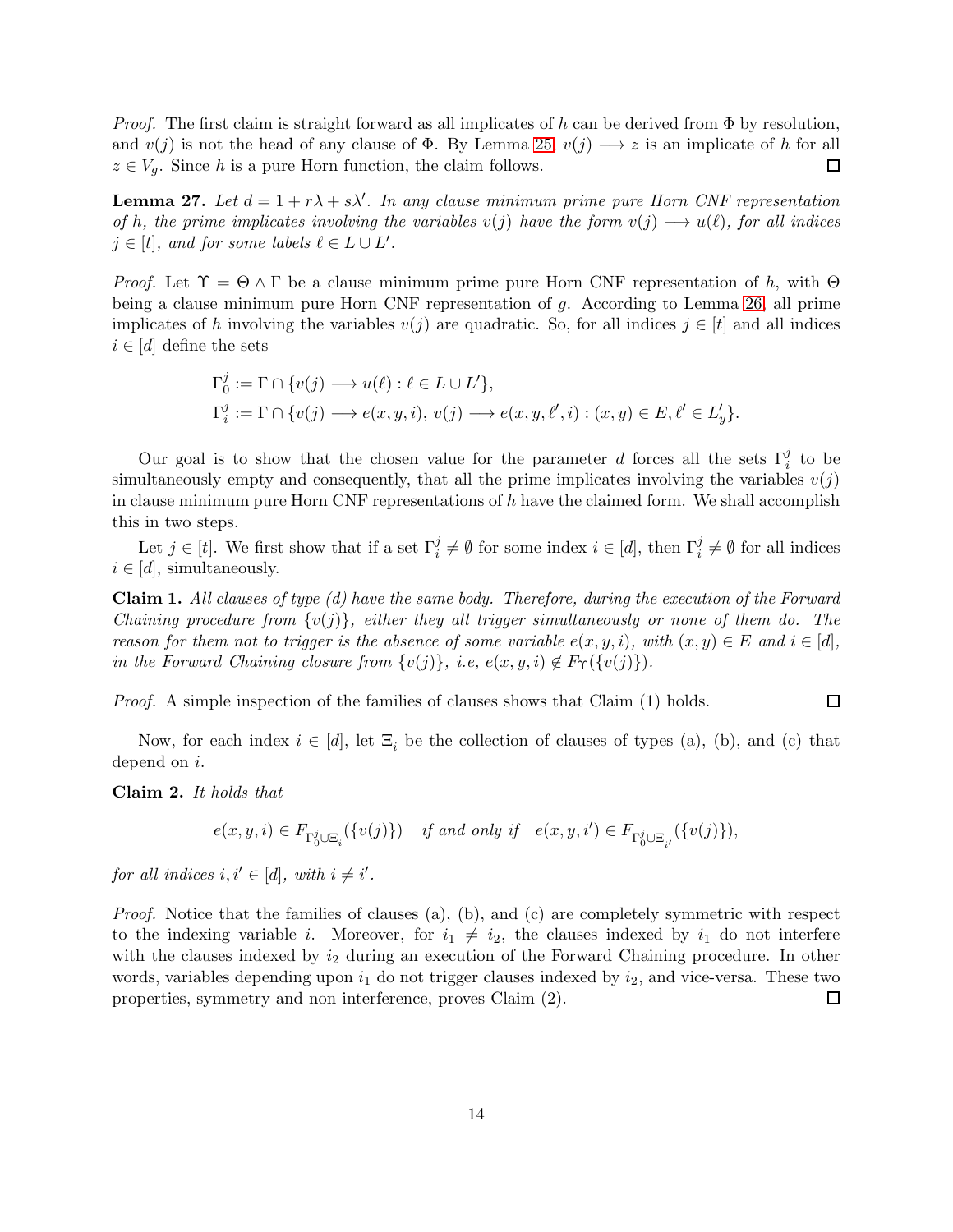**Claim 3.** If there is a variable  $e(x, y, i)$ , with  $(x, y) \in E$  and  $i \in [d]$ , such that

$$
e(x, y, i) \notin F_{\Gamma_0^j \cup (\bigcup_{i \in [d]} \Xi_i)}(\{v(j)\})
$$

then

$$
e(x, y, i) \notin F_{\Gamma_0^j \cup (\bigcup_{i \in [d]} \Xi_i) \cup (\bigcup_{i' \neq i} \Gamma_{i'}^j)}(\{v(j)\}).
$$

Moreover, this implies that  $\Gamma_i^j$  $i^j \neq \emptyset$ .

Proof. The symmetry and non interference properties of families of clauses (a), (b), and (c) also justifies the first part of Claim (3). To see it, just notice that were the claim to be false, the prime implicates in  $\Gamma_{i'}^j$  would be trigging clauses involving the variable  $e(x, y, i)$  in an execution of the Forward Chaining procedure. Since  $i' \neq i$ , this cannot happen. The second part follows immediately from the validity of the first part together with the fact that  $\Upsilon$  represents h.  $\Box$ 

To finish the first step, notice that since Claim (3) is valid for any  $i \in [d]$ , Claim (2) implies that if  $\Gamma_i^j \neq \emptyset$  for some index  $i \in [d]$ , then  $\Gamma_i^j \neq \emptyset$  for all indices  $i \in [d]$ , simultaneously.

For the second step, suppose that  $\Gamma_i^j \neq \emptyset$  for all indices  $i \in [d]$ . We then have that

$$
\gamma:=\sum_{i\in[d]}|\Gamma_i^j|\geq d=1+r\lambda+s\lambda'=1+|L\cup L'|,
$$

that is,  $\gamma$  is strictly larger than the number of all available labels in  $\mathcal{L}$ . This implies that the following pure Horn CNF

$$
\Delta_j := \left(\Upsilon \setminus \bigcup_{i \in d} \Gamma_i^j\right) \cup \left\{v(j) \longrightarrow u(\ell) : \ell \in L \cup L'\right\}
$$

$$
= \Theta \cup \left(\left(\Gamma \setminus \bigcup_{i \in d} \Gamma_i^j\right) \cup \left\{v(j) \longrightarrow u(\ell) : \ell \in L \cup L'\right\}\right),
$$

has fewer clauses than  $\Upsilon$  (or more precisely, it implies that  $|\Delta_j|_c \leq |\Upsilon|_c - 1$ ).

Now, since that  $\Theta$  is a (clause minimum) representation of the exclusive component q, and that the set of clauses  $\{v(j) \longrightarrow u(\ell) : \ell \in L \cup L'\}$  makes all available labels reachable by Forward Chaining from  $\{v(j)\}\$ , it follows that  $F_{\Delta_j}(\{v(j)\}) = V_g \cup \{v(j)\}\$ . Furthermore, the change in clauses did not influence the Forward Chaining procedure from any other variable (other than  $v(j)$ ), and thus  $F_{\Delta_j}(\{w\}) = F_{\Upsilon}(\{w\})$  for all variables  $w \neq v(j)$ . Thus, Lemma [25](#page-12-0) implies that  $\Delta_j$  is a representation of h.

We then have that  $\Delta_j$  is a shorter representation for h, contradicting the optimality of  $\Upsilon$ . Therefore, the sets  $\Gamma_i^j = \emptyset$  for all indices  $i \in [d]$ . As the above arguments do not depend on any particular value of  $j$ , they can be repeated for all of them.

The next property we can show more generally for any prime and irredundant CNF of  $h$ .

<span id="page-14-0"></span>**Definition 28.** Let  $d = 1 + r\lambda + s\lambda'$  and let  $\Upsilon$  be a prime and irredundant pure Horn CNF representation of h. For each  $j \in [t]$ , consider the set

$$
S_j = \{ \ell \in L \cup L' : v(j) \longrightarrow u(\ell) \in \Upsilon \}
$$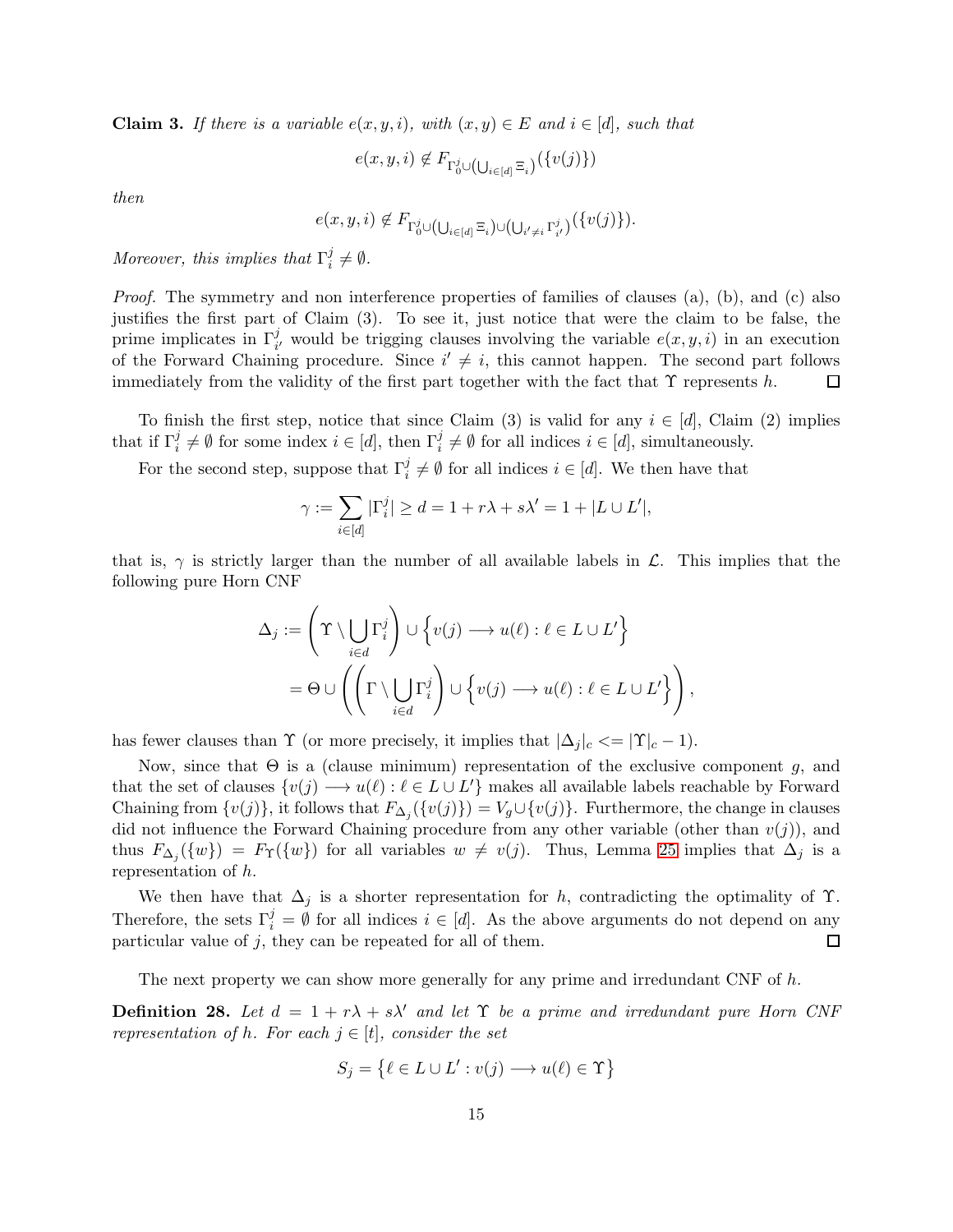and define the function  $f_j: X \to L, Y \to L'$  given by  $f_j(x) = S_j \cap L_x$  for vertices  $x \in X$  and  $f_j(y) = S_j \cap L'_y$  for vertices  $y \in Y$ .

The next three lemmas provide important properties of the functions  $f_j$  above.

<span id="page-15-1"></span>**Lemma 29.** Let  $\Upsilon$  be as in the above Definition. For all indices  $j \in [t]$  and vertices  $y \in Y$ , it holds that  $|f_i(y)| \leq 1$ .

*Proof.* Let  $\Upsilon$  be as in Definition [28](#page-14-0) and suppose indirectly that the claim is false, that is, there is an index  $j \in [t]$  and a vertex  $y \in Y$  such that  $|f_i(y)| > 1$ .

During the proof, recall that the chosen value for the parameter d implies, according to Lemma [27,](#page-13-0) that all prime implicates of  $\Upsilon$  involving the variable  $v(j)$  must have the form  $v(j) \longrightarrow u(\ell)$ , with  $\ell \in L \cup L'.$ 

Let  $\ell' \in f_j(y)$  and define the expression

$$
\Upsilon' := \Upsilon \setminus \{v(j) \longrightarrow u(\ell')\}.
$$

It is enough to show that  $F_{\Upsilon'}(\{v(j)\}) = V_g \cup \{v(j)\}\$ , that is, that  $\Upsilon'$  is also a representation of h (cf. Lemma [25\)](#page-12-0). Suppose that is not the case. Since  $\Upsilon$  and  $\Upsilon'$  differ only in the clause  $v(j) \longrightarrow u(\ell')$ , it must be the case that  $u(\ell') \notin F_{\Upsilon'}(\{v(j)\})$ . This happens if the clause of type (d) associated to  $u(\ell')$  is not trigged. For this to occur, there must be an edge  $(x, y) \in E$  and an index  $i \in [d]$  such that  $e(x, y, i) \notin F_{\Upsilon'}(\{v(j)\}).$ 

Now, for y and i as above, notice that: (i) variable  $e(x, y, i)$  would be included in  $F_{\Upsilon'}(\{v(j)\})$ as long as there were a label in  $L'_y$  such that the corresponding clause of type (b) were trigged; and (ii) once such clause of type (b) were trigged, the appropriated clauses of type (c) would trigger, thus making the other clauses of type  $(b)$  associated to y and i to also trigger.

Therefore, for  $e(x, y, i)$  to not belong to  $F_{\Upsilon'}(\{v(j)\})$ , it must be the case that for every label  $\ell'' \in f_j(y) \setminus {\ell'}$  there exists a vertex  $z(\ell'') \in N(y)$  for which

$$
e(z(\ell''), y, \ell'', i) \notin F_{\Upsilon'}(\{v(j)\}).
$$

For this latter relation to be true, we must have that the clauses

<span id="page-15-0"></span>
$$
u(\ell) \wedge u(\ell'') \longrightarrow e(z(\ell''), y, \ell'', i) \tag{2}
$$

are not trigged in the Forward Chaining procedure on  $\Upsilon'$  starting with  $\{v(j)\}\text{, for every label }$  $\ell \in f_j(z(\ell''))$  with  $(\ell, \ell'') \in \Pi_{(z(\ell''),y)}$ .

However, according to Definition [28,](#page-14-0) for each label  $\ell'' \in f_j(y) \setminus {\{\ell'\}}$  and each label  $\ell \in f_j(z(\ell''))$ , there are clauses  $v(j) \rightarrow u(\ell'')$  and  $v(j) \rightarrow u(\ell)$ , respectively, in  $\Upsilon$  and, consequently, in  $\Upsilon'$ . This implies that the clauses [\(2\)](#page-15-0) are trigged, which implies that  $u(\ell') \in F_{\Upsilon'}(\{v(j)\})$ , which then implies that  $\Upsilon'$  is also a representation of h. Since this contradicts the irredundancy of  $\Upsilon$ , it follows that  $|f_i(y)| \leq 1$ , thus concluding the proof.  $\Box$ 

<span id="page-15-2"></span>**Lemma 30.** Let  $\Upsilon$  be a clause minimum prime pure Horn CNF of h. Then it is prime and irredundant, so Definition [28](#page-14-0) applies. We claim that for all indices  $j \in [t]$  and vertices  $y \in Y$ , it holds that  $|f_j(y)| \geq 1$ .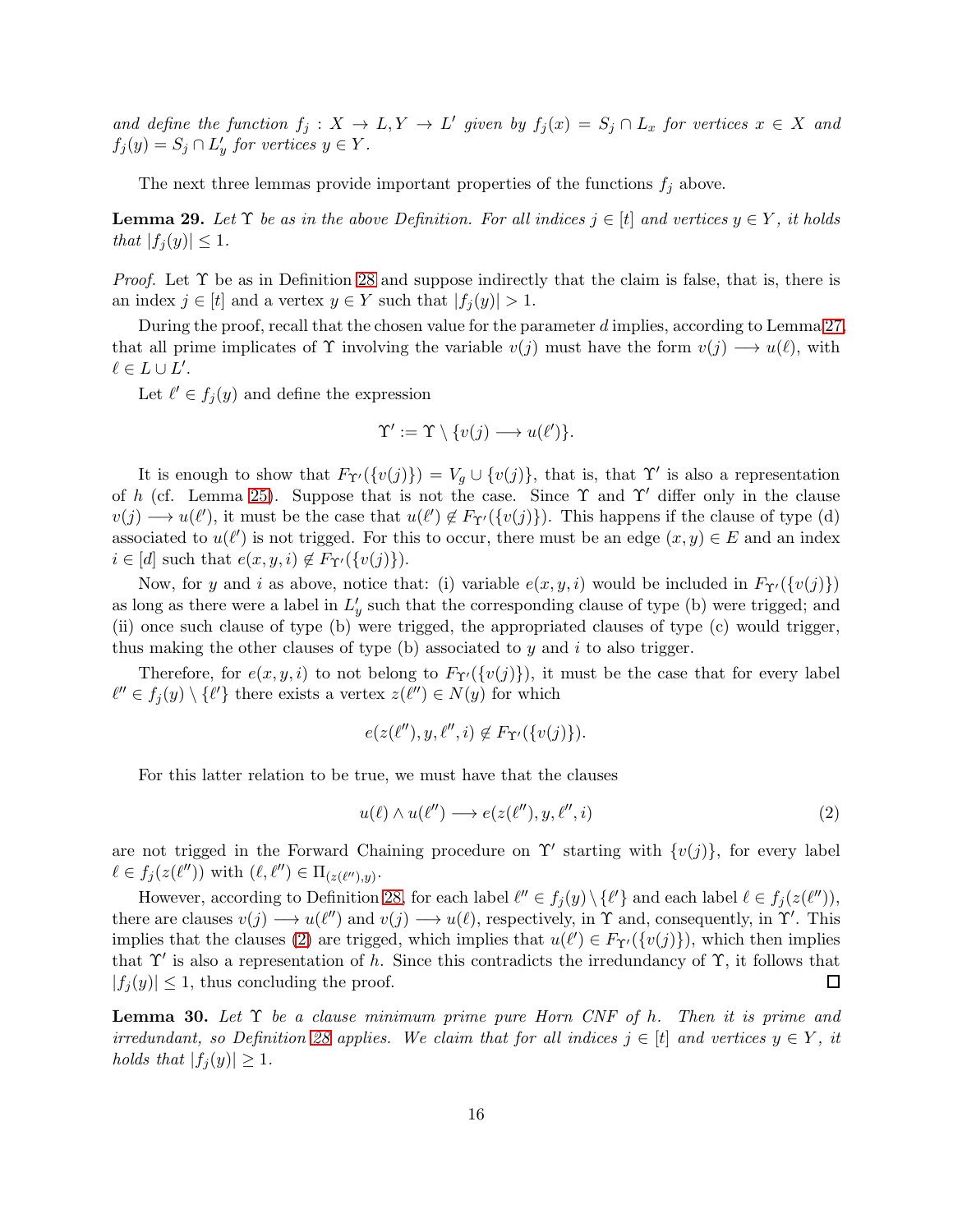*Proof.* Suppose that the claim is false, that is, there is an index  $j \in [t]$  and a vertex  $y \in Y$  such that  $|f_i(y)| = 0$ .

Then clauses  $v(j) \longrightarrow u(\ell')$ , for all labels  $\ell' \in L'_j$ , are absent from  $\Upsilon$ . Recall that the chosen value for the parameter d implies that all prime implicates of  $\Upsilon$  involving  $v(j)$  are quadratic (Lemma [27\)](#page-13-0).

Thus, no clause of type (a) dependent on the vertex y is trigged during a Forward Chaining from  $\{v(j)\}\$  and hence, no clauses of type (b) and of type (c) dependent on y are trigged either. This gives that the variables  $e(x, y, i)$ , for all vertices  $x \in N(y)$  and all indices  $i \in [d]$ , do not belong to the Forward Chaining closure (from  $\{v(j)\}\)$ . Therefore, no clause of type (d) is trigged and no label  $\ell' \in L'_y$  is reintroduced. In other words, it is the case that  $u(\ell') \notin F_{\Upsilon}(\{v(j)\})$  and hence, that  $F_{\Upsilon}(\{v(j)\}) \neq F_h(\{v(j)\})$ . By Lemma [25,](#page-12-0)  $\Upsilon$  does not represent h, a contradiction. So, it must be the case that  $|f_i(y)| \geq 1$ . 囗

Combining the two lemmas above, we have the following tight result.

<span id="page-16-0"></span>Corollary 31. Let  $\Upsilon$  be a clause minimum prime pure Horn CNF of h. Then, for all indices  $j \in [t]$  and vertices  $y \in Y$ , it holds that  $|f_i(y)| = 1$ .  $\Box$ 

The next lemma shows that the functions  $f_i$  are indeed tight total-covers.

<span id="page-16-1"></span>**Lemma 32.** Let  $\Upsilon$  be a clause minimum prime pure Horn CNF of h. For each index  $j \in [t]$ , the function  $f_j$  is a tight total-cover for  $\mathcal{L}$ .

*Proof.* Let  $j \in [t]$ . By construction (cf. Definition [28\)](#page-14-0),  $f_j$  is a labeling for  $\mathcal{L}$ . Suppose however, that  $f_j$  is not a total-cover. Hence, there exists an edge  $(x, y) \in E$  and a label  $\ell' \in f_j(y)$  such that for all labels  $\ell \in f_j(x)$ , it holds that  $(\ell, \ell') \notin \Pi_{(x,y)}$ . Since  $\Upsilon$  is clause minimum, no variable  $e(x, y, \ell', i)$  belongs to  $F_{\Upsilon}(\{v(j)\})$ , for any index  $i \in [d]$ . This is so because the variables  $e(x, y, \ell', i)$ do not occur as heads in any clause of Υ (cf. Lemma [27\)](#page-13-0). Now, using Lemma [25,](#page-12-0) we obtain that Υ does not represent  $h$ , a contradiction. To conclude the proof, just notice that Corollary [31](#page-16-0) implies that  $f_i$  is tight.  $\Box$ 

In order to relate the size of a clause minimum representation of  $h$  to the cost of an optimal solution to  $\mathcal{L}$ , we need a comparison object. Let f be a tight total-cover for  $\mathcal{L}$  and consider the following subfamily of clauses:

(e') 
$$
v(j) \longrightarrow u(\ell)
$$
  $\forall j \in [t], x \in X, y \in Y, \ell \in f(x) \cup f(y),$ 

with  $f(x) \subseteq L_x$  and  $f(y) \subseteq L'_y$ . Let  $\Phi_f$  be the *refined canonical* (with respect to f) pure Horn CNF formula resulting from the conjunction of  $\Psi$  with the clauses of type (e').

#### <span id="page-16-2"></span>**Lemma 33.**  $\Phi_f$  represents h.

*Proof.* Suppose the opposite. As g is also an exclusive component of  $\Phi_f$ , that means  $u(\ell'') \notin$  $F_{\Phi_f}(\{v(j)\})$  for some label  $\ell'' \in L \cup L'$  and index  $j \in [t]$ . For that to happen, for any index  $i \in [d]$ there must be an edge  $(x, y) \in E$  such that  $e(x, y, i) \notin F_{\Phi_f}(\{v(j)\})$  and for every  $\ell' \in L'_y$  there is a vertex  $z \in N(y)$  such that  $e(z, y, \ell', i) \notin F_{\Phi_f}(\{v(j)\})$  as well. But since f is a tight totalcover, there is a pair of labels  $(\ell_z, \ell_y') \in \Pi_{(z,y)}$  triggering the clause  $u(\ell_z) \wedge u(\ell_y') \longrightarrow e(z, y, \ell_y', i)$  as both  $u(\ell_z)$  and  $u(\ell'_y)$  belong to  $F_{\Phi_f}(\{v(j)\})$ , contradicting  $e(z, y, \ell'_y, i) \notin F_{\Phi_f}(\{v(j)\})$ . Therefore,  $F_{\Phi_f}(\{v(j)\}) = V_g \cup \{v(j)\}\$ and the claim follows by Lemma [25.](#page-12-0) □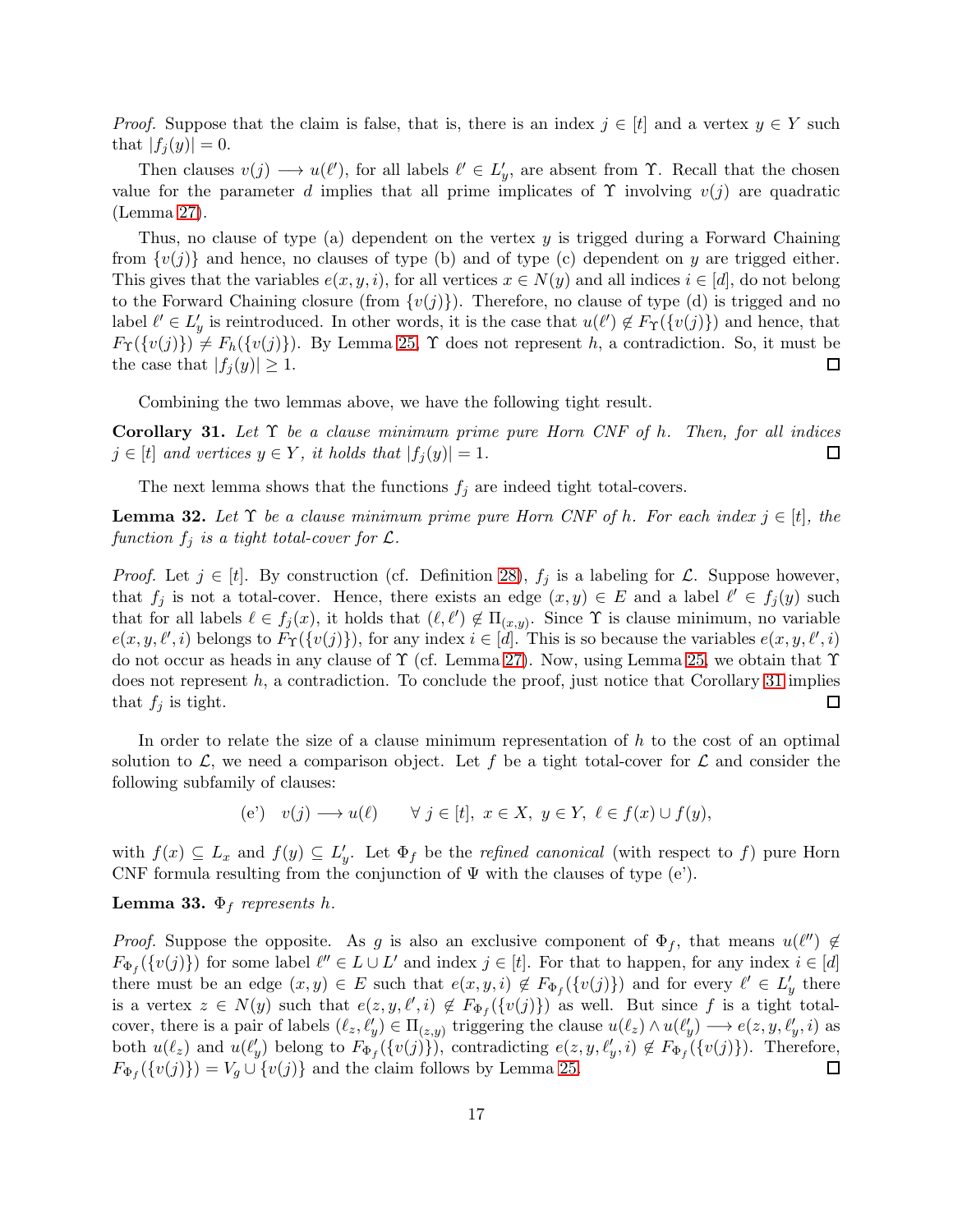<span id="page-17-2"></span>**Lemma 34.** Let  $\Upsilon$  be a clause minimum prime pure Horn CNF of h, and let us define  $f_i$ , for all indices  $j \in [t]$ , as in Definition [28.](#page-14-0) It holds that each  $f_j$  is a tight, minimum cost total-cover for  $\mathcal{L}$ .

*Proof.* Let  $\Upsilon = \Theta \wedge \Gamma$  where  $\Theta$  is an optimal representation of g and  $\Gamma$  consists of clauses of type (e) (cf. Lemma [27\)](#page-13-0). As assured by Lemma [32,](#page-16-1)  $f_j$  are tight total-covers for  $\mathcal{L}$ , for each and every index  $j \in [t]$ . Notice that since  $\Upsilon$  is clause minimum, it follows that all these tight total-covers have the same cost, i.e.,  $\kappa(f_i) = \kappa(f_k)$  for all  $j, k \in [t]$ .

We then have that

<span id="page-17-0"></span>
$$
\sum_{j \in [t]} (\kappa(f_j)r + s) = t(\kappa(f_j)r + s) = |\Gamma|_c \le |\Phi_f \setminus \Psi|_c = t(\kappa(f)r + s),
$$
\n(3)

where f is any tight total-cover for  $\mathcal L$  and  $\Phi_f$  is the refined canonical (w.r.t. f) formula as in Lemma [33.](#page-16-2) In particular, Equation [\(3\)](#page-17-0) holds even when  $f$  is a tight, minimum cost total-cover, thus implying that  $f_j$  is optimal as claimed. □

<span id="page-17-3"></span>**Remark 35.** The tight, optimal total-covers  $f_j$  and  $f_k$ , for  $j, k \in [t]$  and  $j \neq k$ , might be different. As they have the same optimal cost, any one of them can be exhibited as solution to  $\mathcal{L}$ .

The following corollary summarizes the work done so far.

<span id="page-17-1"></span>Corollary 36. Let  $\Psi$  be as in Definitions [21](#page-10-0) and  $\Upsilon$  be a clause minimum prime pure Horn CNF of h. It holds that

$$
|\Psi|_c/(\lambda + \lambda') \le |\Upsilon|_c - t(\kappa(f)r + s) \le |\Psi|_c,
$$

where  $\kappa(f)r + s$  is the total number of labels in a tight optimal total-cover f for  $\mathcal{L}$ .

 $\Box$ 

#### 4.2 The CNF Hardness Result

We are now able to prove the main result of this section.

<span id="page-17-4"></span>**Theorem 37.** Let c be a fixed constant close to  $1/2$ . Unless  $P = NP$ , the minimum number of clauses of a pure Horn function on n variables cannot be approximated in polynomial time (depending on  $n$ ) to within a factor of

$$
\rho_c(n^{\varepsilon}) \ge 2^{\varepsilon (\log n)^{1-1/\delta_c(n)}} = 2^{\log^{1-o(1)} n},
$$

where  $\delta_c(n) = (\log \log n)^c$ , even when the input is restricted to CNFs with  $O(n^{1+2\varepsilon})$  clauses, for some  $\varepsilon \in (0,1/4]$ .

*Proof.* Let  $\mathcal{L}_0$  be a Dinur and Safra's LABEL-COVER promise instance (cf. Theorem [17\)](#page-8-1) and let  $\mathcal{L}$ be its equivalent refined version (cf. Definition [19\)](#page-8-4).

Let  $\Phi$  be the canonical formula constructed from  $\mathcal L$  with the parameter d set to  $d = 1+r\lambda+s\lambda'$ (cf. Lemma [27\)](#page-13-0), and let h be the pure Horn function defined by  $\Phi$ . Let  $\Upsilon$  be a pure Horn CNF representation of h obtained by some exact clause minimization algorithm when  $\Phi$  is given as input.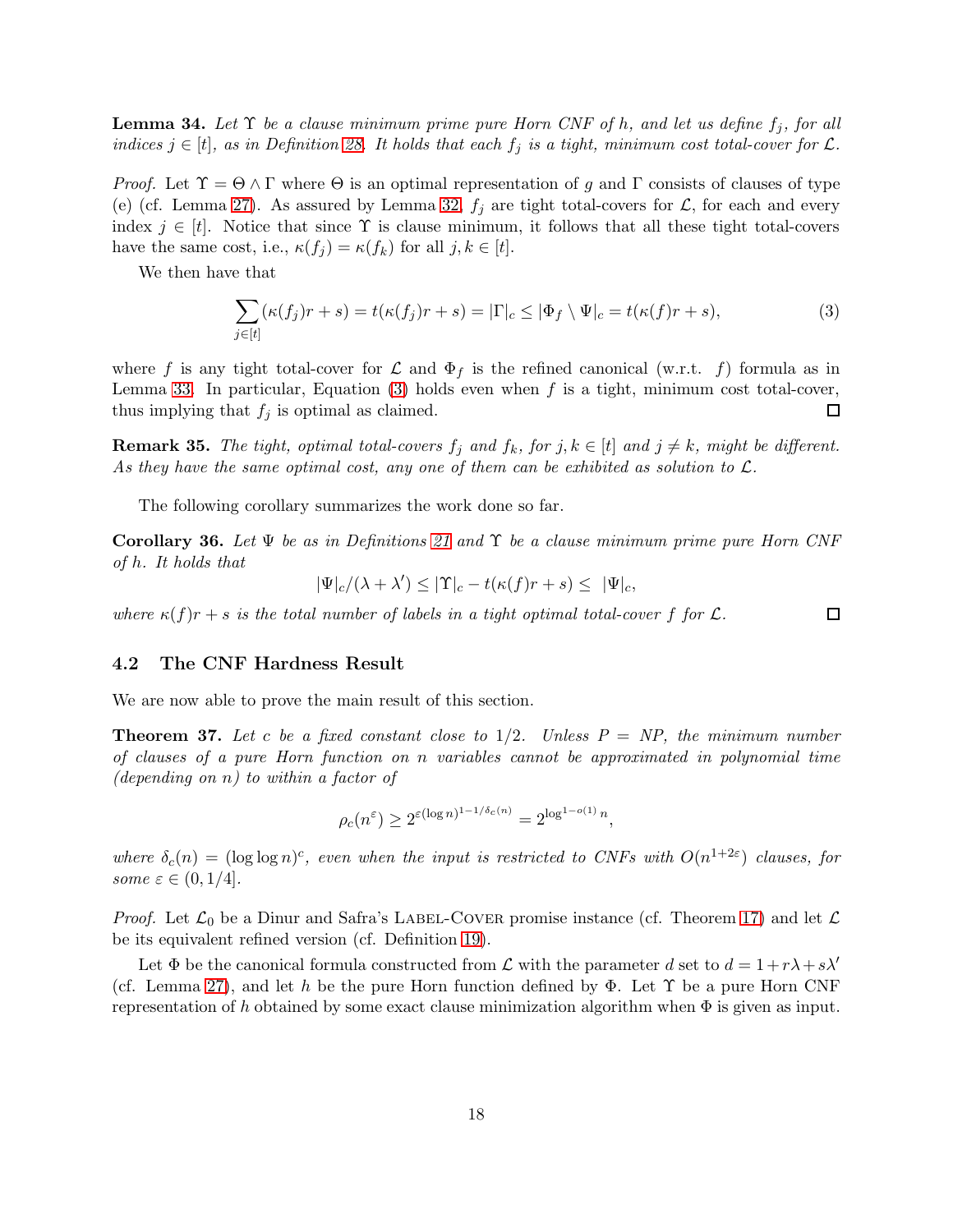Recall Notation [15](#page-8-3) and for convenience, let  $\delta = \delta_c(s)$  and  $\rho = \rho_c(s)$ . Substituting the quantities established in Lemma [22](#page-11-0) into the bounds given by Corollary [36,](#page-17-1) and applying the values given in Remark [18,](#page-8-2) we have that

$$
|\Upsilon|_c \ge t(\kappa(f)r+s) + \frac{d(\pi + 2m\lambda') + r\lambda + s\lambda'}{\lambda + \lambda'}
$$
  
\n
$$
\ge st(\kappa(f)(\delta - 1) + 1) + \Omega(s^2\delta\rho^{\delta})
$$
  
\n
$$
\ge st(\kappa(f)(\delta - 1) + 1) + \omega(s^2),
$$

and

$$
|\Upsilon|_c \le t(\kappa(f)r + s) + d(\pi + 2m\lambda') + r\lambda + s\lambda'
$$
  
\n
$$
\le st(\kappa(f)\delta + 1) + O(s^3\delta\rho^{2\delta + 1})
$$
  
\n
$$
\le st(\kappa(f)\delta + 1) + o(s^4).
$$

Similarly, for the number of variables we have that

$$
t \le |\Upsilon|_v = t + dm(\lambda' + 1) + r\lambda + s\lambda'
$$
  
\n
$$
\le t + O(s^3\delta\rho^{2\delta})
$$
  
\n
$$
\le t + o(s^4).
$$

Now, choosing  $\varepsilon > 0$  such that  $t = s^{1/\varepsilon} = \Omega(s^4)$  and supposing that  $s \longrightarrow \infty$ , we obtain the asymptotic expressions

$$
|\Upsilon|_c = s^{(1+1/\varepsilon)} \delta_c(s) \kappa(f)(1+o(1))
$$
 and  $|\Upsilon|_v = s^{1/\varepsilon} (1+o(1)).$ 

Bringing the existing gaps of the LABEL-COVER promise instances into play, we then obtain the following dichotomy

$$
\kappa(\mathcal{L}) = 1 \Longrightarrow |\Upsilon|_c \le s^{(1+1/\varepsilon)} \delta_c(s)(1+o(1)),
$$
  

$$
\kappa(\mathcal{L}) \ge \rho_c(s) \Longrightarrow |\Upsilon|_c \ge s^{(1+1/\varepsilon)} \delta_c(s)\rho_c(s)(1+o(1)).
$$

Letting  $n = |\Upsilon|_v$  and relating  $|\Upsilon|_c$  to the number of variables of h, the above dichotomy reads as

$$
\kappa(\mathcal{L}) = 1 \Longrightarrow |\Upsilon|_c \le n^{(1+\varepsilon)} \delta_c(n^{\varepsilon})(1+o(1)),
$$
  

$$
\kappa(\mathcal{L}) \ge \rho_c(s) \Longrightarrow |\Upsilon|_c \ge n^{(1+\varepsilon)} \delta_c(n^{\varepsilon})\rho_c(n^{\varepsilon})(1+o(1)),
$$

giving a hardness of approximation factor of  $\rho_c(n^{\varepsilon})$  for the pure Horn CNF minimization problem (cf. Theorem [17\)](#page-8-1). That is, any polynomial time algorithm that approximates the number of clauses of a pure Horn CNF representation of h to within a factor better than  $\rho_c(n^{\varepsilon})$  can be used to solve the LABEL-COVER promise problem for  $\mathcal{L}$ . This in turn would show that  $P = NP$ .

To conclude the proof, notice that since  $\log \varepsilon < 0$  and  $n \longrightarrow \infty$ , the gap

$$
\rho_c(n^{\varepsilon}) = 2^{(\varepsilon \log n)^{1 - 1/\delta_c(n^{\varepsilon})}}
$$
  
\n
$$
\geq 2^{\varepsilon (\log n)^{1 - 1/\delta_c(n)}}
$$
  
\n
$$
= 2^{(\log n)^{1 - 1/\delta_c(n) + \log \varepsilon / \log \log n}}
$$
  
\n
$$
= 2^{(\log n)^{1 - o(1)}},
$$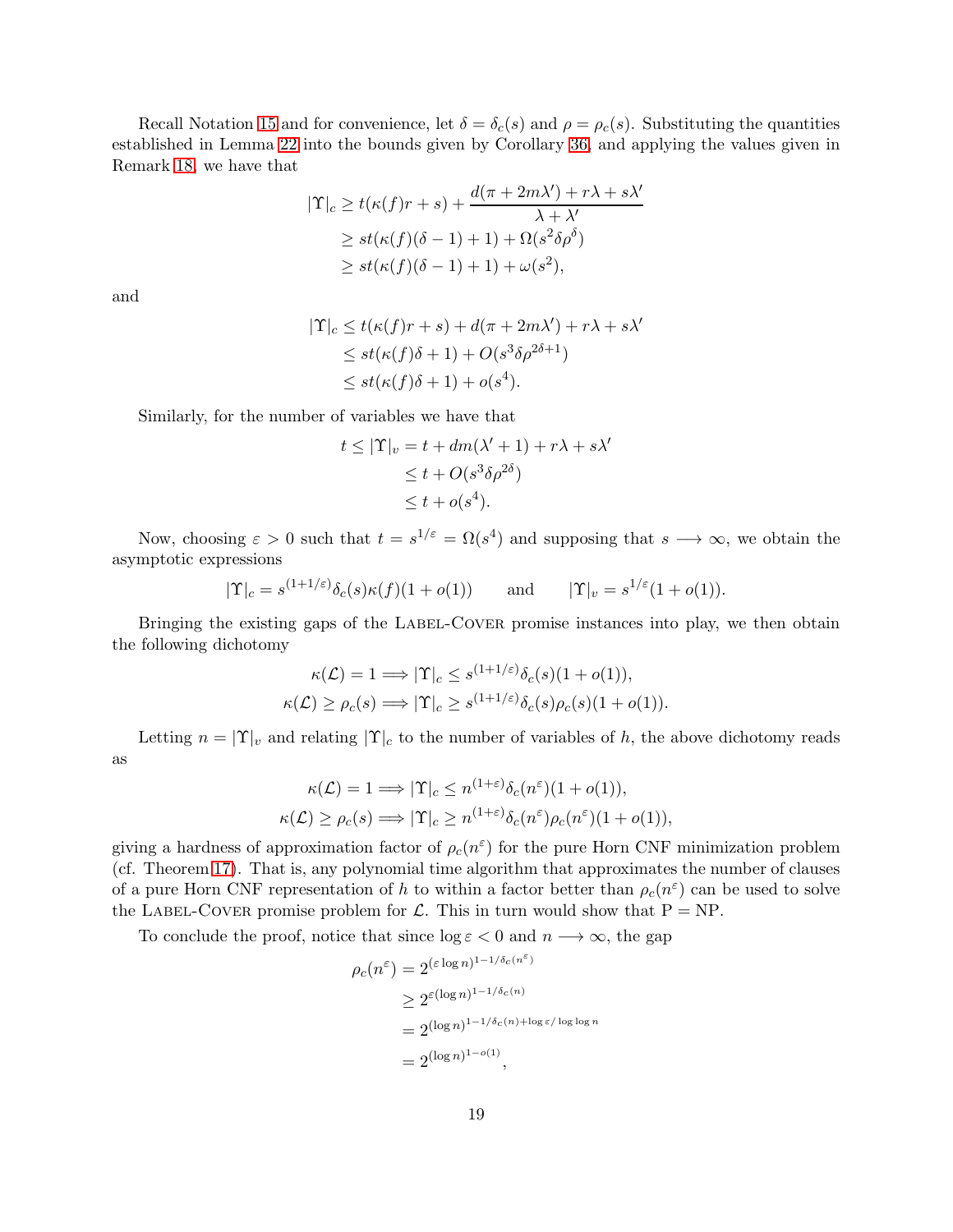where the log  $\varepsilon/\log\log n$  in the exponent is negligible compared to  $1/\delta_c(n)$  as  $\delta_c(n) = o(\log\log n)$ , and also notice that the number of clauses

$$
n^{(1+\varepsilon)}\delta_c(n^{\varepsilon}) \le n^{1+2\varepsilon}.
$$

 $\Box$ 

## <span id="page-19-0"></span>5 Pure Horn 3-CNFs and Minimizing the Number of Literals

In this section, we extend our hardness result in two ways. First, we prove that it still holds when the pure Horn function h is represented through a pure Horn 3-CNF, that is, in which each clause has at most three literals (and at least two, since h is pure Horn). Second, we build upon this first extension and prove that a similar bound holds when trying to determine a literal minimum pure Horn 3-CNF representation of h.

Let again  $d = 1 + r\lambda + s\lambda'$  and t be a positive integer to be specified later. As in the previous section, both  $d$  and  $t$  will be used as (gap) amplification devices.

A brief inspection of our construction in Section [4](#page-9-0) shows that the clauses of type (b) and (d) may have arbitrarily long subgoals, with long meaning strictly more than three literals. The idea is then to modify the construction locally so that each long clause is replaced by a gadget consisting of a collection of quadratic or cubic new clauses. Each gadget is designed to preserve the original logic implications of the clause it replaces.

Specifically, we replace the clauses of type (b) in a similar way to what is done in the reduction from SAT to 3-SAT (cf. Garey and Johnson [\[19\]](#page-37-1)), that is, in a linked-list fashion. For each vertex  $y \in Y$ , let  $d(y) := |N(y)|$  be its degree and let  $\langle z_y^1, z_y^2, \dots, z_y^{d(y)} \rangle$  be an arbitrary, but fixed ordering of its neighbors. Associate new propositional variables  $e(\beta, x, y, \ell', i)$  with all edges  $(x, y) \in E$ , all labels  $\ell' \in L'_y$ , all indices  $i \in [d]$ , and all indices  $\beta \in [d(y) - 2]$ . As before, we have that  $d = 1 + r\lambda + s\lambda'$ . Replace the clauses of type (b) by the families of clauses below:

(b)  
\n
$$
\bigwedge_{z \in N(y)} e(z, y, \ell', i) \longrightarrow e(x, y, i)
$$
\n
$$
\forall (x, y) \in E, \ell' \in L'_y, i \in [d], d(y) \le 2;
$$
\n(b)  
\n
$$
\bigwedge_{z \in N(y)} e(z_y^1, y, \ell', i) \land e(z_y^2, y, \ell', i) \longrightarrow e(1, x, y, \ell', i)
$$
\n
$$
\forall (x, y) \in E, \ell' \in L'_y, i \in [d], d(y) \ge 3;
$$
\n(b)  
\n
$$
\bigwedge_{z \in N(y)} e(z_y^{\beta+2}, y, \ell', i) \land e(\beta, x, y, \ell', i) \longrightarrow e(\beta+1, x, y, \ell', i)
$$
\n
$$
\forall (x, y) \in E, \ell' \in L'_y, i \in [d], \beta \in [d(y) - 3];
$$
\n(b)  
\n
$$
\bigwedge_{z \in N(y)} e(z_y^{\beta(y)}, y, \ell', i) \land e(d(y) - 2, x, y, \ell', i) \longrightarrow e(x, y, i)
$$
\n
$$
\forall (x, y) \in E, \ell' \in L'_y, i \in [d], d(y) \ge 3.
$$

The clauses of type  $(b_1)$  are exactly the quadratic and cubic clauses of type  $(b)$  in the original construction. The clauses of types (b<sub>2</sub>), (b<sub>3</sub>), and (b<sub>4</sub>) rely on the new variables  $e(\beta, x, y, \ell', i)$ to handle the remaining original clauses of type (b) through a series of split and link operations. It is not hard to see that these new families of clauses retain the symmetry and non interference properties possessed by the original ones they replaced. Furthermore, they will be part of an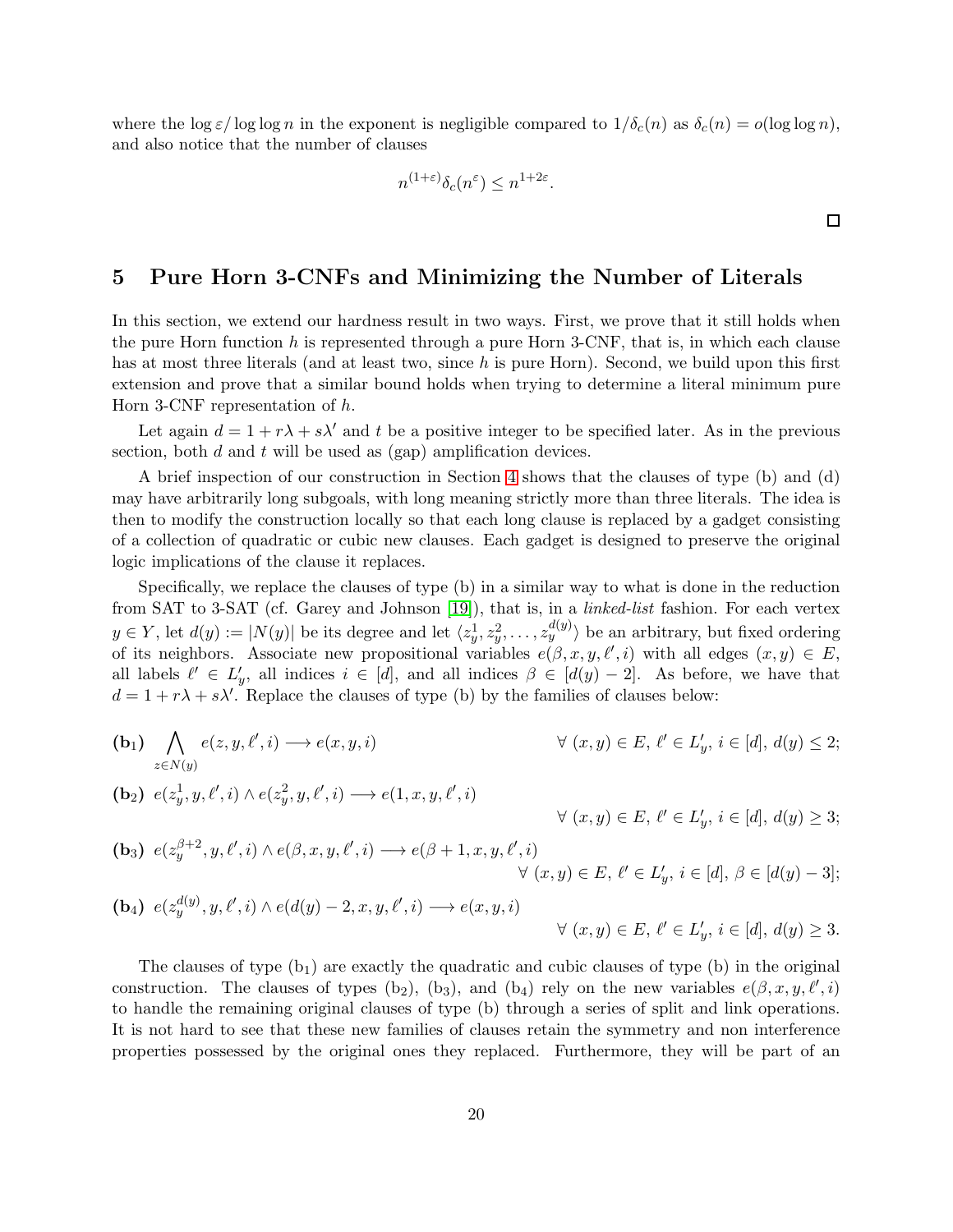exclusive component. These characteristics, as we shall see, contributes to the transference of most of the lemmas from the previous section in a rather verbatim fashion.

Trying to apply the same technique to the clauses of type (d) generates the following problem. Recall that  $m = |E|$ . All the  $r\lambda + s\lambda'$  clauses of type (d) have the same long subgoal with dm literals; they only differ in their heads. In a first attempt to emulate what was done above to the clauses of type (b), we may decide to replace this long subgoal with a single linked list and to replicate its last node once for each label  $\ell \in L \cup L'$ . After ordering these literals in an arbitrary, but fixed order, introducing  $dm - 2$  new variables, say  $e(\zeta)$  for  $\zeta \in [dm - 2]$ , and performing split and link operations, we obtain the linked list whose last node has subgoal  $e(x', y', i') \wedge e(dm - 2)$ , for some edge  $(x', y') \in E$  and some index  $i' \in [d]$ . This subgoal is then replicated, thus spanning the clauses

$$
e(x', y', i') \wedge e(dm - 2) \longrightarrow u(\ell),
$$

for all labels  $\ell \in L \cup L'$ . Now, it is not hard to see that the prime implicates  $v(1) \longrightarrow e(x', y', i')$ and  $v(1) \rightarrow e(dm-2)$  completely bypass the amplification device dependent on the parameter d, reintroducing all the available labels. Similar to what was said before, this renders the gap amplification device dependent on parameter  $t$  innocuous and the whole construction useless. It is also not hard to see that introducing a new amplification device and recurring on the whole idea does not solve the problem as we end up in a similar situation.

In a second attempt to emulate what was done to the clauses of type (b), we may decide to introduce different linked lists to different clauses of type (d). Notice that this implies that each of these lists must be indexed by one of the available labels in  $L \cup L'$ . In order for this new collection of clauses to be reached in an execution of the Forward Chaining procedure, this indexing scheme must be back propagated into the clauses of types (a),  $(b_1)$  through  $(b_4)$ , and  $(c)$ . That is, every clause of the exclusive component must now be indexed by a label in  $L \cup L'$ . With some thought, it is possible to realize the following. First, this label indexing of clauses is performing a job similar to the one played by parameter d, in the sense that the latter could in principle be dropped  $$ and replacing one scheme by the other leaves the number of clauses in the exclusive component in the same order of magnitude. Second, this operation significantly changes the meaning of the clauses being used as the labels would then be reintroduced in a somewhat independent fashion. While the high degree of symmetry guarantees that all labels would be reintroduced, the new core is not an extension of the old one: we are not extending the original function by the introduction of auxiliary variables to reduce clause degrees through new local gadgets; we are changing the function being represented, and that qualifies the process as a new construction instead of a *cubification* of the old one. This immediately leads us to our third point: it is not clear how or whether the proofs we presented in Section [4](#page-9-0) would extend to this new environment. Again with some thought, it is possible to see that the use of the label indexing scheme alone does not guarantee that the prime implicates involving variables  $v(j)$  can have forms other than  $v(j) \longrightarrow u(\ell)$ , for  $j \in [t]$  and  $\ell \in L \cup L'$ . Moreover, the shape of these prime implicates might depend on the ordering chosen for the edges of the graph and reintroducing the amplification device based on parameter  $d$ , playing the same role as was before, does not ameliorate the situation (actually, it is completely useless). The difficulty in controlling the shape of those prime implicates tarnishes the tie established between clause minimum prime pure Horn representations and tight, optimal total-covers. It might still be possible to replace the clauses of type (d) in a linked-list fashion, but at this point is still not clear how to use such approach in a correct and not overly complicated way.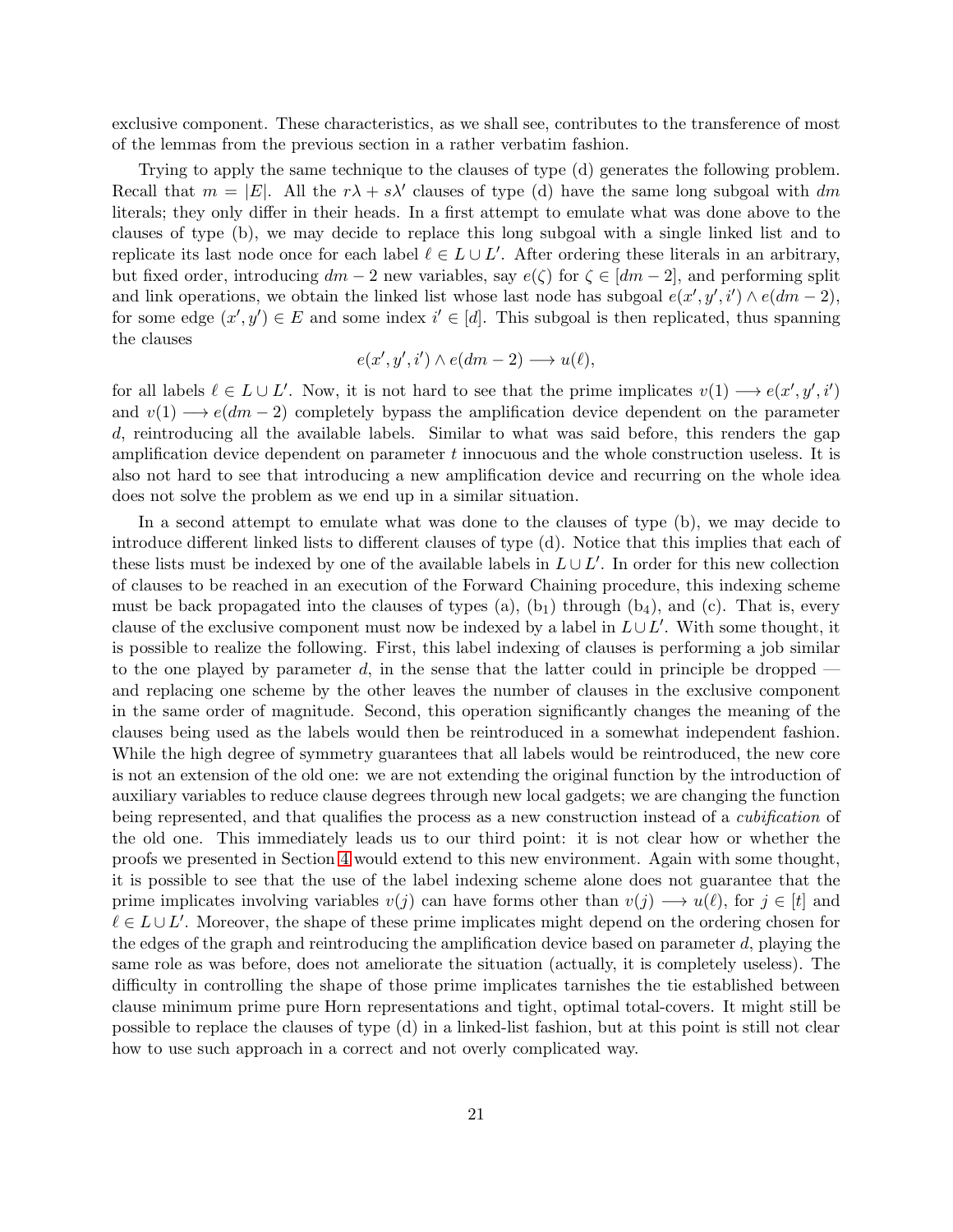We shall circumvent the above problem through the use of a different structure: we shall replace the clauses of type (d) by new clauses arranged as complete binary trees, i.e., trees in which every level has all the nodes with the possible exception of the last level, where its nodes are flushed to the left; and we shall then link these trees together by their roots. The idea is as follows. For each index  $i \in [d]$ , we will introduce  $m-1$  new variables and will arrange them as internal nodes in a complete binary tree, where the variables  $e(x, y, i)$  will appear as tree leaves. Notice that we will have exactly d trees. We will then associate each label from  $L \cup L'$  with the roots of two of those trees, in an orderly fashion: the roots (namely, the variables  $e(1, i)$ ) will be seen as nodes and the labels will be seen as edges of a path of length d. The path will be well defined (i.e., all labels will be reintroduced) if all nodes (root variables) are reachable through Forward Chaining from a variable  $v(j)$ . It is worth noticing that since  $d = 1 + r\lambda + s\lambda' > |L \cup L'|$ , all prime implicates involving the variables  $v(j)$  will have the form  $v(j) \rightarrow u(\ell)$ , for some label  $\ell \in L \cup L'$  — similarly to what happend in the pure Horn CNF case, we shall show that it is simply not advantageous for these prime implicates to have any other form in clause minimum prime pure Horn 3-CNF representations. We now formalize this idea.

Let us rename the labels in  $L \cup L'$  as  $\ell_{\alpha}, \alpha \in [d-1]$ . Let us also index the m edges in E as  $e_k, k \in [m]$ . Let us further introduce new propositional variables  $e(k, i)$ ,  $k \in [m-1]$ ,  $i \in [d]$ , and introduce  $e(k, i)$  for  $k \in \{m, m + 1, \ldots, 2m - 1\}$  to be an alias to the variable  $e(x, y, i)$ , where  $(x, y) = e_{k-m+1}$  is an edge in E according to the indexing above. We then create d complete binary trees through the family of clauses:

(d<sub>1</sub>) 
$$
e(2k, i) \wedge e(2k + 1, i) \longrightarrow e(k, i)
$$
  $\forall k \in [m-1], i \in [d];$   
(d<sub>2</sub>)  $e(1, \alpha) \wedge e(1, \alpha + 1) \longrightarrow u(\ell_{\alpha})$   $\forall \alpha \in [d-1].$ 

Notice that clauses of type  $(d_1)$  index the nodes of the tree in a similar way a complete binary tree is stored inside an *array* (cf. Cormen et al. [\[13\]](#page-37-11)) and that the clauses of type  $(d_2)$  do define the path we mentioned.

We shall illustrate the complete binary tree transformation through the following toy example. We start with a LABEL-COVER instance whose constraint graph is a claw, that is,  $G =$  $(\{x_1, x_2, x_3\}, \{y\}, \{(x_1, y), (x_2, y), (x_3, y)\}),$  whose label sets are  $L_0 = \{\ell_1, \ell_2\}$  and  $L'_0 = \{\ell'_1, \ell'_2\},$ and whose constraint set is the union of

$$
\Pi_{(x_1,y)}^0 = \{(\ell_1,\ell'_1),(\ell_1,\ell'_2)\}, \ \Pi_{(x_2,y)}^0 = \{(\ell_1,\ell'_2)\}, \ \text{and} \ \Pi_{(x_3,y)}^0 = \{(\ell_2,\ell'_1),(\ell_2,\ell'_2)\}.
$$

The refined LABEL-COVER instance will then have 8 labels in total  $(L = {\ell_1^1, \ell_2^1, \ell_1^2, \ell_2^2, \ell_1^3, \ell_2^3}$ and  $L' = {\ell'_1, \ell'_2}$  $L' = {\ell'_1, \ell'_2}$  $L' = {\ell'_1, \ell'_2}$  and our CNF construction will introduce  $8 \times 9 = 72$  clause of type (d), nine of which have the following form

$$
e(x_1, y, i) \wedge e(x_2, y, i) \wedge e(x_3, y, i) \longrightarrow u(\ell_1^1),
$$

as  $i \in [d] = [9]$ . Clauses of type  $(d_1)$  replace those subgoals above by

<span id="page-21-1"></span>
$$
e(4,i) \wedge e(5,i) \longrightarrow e(2,i) \quad \text{and} \quad e(2,i) \wedge e(3,i) \longrightarrow e(1,i), \tag{4}
$$

where in this case,  $e(x_1, y, i) = e(3, i)$ ,  $e(x_2, y, i) = e(4, i)$ , and  $e(x_3, y, i) = e(5, i)$ .

<span id="page-21-0"></span><sup>&</sup>lt;sup>2</sup>The refined label  $(x_i, \ell_j) \in L$ , with  $x_i \in X$  and  $\ell_j \in L_0$ , is depicted by  $\ell_j^i$  in this example.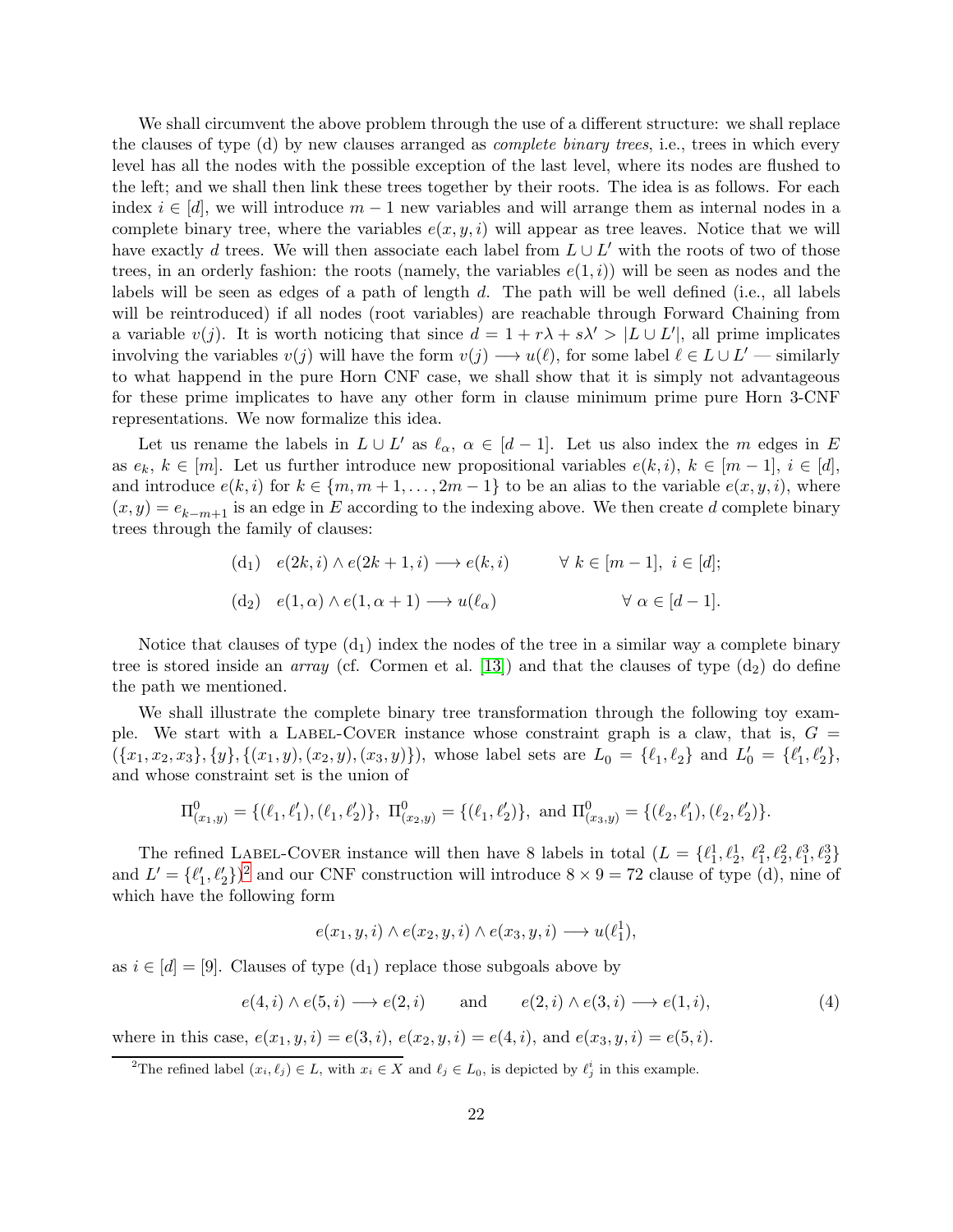

<span id="page-22-0"></span>Figure 1: Partial depiction of the complete binary tree chain, which is responsible for reintroducing all the available labels of a LABEL-COVER instance in our 3-CNF construction, of a toy example where the constraint graph is a claw. In such example, the whole chain has nine trees and reintroduces eight different labels. Notice the complete symmetry between the trees.

Finally, clauses of type  $(d_2)$  link the trees in  $(4)$  together, as e.g.

$$
e(1,1) \wedge e(1,2) \longrightarrow u(\ell_1^1), \qquad e(1,2) \wedge e(1,3) \longrightarrow u(\ell_2^1), \qquad \text{and so on.}
$$

A graphical illustration of part of the above transformation is provided in Figure [1.](#page-22-0)

Now, for clarity purposes, we present this new construction for the pure Horn 3-CNF case in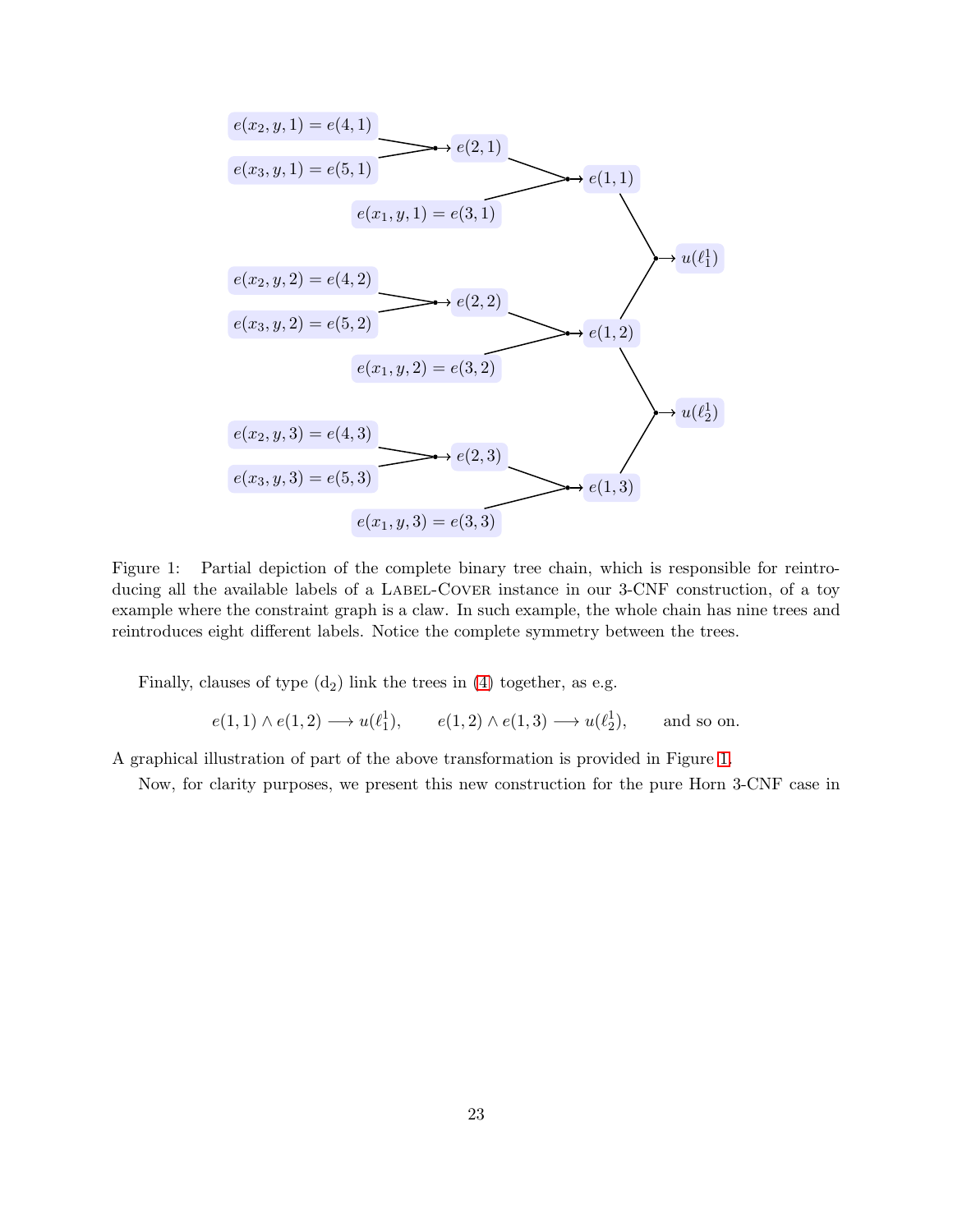full form below:

(a) 
$$
u(\ell) \wedge u(\ell') \longrightarrow e(x, y, \ell', i) \forall (x, y) \in E, (\ell, \ell') \in \Pi_{(x, y)}, i \in [d];
$$
  
\n(b<sub>1</sub>) 
$$
\bigwedge_{z \in N(y)} e(z, y, \ell', i) \longrightarrow e(x, y, i) \forall (x, y) \in E, \ell' \in L'_y, i \in [d], d(y) \leq 2;
$$
  
\n(b<sub>2</sub>) 
$$
e(z_y^1, y, \ell', i) \wedge e(z_y^2, y, \ell', i) \longrightarrow e(1, x, y, \ell', i)
$$

$$
\forall (x, y) \in E, \ell' \in L'_y, i \in [d], d(y) \geq 3;
$$
  
\n(b<sub>3</sub>) 
$$
e(z_y^{\beta+2}, y, \ell', i) \wedge e(\beta, x, y, \ell', i) \longrightarrow e(\beta+1, x, y, \ell', i)
$$

$$
\forall (x, y) \in E, \ell' \in L'_y, i \in [d], \beta \in [d(y) - 3];
$$
  
\n(b<sub>4</sub>) 
$$
e(z_y^{d(y)}, y, \ell', i) \wedge e(d(y) - 2, x, y, \ell', i) \longrightarrow e(x, y, i)
$$

$$
\forall (x, y) \in E, \ell' \in L'_y, i \in [d], d(y) \geq 3;
$$
  
\n(c) 
$$
e(x, y, i) \longrightarrow e(x, y, \ell', i) \qquad \forall (x, y) \in E, \ell' \in L'_y, i \in [d];
$$
  
\n(d<sub>1</sub>) 
$$
e(2k, i) \wedge e(2k+1, i) \longrightarrow e(k, i) \qquad \forall k \in [m-1], i \in [d];
$$
  
\n(d<sub>2</sub>) 
$$
e(1, \alpha) \wedge e(1, \alpha+1) \longrightarrow u(\ell_{\alpha}) \qquad \forall \alpha \in [d-1];
$$
  
\n(e) 
$$
v(j) \longrightarrow u(\ell) \qquad \forall \ell \in L \cup L';
$$

where as before,  $N(y) := \{x \in X : (x, y) \in E\}$  is the open neighborhood of the vertex  $y \in Y$ . Recall that  $e(k, i)$  is an alias to a variable  $e(x, y, i)$ ,  $(x, y) = e_{k-m+1}$  being an edge in E, if  $k \in$  ${m, m+1, \ldots, 2m-1}$  and that it is a new variable used to build the *i*-th tree if  $k \in [m-1]$ .

<span id="page-23-0"></span>**Definition 38.** Let us call  $\Psi$  and  $\Phi$  the canonical pure Horn 3-CNF formulae defined, respectively, by the families of clauses (a) through  $(d_2)$  and by all the families of clauses above. Let g and h be, in that order, the pure Horn functions they represent.

#### 5.1 Correctness of the 3-CNF Reduction

We now proceed to show the correctness of the ideas discussed above. Once again, we will constantly rely on the canonical representations  $\Phi$  and  $\Psi$  to make inferences about the functions h and g they respectively define. And these inferences will most of the time be made throughout Forward Chaining. First, we present the new estimations for the number of clauses and variables in  $\Phi$  and Ψ.

<span id="page-23-1"></span>**Lemma 39.** Let d and t be positive integers (amplification parameters) and let r, s, m,  $\lambda$ ,  $\lambda'$ , and  $\pi$  be as in Notation [15.](#page-8-3) We have the following relations for the number of clauses and variables in Φ, respectively:

$$
d(\pi + 2m\lambda' + 2m - 1) - 1 \le |\Phi|_c - t(r\lambda + s\lambda') \le d(\pi + m^2\lambda' + 4m)
$$

and

$$
t \le |\Phi|_v \le t + dm(\lambda' + 2) + m^2\lambda',
$$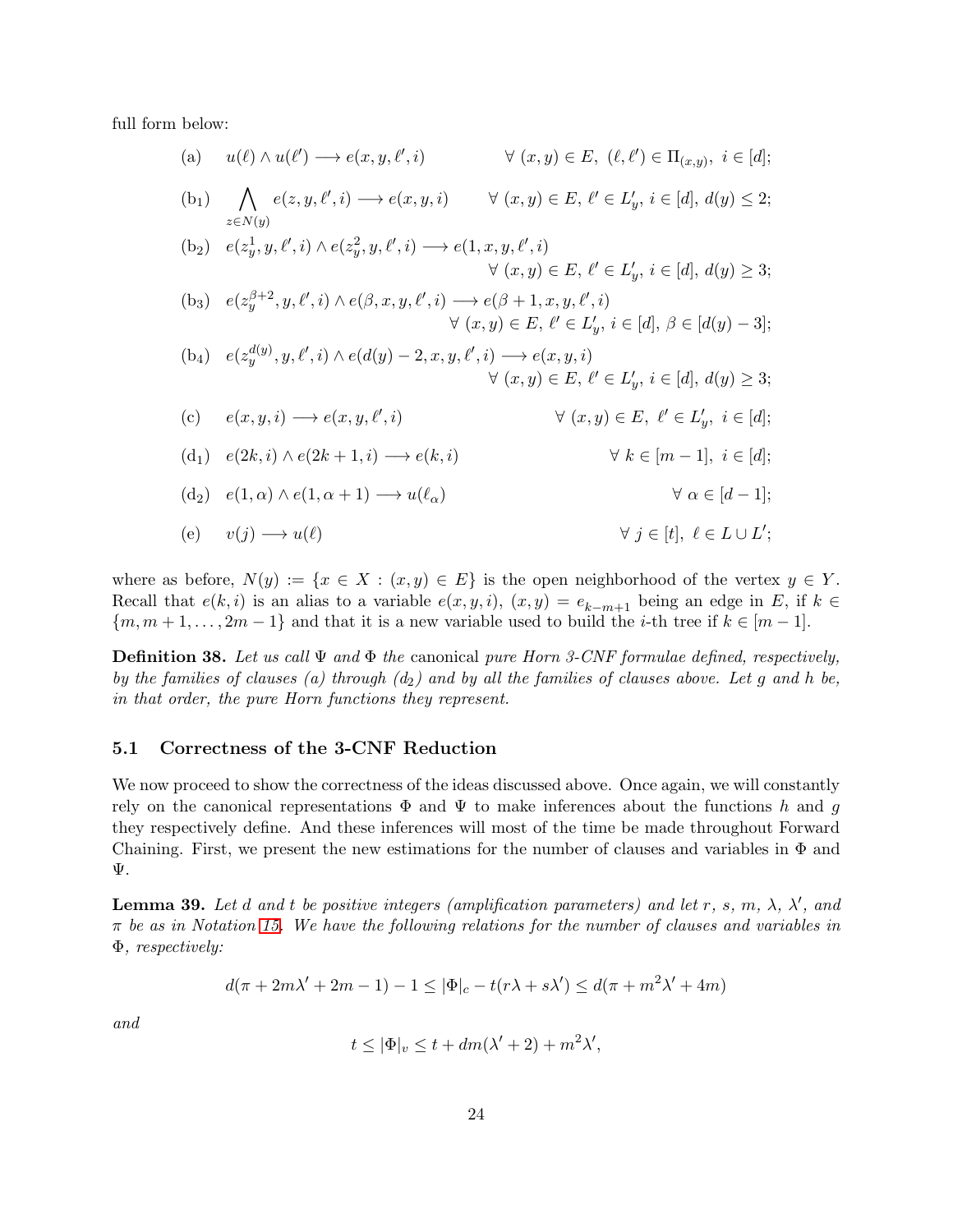In  $\Psi$ , those numbers are, respectively,

$$
d(\pi + 2m\lambda' + 2m - 1) - 1 \le |\Psi|_c \le d(\pi + m^2\lambda' + 4m)
$$

and

$$
0 \le |\Psi|_v \le dm(\lambda' + 2) + m^2 \lambda'.
$$

*Proof.* Let  $\#(\tilde{b}) := \sum_{i \in [4]} \#(b_i)$  and  $\#(\tilde{d}) := \sum_{i \in [2]} \#(d_i)$ , where  $\#(\alpha)$  denotes the number of clauses of type  $(\alpha)$  in  $\Phi$ .

For each edge  $(x, y) \in E$ , there was a clause of type (b) whose subgoal had size equal to  $d(y)$ . Each of those clauses was either maintained in case  $d(y) \leq 2$  (originating the new clauses  $(b_1)$ ) or replaced by the  $d(y) - 1$  new clauses (b<sub>2</sub>), (b<sub>3</sub>), and (b<sub>4</sub>) in a linked-list fashion. This procedure results in

$$
dm\lambda' \leq \#(\tilde{b}) = d\lambda' \sum_{(x,y)\in E} (d(y) - 1) \leq dm(m - 1)\lambda'.
$$

The clauses of type (d) were replaced by clauses of type  $(d_1)$  and  $(d_2)$ . The new clauses of type  $(d_1)$  describe d complete binary trees, each of which having  $2m - 1$  nodes and hence, height  $\eta = 1 + |\log(2m - 1)| \leq |\log 4m|$ . Considering also the  $d - 1$  new clauses of type  $(d_2)$ , we then obtain that

$$
d(2m-1) - 1 \le \#(\tilde{d}) = d - 1 + d \sum_{l=1}^{\eta-1} 2^l = d - 1 + d(2^{\eta} - 1) \le 4dm.
$$

The new gadgets introduces  $d(m-1)$  new variables  $e(k, i)$  (notice the aliases are not new variables) and at most  $dm(m-1)\lambda'$  new variables  $e(\beta, x, y, \ell', i)$ . Now, the results follow by using the remaining estimates of Lemma [22](#page-11-0) and by recalling that  $\Phi$  and  $\Psi$  differ only on the clauses of type (e). □

Similarly to the pure Horn CNF case, as long as the quantities d and t are polynomial in s, namely, the number of vertices in Y, the new construction of  $\Phi$  from  $\mathcal L$  can also be carried out in polynomial time in s or, in another way, in polynomial time in the number of variables of  $h$  (cf. Remark [18\)](#page-8-2).

The same arguments used to prove Lemma [23](#page-12-2) apply in this new setting as the differences introduced by the new clauses are of a local nature. Specifically, it is still immediate that no clause in  $\Psi$  has head outside  $V_g$ , the set of variables occurring in  $\Psi$ , and hence, that  $V_g$  is closed under Forward Chaining in  $\Phi$ . Thus, the set  $\mathcal{X}(V_g) := \{C \in \mathcal{I}(h) : \text{Vars}(C) \subseteq V_g\}$  is still an exclusive family for h (cf. Lemma [9\)](#page-6-1) and  $g \equiv \Psi = \Phi \cap \mathcal{X}(V_q)$  is an  $\mathcal{X}(V_q)$ -exclusive component of h. We have just proved the following.

Lemma 40. The new function g is an exclusive component of the new function h. Consequently, g can be analysed and minimized separately.  $\Box$ 

It is not hard to see that the bounds provided by Lemma [24](#page-12-3) are still valid in this new setting. Furthermore, Lemmas [25](#page-12-0) and [26](#page-12-1) transfer in an almost verbatim fashion: their proof can be quickly adapted as the new clauses and variables do not disrupt any of the conclusions obtained.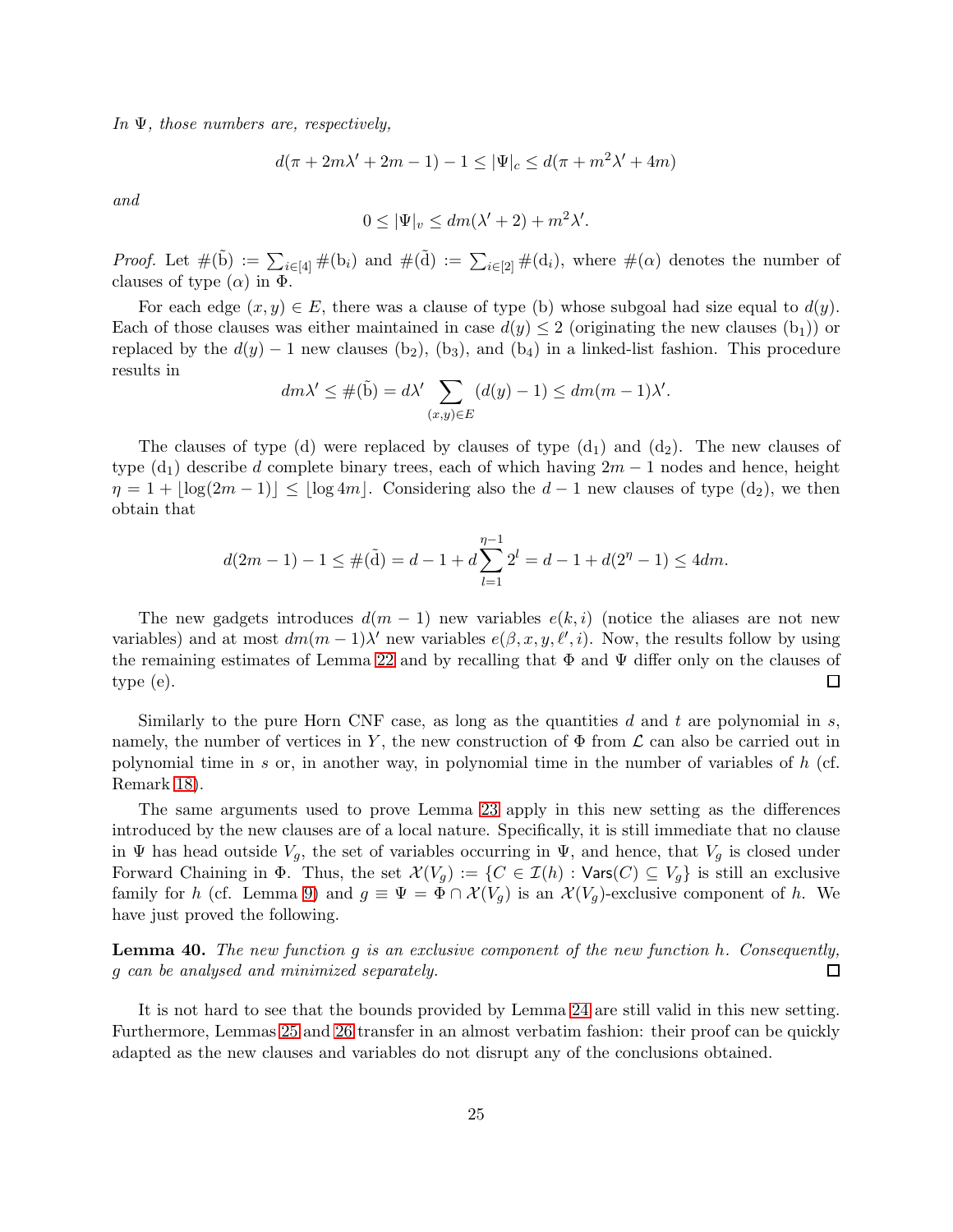In the CNF construction presented in the previous section, all clauses of type (d) had the same subgoal. As explained in the beginning of this section, those clauses' subgoals were potentially long and we had to replace them by d gadgets whose structure mimics those of complete binary trees. It is still true that if one label in  $L \cup L'$  is reintroduced by a clause of type  $(d_2)$ , then so are all the remaining others. Like before, the reason is the high degree of symmetry occurring inside the exclusive component of g. Nevertheless, as the 3-CNF construction is more involved, we shall still present below complete proofs for the analogues of Lemmas [27,](#page-13-0) [29,](#page-15-1) and [30.](#page-15-2)

<span id="page-25-0"></span>**Lemma 41** (Analogue of Lemma [27\)](#page-13-0). Let  $d = 1 + r\lambda + s\lambda'$ . In any clause minimum prime pure Horn 3-CNF representation of h, the prime implicates involving the variables  $v(j)$  have the form  $v(j) \longrightarrow u(\ell)$ , for all indices  $j \in [t]$ , and for some labels  $\ell \in L \cup L'$ .

*Proof.* Let  $\Upsilon = \Theta \wedge \Gamma$  be a clause minimum prime pure Horn 3-CNF representation of h, with Θ being a clause minimum pure Horn 3-CNF representation of g. According to an analogue of Lemma [26,](#page-12-1) all prime implicates of h involving the variables  $v(j)$  are quadratic. So, for all indices  $j \in [t]$  and all indices  $i \in [d]$  define the sets

$$
\Gamma_0^j := \Gamma \cap \{v(j) \longrightarrow u(\ell) : \ell \in L \cup L'\},
$$
  
\n
$$
\Gamma_i^j := \Gamma \cap \{v(j) \longrightarrow e(k, i),
$$
  
\n
$$
v(j) \longrightarrow e(x, y, \ell', i),
$$
  
\n
$$
v(j) \longrightarrow e(\beta, x, y, \ell', i) : k \in [2m - 1], (x, y) \in E, \ell' \in L'_y, \beta \in [d(y) - 2]\}.
$$

Recall that  $e(k, i)$  is an alias to  $e(x, y, i)$  if  $(x, y) = e_{k-m+1}$  and  $k \in \{m, m+1, \ldots, 2m-1\}$ 1}. Our goal is to show that the chosen value for the parameter d forces all the sets  $\Gamma_i^j$  to be simultaneously empty and consequently, that all the prime implicates involving the variables  $v(j)$ in clause minimum pure Horn CNF representations of  $h$  have the claimed form. We shall accomplish this in two steps.

Let  $j \in [t]$ . We first show that if a set  $\Gamma_i^j \neq \emptyset$  for some index  $i \in [d]$ , then  $\Gamma_i^j \neq \emptyset$  for all indices  $i \in [d]$ , simultaneously.

Claim 0. It holds that

 $e(k, i) \in F_{\Upsilon}(\{v(j)\})$  if and only if  $e(k, i') \in F_{\Upsilon}(\{v(j)\}),$ 

for all indices  $i, i' \in [d]$ , with  $i \neq i'$ .

*Proof.* The families of clauses (a),  $(b_1)$ ,  $(b_2)$ ,  $(b_3)$ ,  $(b_4)$ , and (c) are completely symmetric with respect to the indexing variable i and do not interfere with each other. That is, for  $i_1 \neq i_2$ , variables depending upon  $i_1$  do not trigger clauses indexed by  $i_2$  during Forward Chaining, and vice-versa. 囗

**Claim 1.** All clauses of type  $(d_2)$  have two variables in their subgoals which are roots of different, but completely symmetric trees (the trees specified by the clauses of type  $(d_1)$ ). Therefore, because of this symmetry and Claim (0), during the execution of the Forward Chaining procedure from  $\{v(j)\}\,$ , either they all clauses of type  $(d_2)$  trigger simultaneously or none of them do. The reason for them not to trigger is the absence of variables  $e(k, i)$ , for some  $k \in [2m-1]$  and all  $i \in [d]$ , in the Forward Chaining closure from  $\{v(j)\}\text{, i.e. } e(k,i) \notin F_{\Upsilon}(\{v(j)\})$ .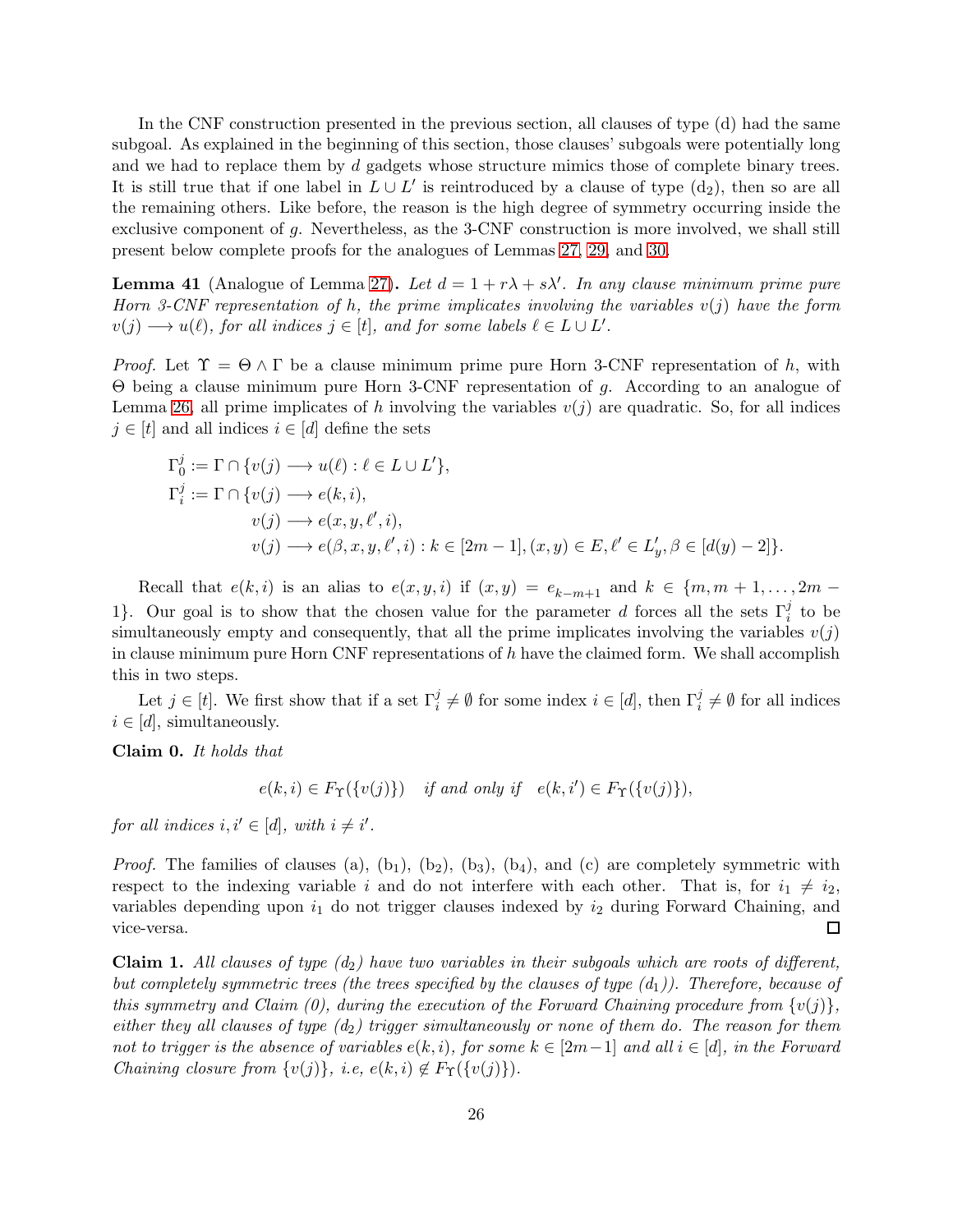Proof. A simple inspection of the families of clauses shows that Claim (1) holds.

 $\Box$ 

Now, for each index  $i \in [d]$ , let  $\Xi_i$  be the collection of clauses of types (a), (b<sub>1</sub>), (b<sub>2</sub>), (b<sub>3</sub>), (b<sub>4</sub>), and  $(c)$  that depend on  $i$ .

Claim 2. It holds that

$$
e(k,i) \in F_{\Gamma_0^j \cup \Xi_i}(\{v(j)\}) \quad \text{if and only if} \quad e(k,i') \in F_{\Gamma_0^j \cup \Xi_{i'}}(\{v(j)\}),
$$

for all indices  $i, i' \in [d]$ , with  $i \neq i'$ .

*Proof.* Notice that the families of clauses (a),  $(b_1)$ ,  $(b_2)$ ,  $(b_3)$ ,  $(b_4)$ , and (c) are completely symmetric with respect to the indexing variable *i*. Moreover, for  $i_1 \neq i_2$ , the clauses indexed by  $i_1$  do not interfere with the clauses indexed by  $i_2$  during an execution of the Forward Chaining procedure. In other words, variables depending upon  $i_1$  do not trigger clauses indexed by  $i_2$ , and vice-versa. These two properties, symmetry and non interference, proves Claim (2).  $\Box$ 

**Claim 3.** If there is a variable  $e(k, i)$ , with  $k \in [2m - 1]$  and  $i \in [d]$ , such that

$$
e(k,i) \notin F_{\Gamma_0^j \cup (\bigcup_{i \in [d]} \Xi_i)}(\{v(j)\})
$$

then

$$
e(k,i) \notin F_{\Gamma_0^j \cup \left(\bigcup_{i \in [d]} \Xi_i\right) \cup \left(\bigcup_{i' \neq i} \Gamma_{i'}^j\right)}(\{v(j)\}).
$$

Moreover, this implies that  $\Gamma_i^j$  $i^j \neq \emptyset$ .

Proof. The symmetry and non interference properties of families of clauses (a), (b), and (c) also justifies the first part of Claim (3). To see it, just notice that were the claim to be false, the prime implicates in  $\Gamma_{i'}^j$  would be trigging clauses involving the variable  $e(k, i)$  in an execution of the Forward Chaining procedure. Since  $i' \neq i$ , this cannot happen. The second part follows immediately from the validity of the first part together with the fact that  $\Upsilon$  represents h.  $\Box$ 

To finish the first step, notice that since Claim (3) is valid for any  $i \in [d]$ , Claim (2) implies that if  $\Gamma_i^j \neq \emptyset$  for some index  $i \in [d]$ , then  $\Gamma_i^j \neq \emptyset$  for all indices  $i \in [d]$ , simultaneously.

For the second step, suppose that  $\Gamma_i^j \neq \emptyset$  for all indices  $i \in [d]$ . We then have that

$$
\gamma := \sum_{i \in [d]} |\Gamma_i^j| \ge d = 1 + r\lambda + s\lambda' = 1 + |L \cup L'|,
$$

that is,  $\gamma$  is strictly larger than the number of all available labels in  $\mathcal{L}$ . This implies that the following pure Horn CNF

$$
\Delta_j := \left(\Upsilon \setminus \bigcup_{i \in d} \Gamma_i^j\right) \cup \left\{v(j) \longrightarrow u(\ell) : \ell \in L \cup L'\right\}
$$

$$
= \Theta \cup \left(\left(\Gamma \setminus \bigcup_{i \in d} \Gamma_i^j\right) \cup \left\{v(j) \longrightarrow u(\ell) : \ell \in L \cup L'\right\}\right),
$$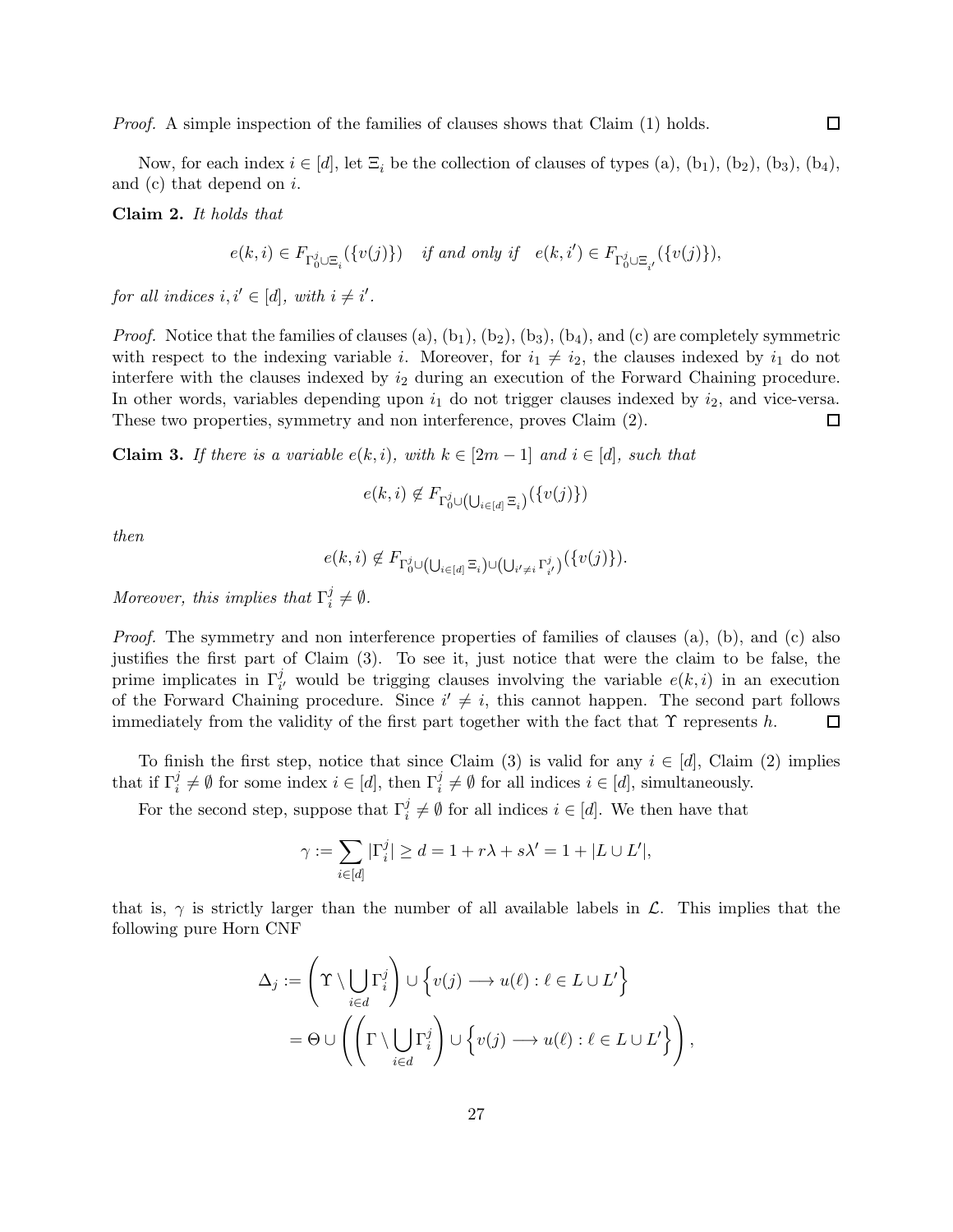has fewer clauses than  $\Upsilon$  (or more precisely, it implies that  $|\Delta_j|_c \leq |\Upsilon|_c - 1$ ).

Now, since that  $\Theta$  is a (clause minimum) representation of the exclusive component q, and that the set of clauses  $\{v(j) \longrightarrow u(\ell) : \ell \in L \cup L'\}$  makes all available labels reachable by Forward Chaining from  $\{v(j)\}\$ , it follows that  $F_{\Delta_j}(\{v(j)\}) = V_g \cup \{v(j)\}\$ . Furthermore, the change in clauses did not influence the Forward Chaining procedure from any other variable (other than  $v(j)$ ), and thus  $F_{\Delta_j}(\{w\}) = F_{\Upsilon}(\{w\})$  for all variables  $w \neq v(j)$ . Thus, an analogue of Lemma [25](#page-12-0) implies that  $\Delta_j$  is a representation of h.

We then have that  $\Delta_j$  is a shorter representation for h, contradicting the optimality of  $\Upsilon$ . Therefore, the sets  $\Gamma_i^j = \emptyset$  for all indices  $i \in [d]$ . As the above arguments do not depend on any particular value of  $j$ , they can be repeated for all of them.

<span id="page-27-0"></span>**Definition 42.** Let  $d = 1 + r\lambda + s\lambda'$  and let  $\Upsilon$  be a prime and irredundant pure Horn 3-CNF representation of h. For each  $j \in [t]$ , consider the set

$$
S_j = \{ \ell \in L \cup L' : v(j) \longrightarrow u(\ell) \in \Upsilon \}
$$

and define the function  $f_j: X \to L, Y \to L'$  given by  $f_j(x) = S_j \cap L_x$  for vertices  $x \in X$  and  $f_j(y) = S_j \cap L'_y$  for vertices  $y \in Y$ .

**Lemma 43** (Analogue of Lemma [29\)](#page-15-1). Let  $\Upsilon$  be as in the above Definition. For all indices  $j \in [t]$ and vertices  $y \in Y$ , it holds that  $|f_i(y)| \leq 1$ .

*Proof.* Let  $\Upsilon$  be as in Definition [42](#page-27-0) and suppose indirectly that the claim is false, that is, there is an index  $j \in [t]$  and a vertex  $y \in Y$  such that  $|f_i(y)| > 1$ .

During the proof, recall that the chosen value for the parameter d implies, according to Lemma [41,](#page-25-0) that all prime implicates of  $\Upsilon$  involving the variable  $v(j)$  must have the form  $v(j) \longrightarrow u(\ell)$ , with  $\ell \in L \cup L'.$ 

Let  $\ell' \in f_j(y)$  and define the expression

$$
\Upsilon' := \Upsilon \setminus \{v(j) \longrightarrow u(\ell')\}.
$$

It is enough to show that  $F_{\Upsilon'}(\{v(j)\}) = V_g \cup \{v(j)\}\$ , that is, that  $\Upsilon'$  is also a representation of h (by an analogue of Lemma [25\)](#page-12-0). Suppose that is not the case. Since  $\Upsilon$  and  $\Upsilon'$  differ only in the clause  $v(j) \longrightarrow u(\ell')$ , it must be the case that  $u(\ell') \notin F_{\Upsilon'}(\{v(j)\})$ . This happens if the clause of type (d<sub>2</sub>) associated to  $u(\ell')$  is not trigged. For this to occur, there must be an index  $k \in [2m-1]$ and an index  $i \in [d]$  such that  $e(k, i) \notin F_{\Upsilon'}(\{v(j)\})$ .

Now, for y and i as above, notice that: (i) the variable  $e(k, i)$  would be included in  $F_{\Upsilon'}(\{v(j)\})$ as long as there were a label in  $L'_y$  such that the corresponding clause of type  $(b_1)$  or clauses of types  $(b_2)$ ,  $(b_3)$ , and  $(b_4)$  were trigged; and (ii) once such clauses of type  $(b_1)$ – $(b_4)$  were trigged, the appropriated clauses of type (c) would trigger, thus making the other clauses of type  $(b_1)$ – $(b_4)$ associated to  $y$  and  $i$  to also trigger.

Therefore, for  $e(k, i) = e(x, y, i)$  to not belong to  $F_{\Upsilon'}(\{v(j)\})$ , it must be the case that for every label  $\ell'' \in f_j(y) \setminus {\ell'}$  there exists a vertex  $z(\ell'') \in N(y)$  for which

$$
e(z(\ell''), y, \ell'', i) \notin F_{\Upsilon'}(\{v(j)\}).
$$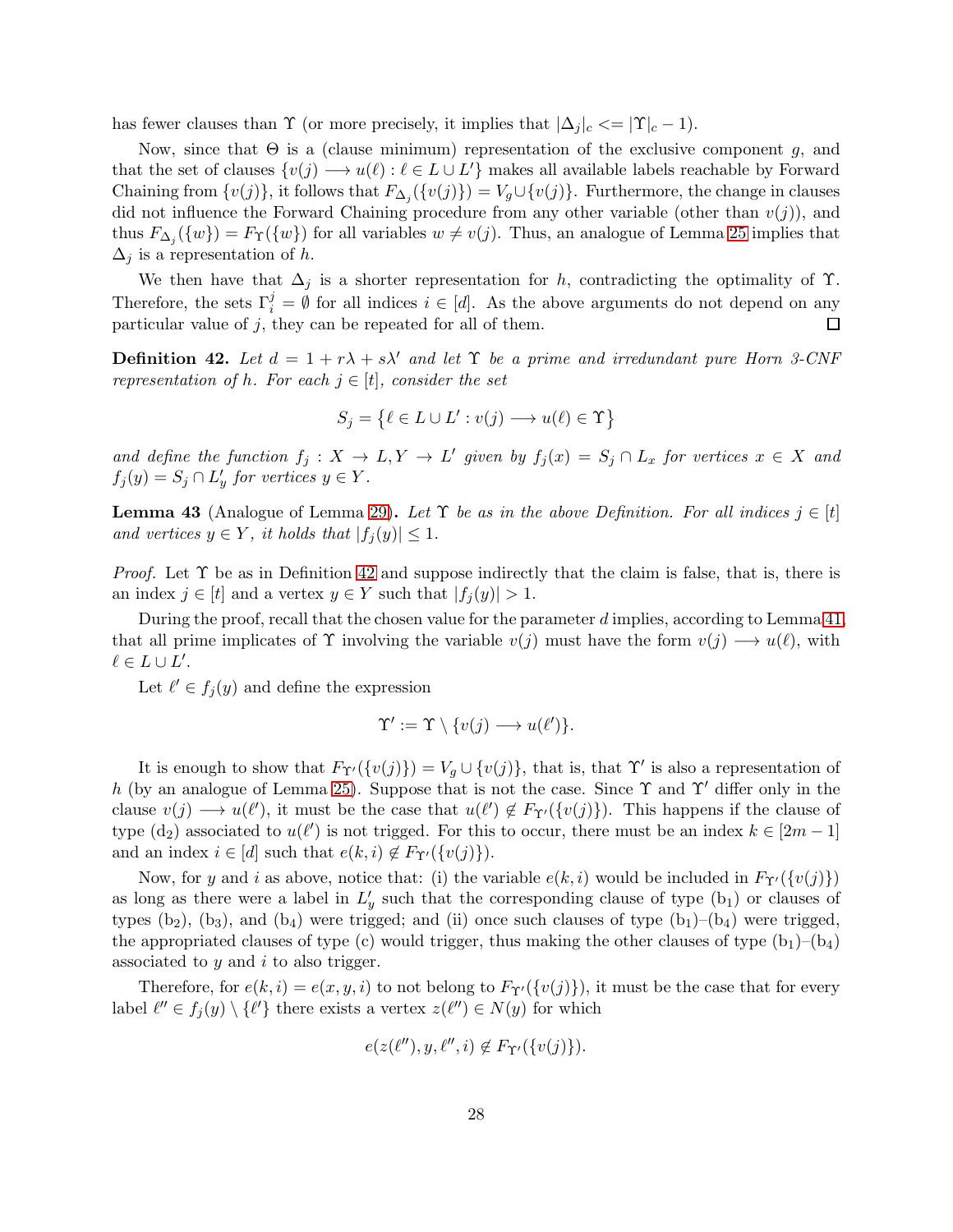For this latter relation to be true, we must have that the clauses

<span id="page-28-0"></span>
$$
u(\ell) \wedge u(\ell'') \longrightarrow e(z(\ell''), y, \ell'', i) \tag{5}
$$

are not trigged in the Forward Chaining procedure on  $\Upsilon'$  starting with  $\{v(j)\}\text{, for every label }$  $\ell \in f_j(z(\ell''))$  with  $(\ell, \ell'') \in \Pi_{(z(\ell''),y)}$ .

However, according to Definition [42,](#page-27-0) for each label  $\ell'' \in f_j(y) \setminus {\{\ell'\}}$  and each label  $\ell \in f_j(z(\ell''))$ , there are clauses  $v(j) \longrightarrow u(\ell'')$  and  $v(j) \longrightarrow u(\ell)$ , respectively, in  $\Upsilon$  and, consequently, in  $\Upsilon'$ . This implies that the clauses [\(5\)](#page-28-0) are trigged, which implies that  $u(\ell') \in F_{\Upsilon'}(\{v(j)\})$ , which then implies that  $\Upsilon'$  is also a representation of h. Since this contradicts the irredundancy of  $\Upsilon$ , it follows that  $|f_i(y)| \leq 1$ , thus concluding the proof. □

**Lemma 44** (Analogue of Lemma [30\)](#page-15-2). Let  $\Upsilon$  be a clause minimum prime pure Horn 3-CNF of h. Then it is prime and irredundant, so Definition [42](#page-27-0) applies. We claim that for all indices  $j \in [t]$ and vertices  $y \in Y$ , it holds that  $|f_i(y)| \geq 1$ .

*Proof.* Suppose that the claim is false, that is, there is an index  $j \in [t]$  and a vertex  $y \in Y$  such that  $|f_i(y)| = 0$ .

Then clauses  $v(j) \longrightarrow u(\ell')$ , for all labels  $\ell' \in L'_j$ , are absent from  $\Upsilon$ . Recall that the chosen value for the parameter d implies that all prime implicates of  $\Upsilon$  involving  $v(j)$  are quadratic (Lemma [41\)](#page-25-0).

Thus, no clause of type (a) dependent on the vertex y is trigged during a Forward Chaining from  $\{v(j)\}\$ and hence, no clauses of type  $(b_1)$ ,  $(b_2)$ ,  $(b_3)$ ,  $(b_4)$ , and (c) dependent on y are trigged either. This gives that the variables  $e(k, i)$ , for all indices  $k \in \{m, m+1, \ldots, 2m-1\}$  such that  $e_{k-m+1} = (x, y)$  (recall the indexing of the edges in E) and  $x \in N(y)$ , and all indices  $i \in [d]$ , do not belong to the Forward Chaining closure (from  $\{v(j)\}\)$ ). This implies further that no variables  $e(1, i)$  belong to the Forward Chaining closure. Therefore, no clause of type  $(d_2)$  is trigged and no label  $\ell' \in L'_y$  is reintroduced. In other words, it is the case that  $u(\ell') \notin F_{\Upsilon}(\{v(j)\})$  and hence, that  $F_{\Upsilon}(\{v(j)\}) \neq F_h(\{v(j)\})$ . By an analogue of Lemma [25,](#page-12-0)  $\Upsilon$  does not represent h, a contradiction. So, it must be the case that  $|f_i(y)| \geq 1$ .  $\Box$ 

Once again, combining the two lemmas above, gives the following tight result.

Corollary 45. Let  $\Upsilon$  be a clause minimum prime pure Horn 3-CNF of h. Then, for all indices  $j \in [t]$  and vertices  $y \in Y$ , it holds that  $|f_i(y)| = 1$ .  $\Box$ 

Analogues of Lemmas [32,](#page-16-1) [33,](#page-16-2) and [34](#page-17-2) can also be obtained in the same semi-verbatim fashion, and Remark [35](#page-17-3) remains valid in this context. Hence, we still obtain the following.

<span id="page-28-1"></span>**Corollary 46.** Let  $\Psi$  be as in Definitions [38](#page-23-0) and  $\Upsilon$  be a clause minimum prime pure Horn 3-CNF of h. It holds that

$$
|\Psi|_c/(\lambda + \lambda') \le |\Upsilon|_c - t(\kappa(f)r + s) \le |\Psi|_c,
$$

where  $\kappa(f)r + s$  is the total number of labels in a tight optimal total-cover f for  $\mathcal{L}$ .

We are also able to claim the following result.

 $\Box$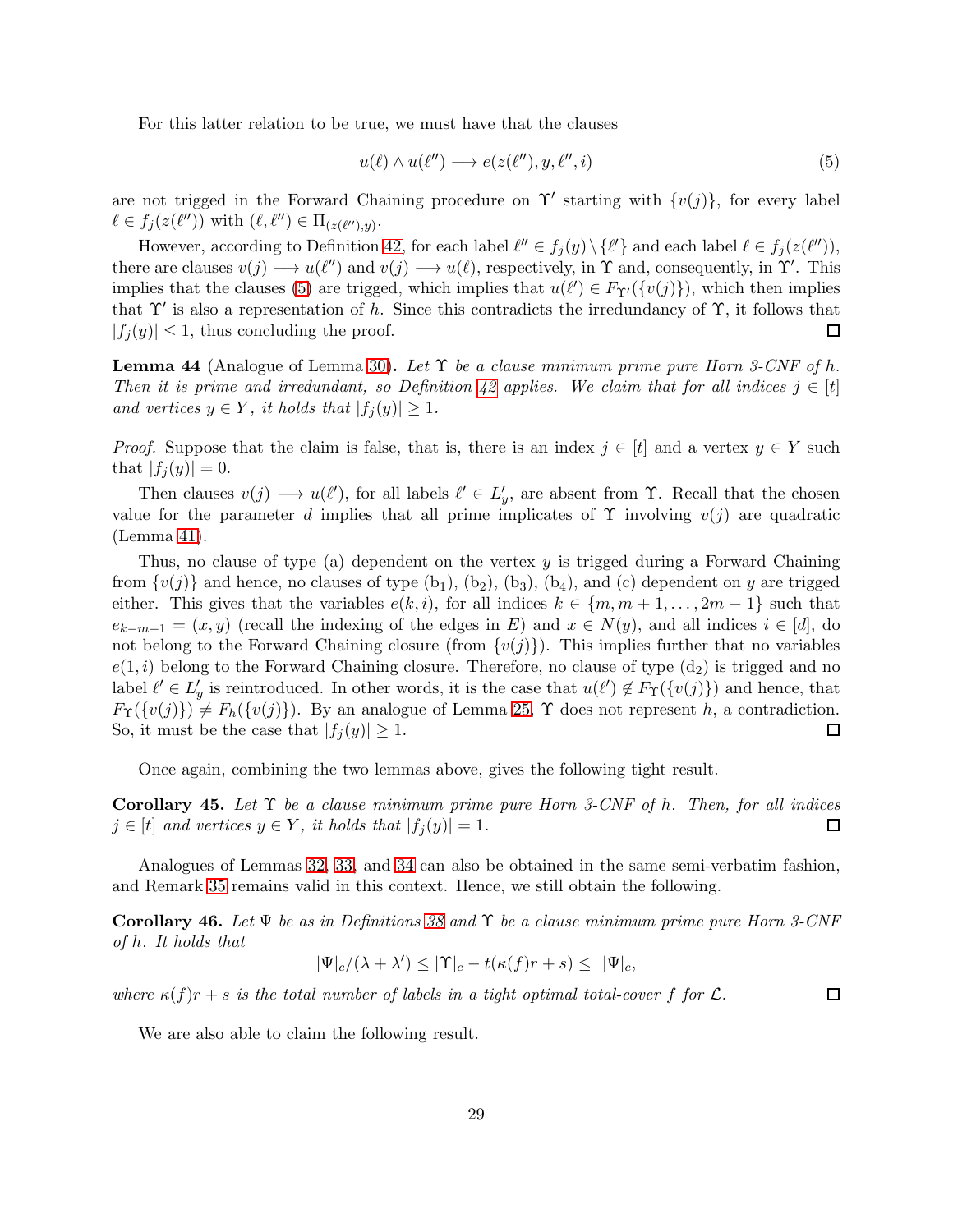<span id="page-29-2"></span>**Theorem 47.** Let c be a fixed constant close to  $1/2$ . Unless  $P = NP$ , the minimum number of clauses of a pure Horn function on n variables cannot be approximated in polynomial time (dependent on  $n$ ) to within a factor of

$$
\rho_c(n^{\varepsilon}) \ge 2^{\varepsilon(\log n)^{1-1/\delta_c(n)}} = 2^{\log^{1-o(1)} n},
$$

where  $\delta_c(n) = (\log \log n)^c$ , even when the input is restricted to 3-CNFs with  $O(n^{1+2\varepsilon})$  clauses, for some  $\varepsilon \in (0,1/6]$ .

Proof. The proof follows closely the one given for Theorem [37,](#page-17-4) just using the estimates provided by Lemma [39](#page-23-1) instead of the ones in Lemma [22.](#page-11-0)  $\Box$ 

#### 5.2 Number of Literals

With the exception of the variables  $v(j)$ , with  $j \in [t]$ , that only appear as subgoals in quadratic prime implicates, every other variable appears in subgoals and heads of mostly cubic pure Horn clauses. The functions we are dealing with are pure Horn and therefore, have no unit clauses. So, it is the case that  $2|\Phi|_c \leq |\Phi|_l \leq 3|\Phi|_c$  or in other words, that  $|\Phi|_l = \Theta(|\Phi|_c)$ , where  $\Phi$  is a pure Horn 3-CNF formula obtained from our 3-CNF construction above. We then have the following result.

Corollary 48. Unless  $P = NP$ , the minimum number of literals of a pure Horn function on n variables cannot be approximated in polynomial time (in n) to within a factor of  $2^{\log^{1-o(1)} n}$ , even when the input is restricted to 3-CNFs with  $O(n^{1+2\varepsilon})$  clauses, for some  $\varepsilon \in (0,1/6]$ .  $\Box$ 

## <span id="page-29-0"></span>6 Sub-exponential Time Hardness Results

The hardness of approximation results of Sections [4](#page-9-0) and [5](#page-19-0) apply to the scenario where the amount of available computational power is polynomial in  $n$ , the number of variables of a pure Horn function. In this section, we extend those results by showing that even when the computational power available is sub-exponential in  $n$ , it still not likely to be able to obtain a constant factor approximation for such problems. The main ingredients of this section are: a stronger complexity theoretic hypothesis, a new Label-Cover result, and our pure Horn 3-CNF construction.

Recall that  $k$ -SAT is the problem of determining if a  $k$ -CNF formula, that is, one in which each and every clause has at most k literals, has a satisfying assignment of Boolean values to it variables. The following conjecture, called *Exponential Time Hypothesis (ETH)*, concerns the time solvability of the k-SAT problem and was introduced by Impagliazzo and Paturi [\[22\]](#page-38-4).

<span id="page-29-1"></span>**Conjecture 49** (Impagliazzo and Paturi [\[22\]](#page-38-4)). For  $k \geq 3$ , define  $s_k$  to be the infimum of the set

$$
\left\{\delta: \text{there exists an } O\left(2^{\delta n}\right) \text{ time algorithm for solving the } k\text{-SAT problem}\right\},\right
$$

with n being the number of variables of the  $k$ -SAT instance. The Exponential Time Hypothesis (ETH) states that  $s_k > 0$  for  $k \geq 3$ .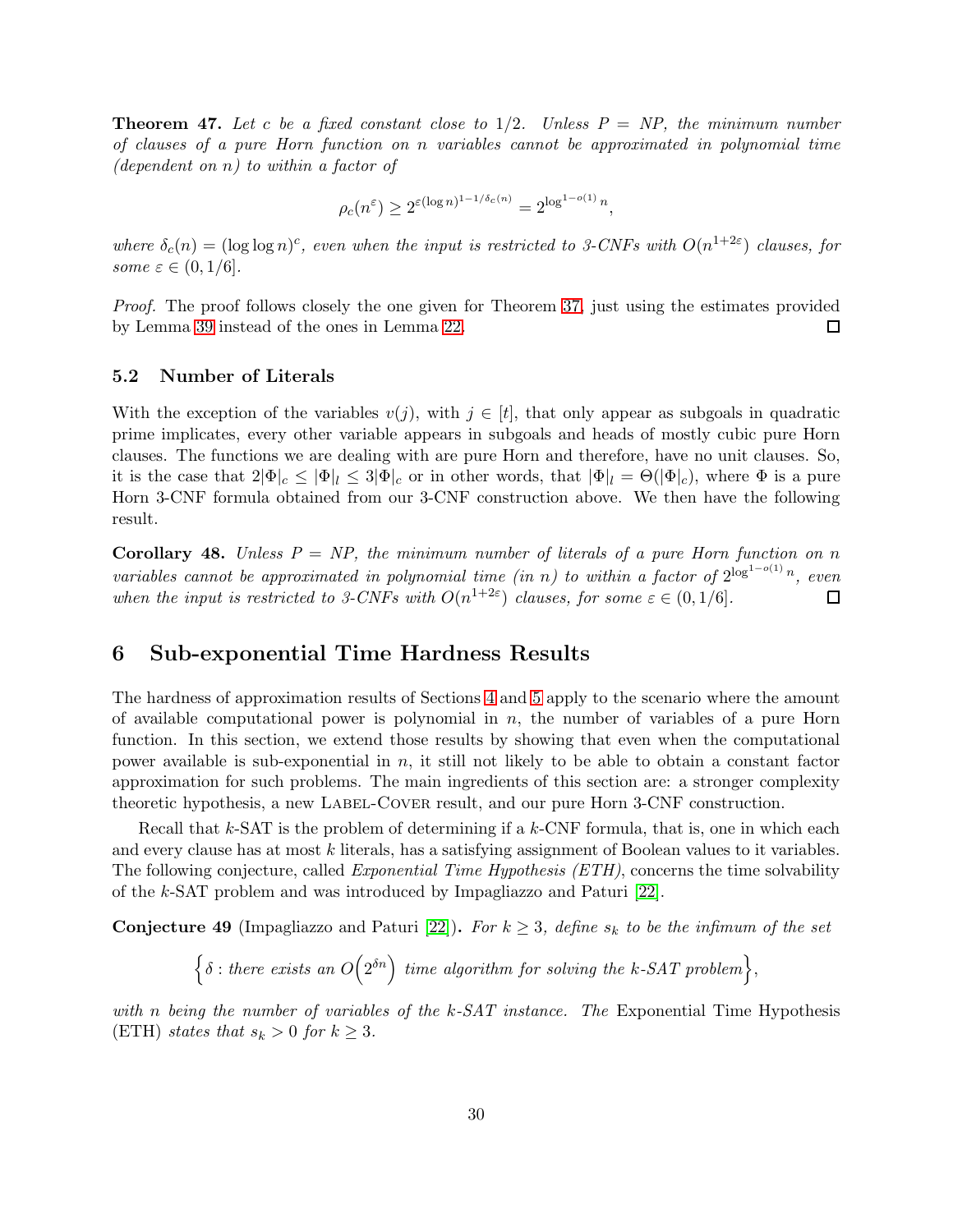In other words, if true, the ETH implies that there is no sub-exponential time algorithm for  $k$ -SAT with  $k \geq 3$ , what in turn implies that  $P \neq NP$ . The converse of this last implication however, does not hold and this establish ETH as a stronger hypothesis. It has many implications beyond search and optimization problems, e.g. in communication, proof, and structural complexity, and it is widely believed to be true.

In Section [3,](#page-6-0) we adressed the minimization flavor of the LABEL-COVER problem and briefly mentioned the existence of a maximization counterpart. Since the LABEL-COVER results we shall use in this section were originally obtained in the maximization setting, we introduce it below together with a "weak duality" type of result that binds both flavors.

**Definition 50.** Let  $\mathcal{L}_0 = (G, L_0, L'_0, \Pi_0)$  be a LABEL-COVER instance and  $f_0$  be a labeling for it, as in Definitions [10](#page-7-1) and [11,](#page-7-0) respectively. Let us call  $f_0$  packing if it assigns exactly one label per vertex of  $G$ . A packing labeling is optimal if it maximizes the fraction of covered edges of  $G$ . We denote this maximum fraction by  $\mu(\mathcal{L}_0)$ .

Notice that differently from a total-cover, a packing labeling does not necessarily covers all the edges of the graph G and thus,  $0 < \mu(\mathcal{L}_0) \leq 1$ . The strict lower bound is due to non-empty relations of admissible pair of labels in  $\Pi_0$  — in the maximization setting, these relations are also called *projections* as they can be interpreted (or redefined) as mappings  $L_0 \mapsto L'_0$ .

In this section, we shall assume that the connected bipartite graph  $G = (X, Y, E)$  is regular, that is, each vertex  $x \in X$  has degree  $d_X \geq 1$  and each vertex  $y \in Y$  has degree  $d_Y \geq 1$ . This assumption is without loss of generality since Label-Cover instances can be regularized without significantly altering their sizes and promises (cf. Dinur and Harsha [\[14\]](#page-37-8)). Moreover, the instances occurring in the hardness theorem we shall use in this section are regular.

**Problem 51.** Let  $0 < \xi \leq 1$  be any fixed constant. A LABEL-COVER instance  $\mathcal{L}_0$  has packingpromise  $\xi$  if either  $\mu(\mathcal{L}_0)=1$  or  $\mu(\mathcal{L}_0)\leq \xi$ . That is, either all edges of  $\mathcal{L}_0$  can be covered or at most a ξ fraction of them can. The LABEL-COVER-MAX<sub>ξ</sub> problem is a promise problem which receives a LABEL-COVER instance with packing-promise  $\xi$  as input and correctly classify it in one of those two cases.

The behavior of LABEL-COVER-MAX<sub> $\xi$ </sub> is left unspecified for non-promise instances and any answer is acceptable in that case. As before, the definitions above can be easily extended to refined LABEL-COVER instances.

The following result appears in Arora and Lund [\[3\]](#page-36-6) and provides a link between the two flavors of the LABEL-COVER problem. In a nutshell, it implies that gap producing reductions from NP-complete problems like 3-SAT to the maximization flavor can be viewed as reductions to the minimization flavor as well. Hence, hardness of approximation results can be transfered from one flavor to the other. We decided to include its proof below for clarity reasons.

<span id="page-30-0"></span>**Lemma 52** (Arora and Lund [\[3\]](#page-36-6)). "Weak Duality:" for any (refined) LABEL-COVER instance  $\mathcal{L}$ , we have that

$$
\mu(\mathcal{L}) \geq \frac{1}{\kappa(\mathcal{L})}.
$$

That is, the reciprocal of the value of an optimal packing labeling lower bounds the cost of an optimal (tight) total-cover. Furthermore, if  $\mathcal L$  has packing-promise  $\xi$ , then it has covering-promise  $\rho \geq 1/\xi$ .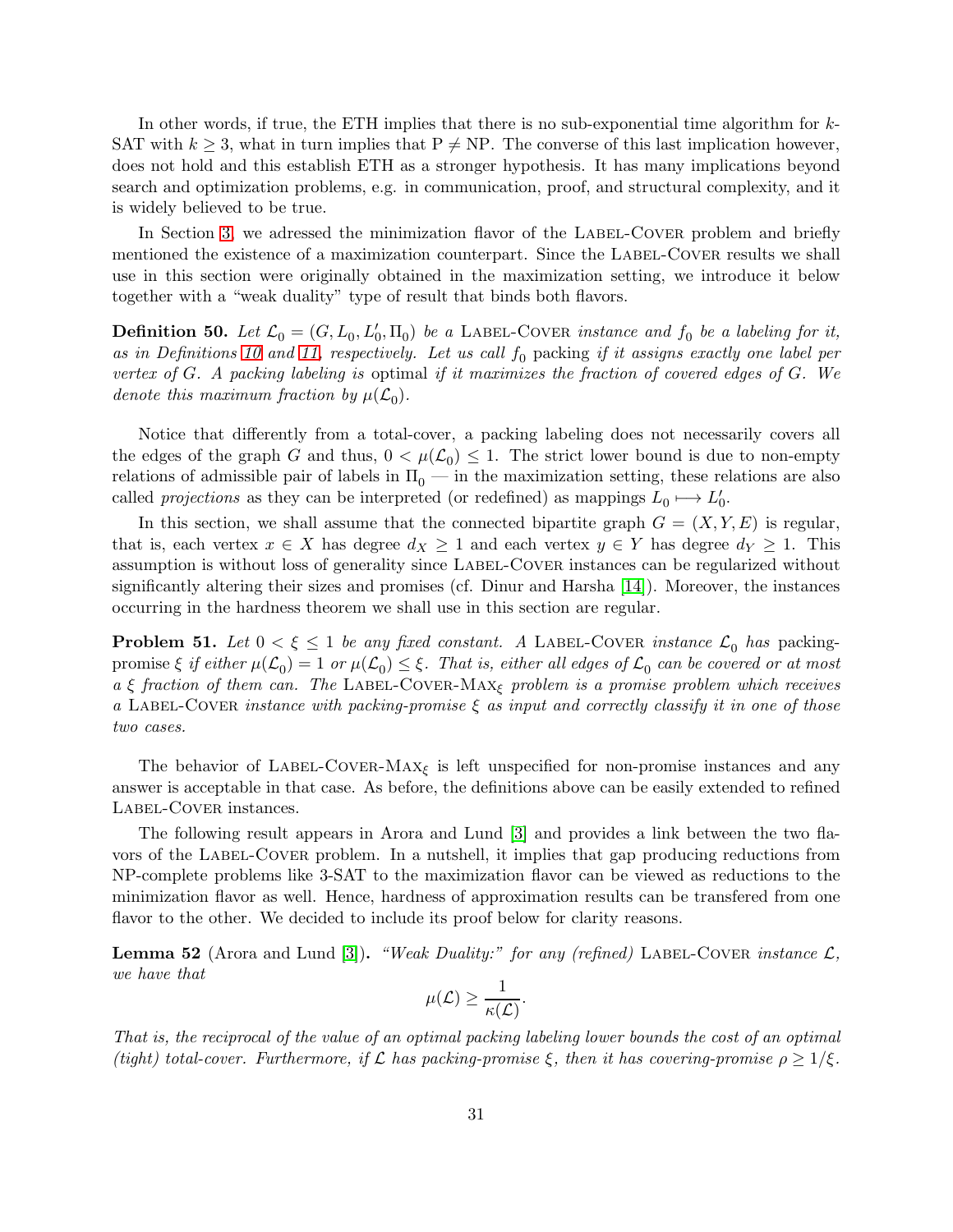*Proof.* Let f be an optimal total-cover for  $\mathcal L$  of cost  $\kappa(\mathcal L)$ . That is, f covers all the edges of the graph  $G = (X, Y, E)$  assigning  $|f(z)|$  labels to each vertex of  $z \in X \cup Y$ . For simplicity reasons and without loss of generality, suppose that f is tight. Recall that by definition,  $\kappa(\mathcal{L})$  is the average number of labels assigned by  $f$  to the vertices in  $X$ , namely,

<span id="page-31-0"></span>
$$
\sum_{x \in X} |f(x)| = \kappa(\mathcal{L}) \cdot |X|.
$$
 (6)

Consider the following randomized procedure: for each vertex  $x \in X$ , pick a label at random in  $f(x)$  and delete the remaining ones. Let  $f'$  be the resulting labeling. As  $|f'(z)| = 1$  for all vertices  $z \in X \cup Y$ , f' is a packing labeling for  $\mathcal L$  and the expected fraction of edges covered in f' is a lower bound for  $\mu(\mathcal{L})$ .

Let  $\ell \in f(x)$  be a label used in f to cover an edge  $(x, y)$ . The probability that  $\ell \in f'(x)$ , namely, that it survived the deletion process and ended up in  $f'$  is  $1/|f(x)|$ . The expected number of edges of G still covered in  $f'$  is then at least

<span id="page-31-1"></span>
$$
\sum_{(x,y)\in E} \frac{1}{|f(x)|} = \sum_{x\in X} \frac{d_X}{|f(x)|} \ge d_X \frac{|X|^2}{\sum_{x\in X} |f(x)|} = d_X \frac{|X|^2}{\kappa(\mathcal{L}) \cdot |X|} = \frac{|E|}{\kappa(\mathcal{L})},\tag{7}
$$

where in the first and last equalities, we used the assumption that  $G$  is regular and thus, has  $|E| = d_X \cdot |X|$  edges; in the inequality, we used the fact that  $\sum_x 1/|f(x)|$  is minimized when the values  $|f(x)|$  are all equal; and in the second to last equality we used Equation [\(6\)](#page-31-0).

The above randomized procedure thus gives a packing labeling whose expected fraction of edges covered is at least  $1/\kappa(\mathcal{L})$ . So, there must exist a packing labeling attaining at least this fraction of edges covered and therefore,  $\mu(\mathcal{L}) \geq 1/\kappa(\mathcal{L})$  as claimed. The relation on the promise bounds follows in a similar way from Equation [\(7\)](#page-31-1).  $\Box$ 

Moshkovitz and Raz [\[27\]](#page-38-7), in a celebrated breakthrough, introduced a new two-query projection test Probabilistically Checkable Proof system with sub-constant error and quasi-linear size. Essentially, they started with a 3-SAT CNF instance  $\phi$  of size (number of clauses) equal to  $\sigma$  and showed that it is NP-hard to solve LABEL-COVER-MAX<sub>1/ρ</sub>, for some  $\rho = \rho(\sigma)$ . Moreover, their reduction produces a graph of size at most  $\sigma^{1+o(1)}$  and uses fixed label sets L and L' whose sizes depend on the value of the promise  $\rho$ . A simpler proof was later found by Dinur and Harsha [\[14\]](#page-37-8) who started their reduction from a related but slightly different problem (satisfiability of circuits instead of formulas), brought different techniques to the mix, and formally stated the result as follows.

<span id="page-31-2"></span>**Theorem 53** (Moshkovitz and Raz [\[27\]](#page-38-7), Dinur and Harsha [\[14\]](#page-37-8)). There exist constants  $c > 0$  and  $0 < \beta < 1$  such that for every function  $1 < \rho(\sigma) \leq 2^{O(\log^{\beta} \sigma)}$ , the following statement holds:

There exists label sets L and L' of sizes  $\exp(\rho(\sigma)^c)$  and  $O(\rho(\sigma)^c)$ , respectively, such that it is NPhard to solve LABEL-COVER-MAX<sub>1/ρ(σ)</sub> over these label sets. Furthermore, the size of the constraint graph of the LABEL-COVER instance produced by this reduction is at most  $\sigma \cdot 2^{O(\log^{\beta} \sigma)} \cdot (\rho(\sigma))^c =$  $\sigma^{1+o(1)}$  .

Notice that differently to what happens in the reduction of Theorem [17](#page-8-1) where the label sets are instance dependent, in the above theorem the label sets are fixed and their sizes depend on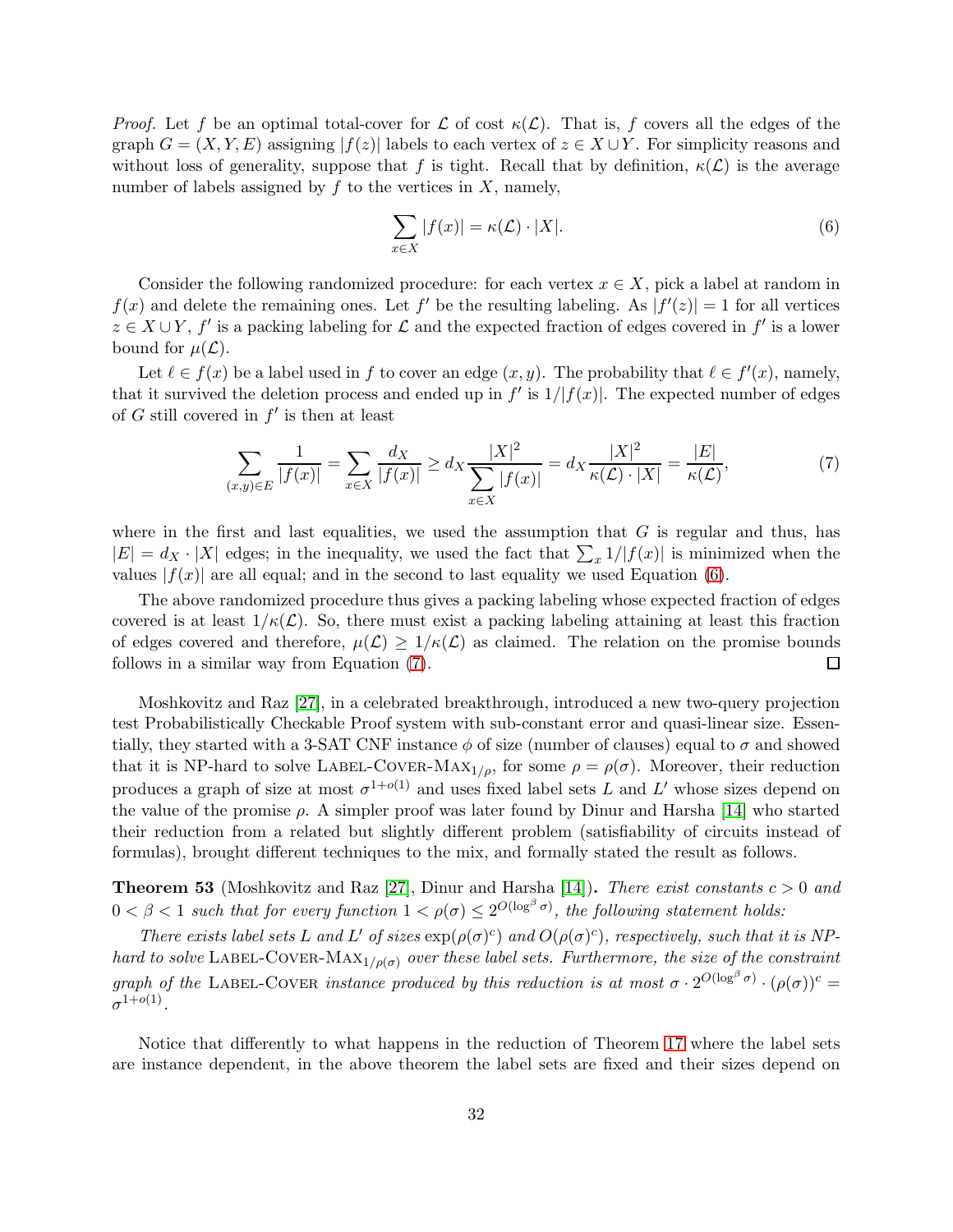the promise value (also called soundness value in this context). Also, the size of label set  $L$  is polynomial if  $1 < \rho(\sigma) \leq \text{polylog}(\sigma)$  and super-polynomial if  $\text{polylog}(\sigma) < \rho(\sigma) \leq 2^{O(\log^{\beta} \sigma)}$ . It is worth mentioning that these differences do not affect our constructions (as they scale up appropriately), but do require changes in the calculations when showing our hardness results.

Using Lemma [52,](#page-30-0) we can apply the above hardness result to the minimization flavor of the LABEL-COVER problem with promise  $\rho(\sigma)$ . While the resulting hardness factor is smaller than the one given by Dinur and Safra [\[15\]](#page-37-7) in Theorem [17,](#page-8-1) the quasi-linear size of the constraint graph (and hence of the instance, as the label sets are fixed) allows the following:

Corollary 54 (Moshkovitz and Raz [\[27\]](#page-38-7)). Assuming the Exponential Time Hypothesis (cf. Con-jecture [49,](#page-29-1) i.e., 3-SAT requires  $exp(\Omega(\sigma))$  time to be solved), quasi-polynomially sized instances of LABEL-COVER-MAX<sub>1/ $\rho(\sigma)$ </sub> and of LABEL-COVER<sub> $\rho(\sigma)$ </sub> cannot be solved in less than  $\exp(\sigma^{1-o(1)})$ time.  $\Box$ 

This can be used to rule out better approximations in sub-exponential time for other problems by further reductions from the LABEL-COVER problem.

<span id="page-32-1"></span>Remark 55. The new hardness result above brings along a new parametrization, which is slightly different from the one given in Remark [18.](#page-8-2) We now have that:  $s = \sigma^{1+o(1)}$  with  $o(1) \approx (\log \log \sigma)^{-\Omega(1)}$ ,  $r = \sigma 2^{O(\log^{\beta} \sigma)} = \sigma^{1+o(1)}, \ m = r\rho(\sigma)^c = \sigma^{1+o(1)}, \ \lambda = O(2^{\rho(\sigma)^c}), \ and \ \lambda' = O(\rho(\sigma)^c).$ 

Let  $\vartheta > 0$  be such that  $c\vartheta \leq 1$  and take  $\rho(\sigma) = \log^{\vartheta} \sigma$ . We then have that

$$
\lambda = O(2^{(\log^{\vartheta} \sigma)^c}) = O(\sigma)
$$
 and  $\lambda' = O((\log^{\vartheta} \sigma)^c) = O(\log \sigma)$ ,

and since  $m \leq \pi \leq m\lambda\lambda'$ , we also have that

$$
2^{O(\log^{\beta} \sigma)} \sigma \log^{c\vartheta} \sigma \leq \pi = O\left(2^{O(\log^{\beta} \sigma)} \sigma^2 \log^2 \sigma\right).
$$

Furthermore, it follows that

<span id="page-32-0"></span>
$$
d = 1 + r\lambda + s\lambda' = \Theta\left(2^{O(\log^{\beta}\sigma)}\sigma^2 + \sigma^{1+o(1)}\log^{c\vartheta}\sigma\right). \tag{8}
$$

Combining all the above, we obtain that as long as the  $(qap)$  amplification device t is polynomial in the number of variables of the canonical pure Horn 3-CNF  $\Phi$ , the construction of  $\Phi$  can still be carried out in polynomial time in this setting.

We are now ready to show a hardness of approximation result for the case when sub-exponential time is allowed. The proof closely follows the one presented for the polynomial time setting.

<span id="page-32-2"></span>Theorem 56. Assuming the ETH, the minimum number of clauses and literals of pure Horn functions in n variables cannot be approximated in  $\exp(n^{\delta})$  time, for some  $\delta \in (0,1)$ , to within factors of  $O(\log^{\vartheta} n)$  for some  $\vartheta > 0$ , even when the input is restricted to 3-CNFs with  $O(n^{1+\varepsilon})$ clauses and  $\varepsilon > 0$  some small constant.

*Proof.* Let  $\mathcal{L}_0$  be a LABEL-COVER promise instances in compliance to Theorem [53](#page-31-2) and let  $\mathcal{L}$  be its refinement. Let d be as in Equation [\(8\)](#page-32-0),  $\Phi$  be the canonical pure Horn 3-CNF formula constructed from  $\mathcal{L}$ , and h be the pure Horn function it defines. Let  $\Upsilon$  be a pure Horn 3-CNF representation of h obtained by some exact clause minimization algorithm when  $\Phi$  is given as input.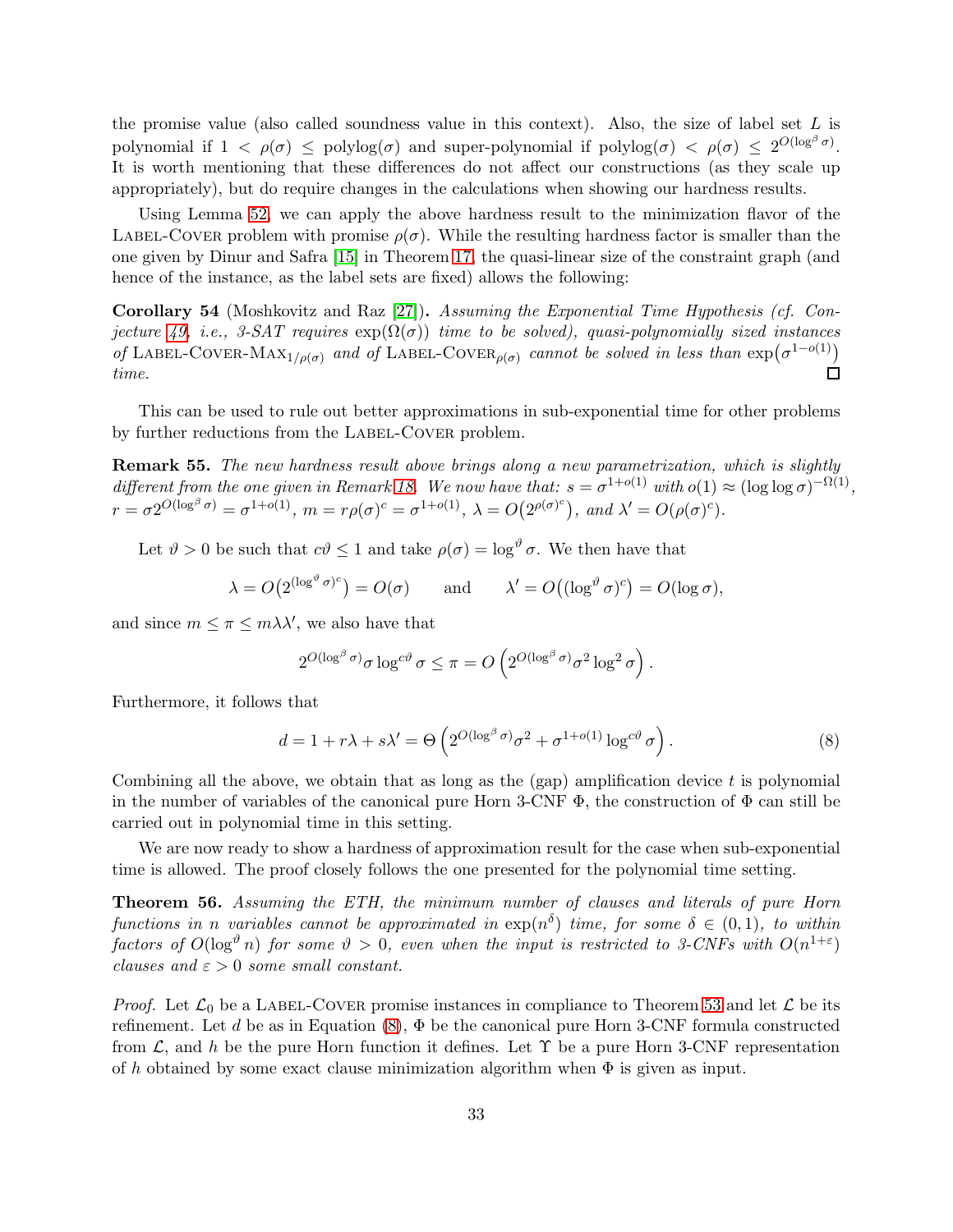For convenience, let  $\rho = \rho(\sigma)$  and  $\zeta = \zeta(\sigma) = r/s = 2^{O(\log^{\beta} \sigma)}/\sigma^{O(1)}$  and recall Notation [15.](#page-8-3) Substituting the quantities established in Lemma [39](#page-23-1) into the bounds given by Corollary [46](#page-28-1) and using and the new parametrization above (cf. Remark [55\)](#page-32-1), we obtain that

$$
|\Upsilon|_c \ge t(\kappa(f)r+s) + \frac{d(\pi + 2m\lambda' + 2m - 1) - 1}{\lambda + \lambda'}
$$
  
 
$$
\ge st(\kappa(f)r/s + 1) + \Omega(\sigma^{1+o(1)}2^{\log^{\tau}\sigma}\log^{2c\vartheta}\sigma)
$$
  
 
$$
\ge st(\kappa(f)\zeta + 1) + \omega(s),
$$

and

$$
|\Upsilon|_c \le t(\kappa(f)r+s) + d(\pi + m^2\lambda' + 4m)
$$
  
\n
$$
\le st(\kappa(f)r/s+1) + O(\sigma^4 2^{\log^{\tau} \sigma} \log^3 \sigma)
$$
  
\n
$$
\le st(\kappa(f)\zeta+1) + o(s^5),
$$

where  $\tau > 0$  is some constant. Similarly, for the number of variables we have that

$$
t \leq |\Upsilon|_v \leq t + dm(\lambda' + 2) + m^2 \lambda'
$$
  
\n
$$
\leq t + O(\sigma^2 2^{\log^{2\tau} \sigma} \log^2 \sigma)
$$
  
\n
$$
\leq t + o(s^3).
$$

Now, choosing  $\varepsilon' > 0$  such that  $t = s^{1/\varepsilon'} = \Omega(s^4)$  and supposing that  $s \to \infty$ , we obtain the asymptotic expressions

$$
|\Upsilon|_c = s^{(1+1/\varepsilon')}\zeta(\sigma)\kappa(f)(1+o(1)) \quad \text{and} \quad |\Upsilon|_v = s^{1/\varepsilon'}(1+o(1)).
$$

Bringing the existing gaps of the LABEL-COVER promise instances into play, we then obtain the following dichotomy

$$
\kappa(\mathcal{L}) = 1 \Longrightarrow |\Upsilon|_c \le s^{(1+1/\varepsilon')} \zeta(\sigma)(1+o(1)),
$$
  

$$
\kappa(\mathcal{L}) \ge \rho(\sigma) \Longrightarrow |\Upsilon|_c \ge s^{(1+1/\varepsilon')} \zeta(\sigma)\rho(\sigma)(1+o(1)),
$$

with  $\rho(\sigma) = \log^{\vartheta} \sigma$  in this case. Let  $n = |\Upsilon|_v$  and let  $\varepsilon = \varepsilon'/(1 + o(1))$ . Relating the number of clauses of  $\Upsilon$  to the number of variables of h, the above dichotomy reads as

$$
\kappa(\mathcal{L}) = 1 \Longrightarrow |\Upsilon|_c \le n^{(1+\varepsilon')} \zeta(n^{\varepsilon})(1+o(1)),
$$
  

$$
\kappa(\mathcal{L}) \ge \rho(\sigma) \Longrightarrow |\Upsilon|_c \ge n^{(1+\varepsilon')} \zeta(n^{\varepsilon})\rho(n^{\varepsilon})(1+o(1)),
$$

giving a hardness of approximation factor of  $\rho(n^{\varepsilon})$  for the pure Horn 3-CNF clause minimization problem (cf. Theorem [53\)](#page-31-2). As  $\varepsilon^{\vartheta}$  is a constant, it follows that the gap

$$
\rho(n^{\varepsilon}) = \log^{\vartheta} n^{\varepsilon} = O(\log^{\vartheta} n).
$$

Also, the number of clauses  $n^{(1+\varepsilon')}\zeta(n^{\varepsilon}) \leq n^{1+2\varepsilon'}.$ 

To conclude the clause minimization part, observe that sub-exponential time in  $\sigma$ , namely,  $2^{o(\sigma)}$  is equivalent to  $2^{o(n^{1/4-o(1)})}$  time in n and since  $|\Upsilon|_c = O(n^{1+2\varepsilon'})$ , the time bound follows for  $\delta < (1-2\varepsilon')/4.$ 

Regarding literal minimization, the structure of  $\Phi$  implies its numbers of clauses and literals differ by only a constant (cf. Section [5\)](#page-19-0) and therefore, similar results hold in this case as well.  $\Box$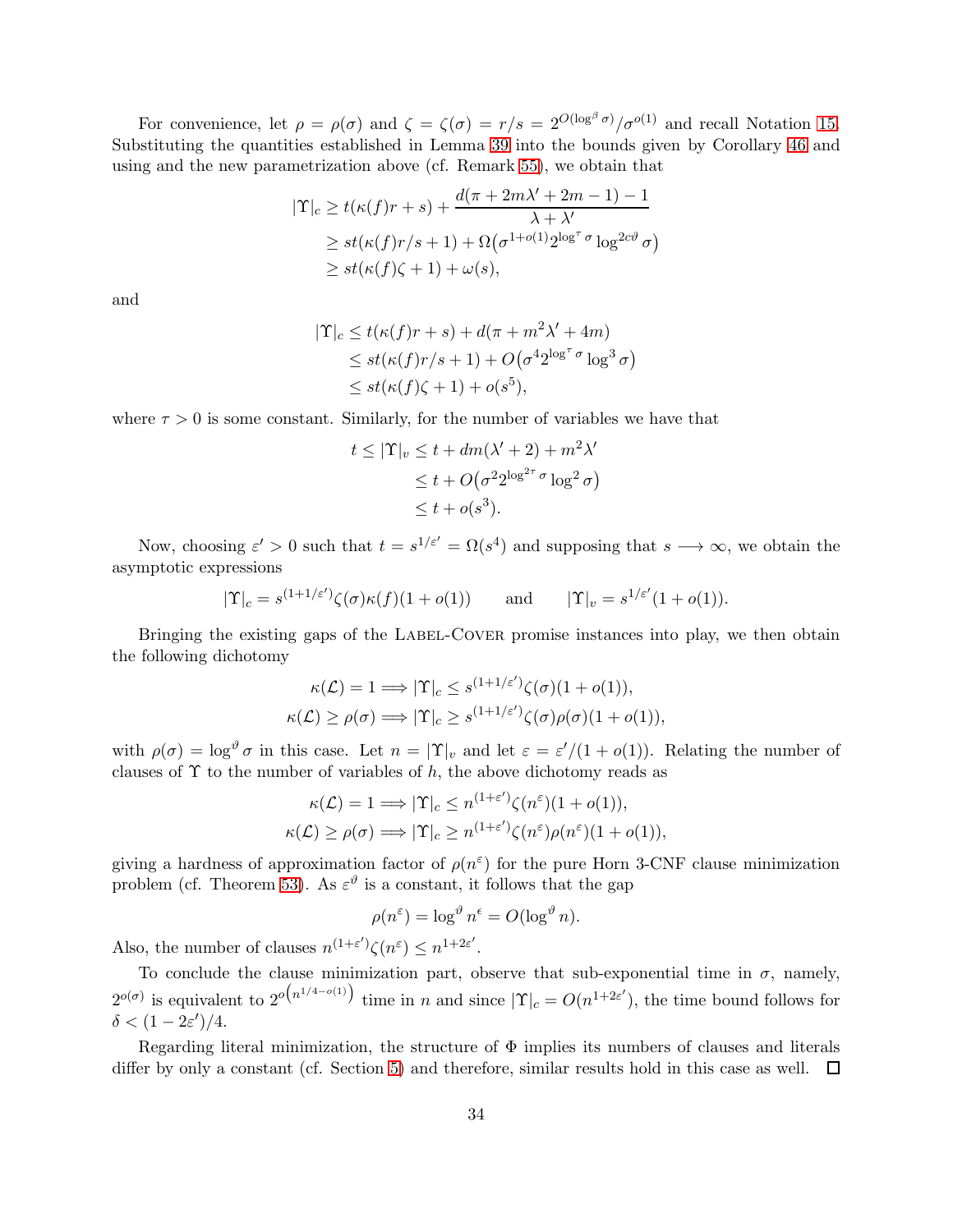A natural next step consists in trying to push the hardness of approximation factor further by allowing super-polynomially sized constructions, that is, canonical formulae  $\Phi$  whose number of clauses is super-polynomial in  $\sigma$ .

So let  $b > 1$  be such that  $\alpha = bc > 1$  and take  $\rho(\sigma) = \log^{\alpha} \sigma$ . We then have that

$$
\lambda = O(2^{\log^{\alpha} \sigma}) = O(\sigma^{\log^{\alpha-1} \sigma})
$$
 and  $\lambda' = O(\log^{\alpha} \sigma)$ .

Also, we have that

$$
\pi = O\Big(2^{\log^{\alpha} \sigma + O(\log^{\beta} \sigma)}\sigma \log^{\alpha} \sigma\Big),\,
$$

and that we should choose the value of the parameter d such that

$$
d = \Theta\left(\sigma 2^{\log^{\alpha} \sigma + O(\log^{\beta} \sigma)}\right).
$$

Notice the above values imply that  $\Phi$  is now super-polynomially sized in  $\sigma$ .

Following the steps of the proof of Theorem [56,](#page-32-2) we obtain that

$$
\omega(s^2) \le |\Upsilon'|_c - t(\kappa(f)r + s) \le o\left(\sigma^{4 + \log^{\alpha - 1} \sigma}\right)
$$

and that

$$
t \leq |\Upsilon'|_v \leq t + o\left(\sigma^{3 + \log^{\alpha - 1} \sigma}\right).
$$

Now, choosing  $t = (8\sigma)^{\log^{\alpha-1} 8\sigma}$  gives a hardness of approximation factor for pure Horn clause minimization equal to  $\rho(\sigma)$ . Writing  $\sigma$  as a function of n, we obtain that  $\sigma = (2^{\log^{1/\alpha} n})/8$  and hence, a hardness of approximation factor

$$
\rho(n) = \log^{\alpha} \left( \frac{2^{\sqrt[n]{\log n}}}{8} \right) = \left( \sqrt[n]{\log n} - 3 \right)^{\alpha} = O(\log n).
$$

As  $|\Upsilon'|_c = O(n^2)$ , sub-exponential time  $2^{o(\sigma)}$  means

$$
\mu(n) := 2^{o\left(\left(2^{\sqrt[{\log n}}/8\right)^{1/2}\right)} = o\left(2^{n^{1/(\log \log n)^C}}\right)
$$

time, for any (possibly large) constant  $C \geq 1$ . We then just proved the following theorem.

<span id="page-34-0"></span>Theorem 57. Assuming the ETH, the minimum number of clauses and literals of pure Horn functions in n variables cannot be approximated in  $\mu(n)$  time to within factors of  $O(\log n)$ , even when the input is restricted to 3-CNFs with  $O(n^2)$  clauses.

Pushing the approach further, if we take  $\rho(\sigma) = 2^{O(\log^{\beta} \sigma)}$  for some  $0 < \beta < 1$ , we have that

$$
\lambda = 2^{2^{O(\log^{\beta} \sigma)}} \quad \text{and} \quad \lambda' = 2^{O(\log^{\beta} \sigma)},
$$

that  $m = \sigma 2^{O(\log^{\beta} \sigma)}$ , and that

$$
\pi = d = \sigma 2^{O(\log^{\beta} \sigma)} 2^{2^{O(\log^{\beta} \sigma)}}
$$

,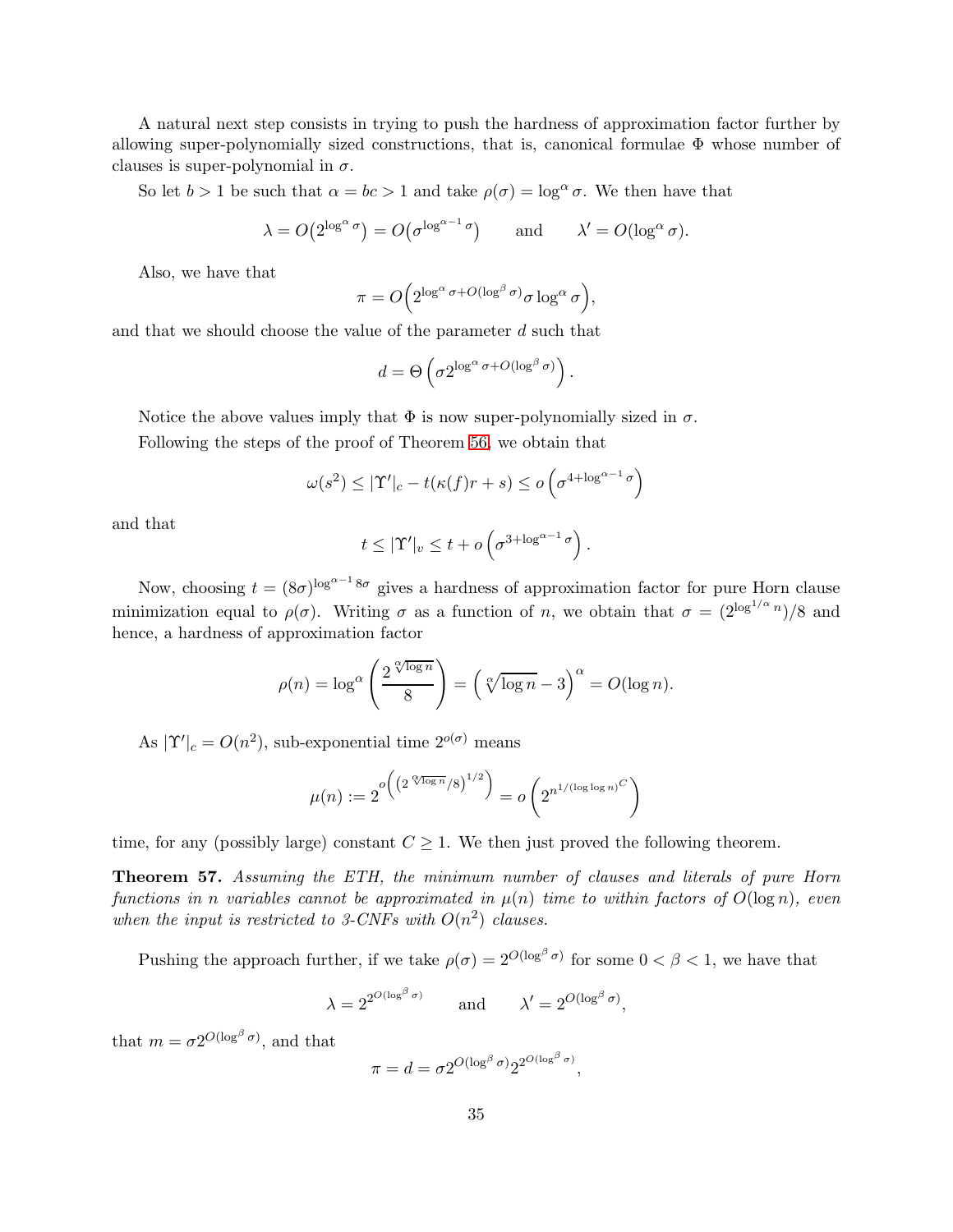implying that  $\Phi$  is now sub-exponentially sized in  $\sigma$ . We then have that

$$
\Omega\Big(2^{2^{O(\log^\beta\sigma)}}\Big)\leq \frac{|\Upsilon'|_c-t(\kappa(f)r+s)}{\sigma^2}\leq O\Big(\sigma 2^{2^{O(\log^\beta\sigma)}}\Big)
$$

and that

$$
t \leq |\Upsilon'|_v \leq t + O\Big(\sigma^2 2^{2^{O(\log^\beta \sigma)}}\Big).
$$

Now, letting  $n := |\Upsilon'|_v = t = 2^{2^{1+\gamma \log^{\beta} \sigma}}$ , for some constant  $\gamma$ , it gives

$$
\sigma = 2^{\left(\frac{1}{\gamma}\log\frac{\log n}{2}\right)^{1/\beta}}
$$

and a hardness of approximation factor  $\rho(n) = (\log n)/2$ , i.e., a similar  $O(\log n)$  hardness factor under far more stringent time constraints. This last result is then rendered obsolete by Theorems [47](#page-29-2) and [57.](#page-34-0)

# <span id="page-35-0"></span>7 Conclusion

In the last three sections, we showed improved hardness of approximation results for the problems of determining the minimum number of clauses and the minimum number of literals in prime pure Horn CNF and 3-CNF representations of pure Horn functions. In the polynomial time setting, we obtained a hardness of approximation factor of  $2^{\log^{1-o(1)} n}$  and when sub-exponential computational time is available, we showed a factor of  $O(\log^{\beta} n)$ , where  $\beta > 0$  is some small constant and n is the number of variables of the pure Horn function. All these results hold even when the input CNF or 3-CNF formula is nearly linear, namely, when its size is  $O(n^{1+\epsilon})$  for some small constant  $\epsilon > 0$ . We also managed to obtain a factor of  $O(\log n)$  under more stringent, albeit sub-exponential, time constraints even when the input formula has size  $O(n^2)$ . In the polynomial time setting, our results are conditional on the  $P \neq NP$  hypothesis, and are conditional on the Exponential Time Hypothesis (ETH) in the sub-exponential time scenario.

A natural question at this point concerns the tightness of our results. As mentioned in the introduction, Hammer and Kogan  $[21]$  showed that for a pure Horn function in n variables, it is possible to approximate the minimum number of clauses and the minimum number of literals of a prime pure Horn CNF formula representing it to within factors of  $n-1$  and  $\binom{n}{2}$  $n_2$ , respectively.

Our results then leave a sub-exponential gap in the polynomial time setting, and we are not aware of the existence of any sub-exponential time approximation algorithm for those problems. Naturally, narrowing or closing these gaps is highly desirable. One direction consists in designing new approximation algorithms with improved approximation guarantees. This does not seem to be an easy task to accomplish, nevertheless.

Another direction consists in further strengthening our hardness results. Replacing our constructions by smaller (e.g. quasi-linear) ones will allow us to extend our sub-exponential hardness result to the scenario where  $\exp(o(n))$  computational time is available — recall that our result is valid for  $\exp(n^{\delta})$  time, for some constant  $0 < \delta < 1$ , and that we conjecture that no constant approximation factor is possible in the  $exp(o(n))$  time scenario. Besides barely improving the constants in our polynomial time proofs, we believe this option has little, if anything else, to offer.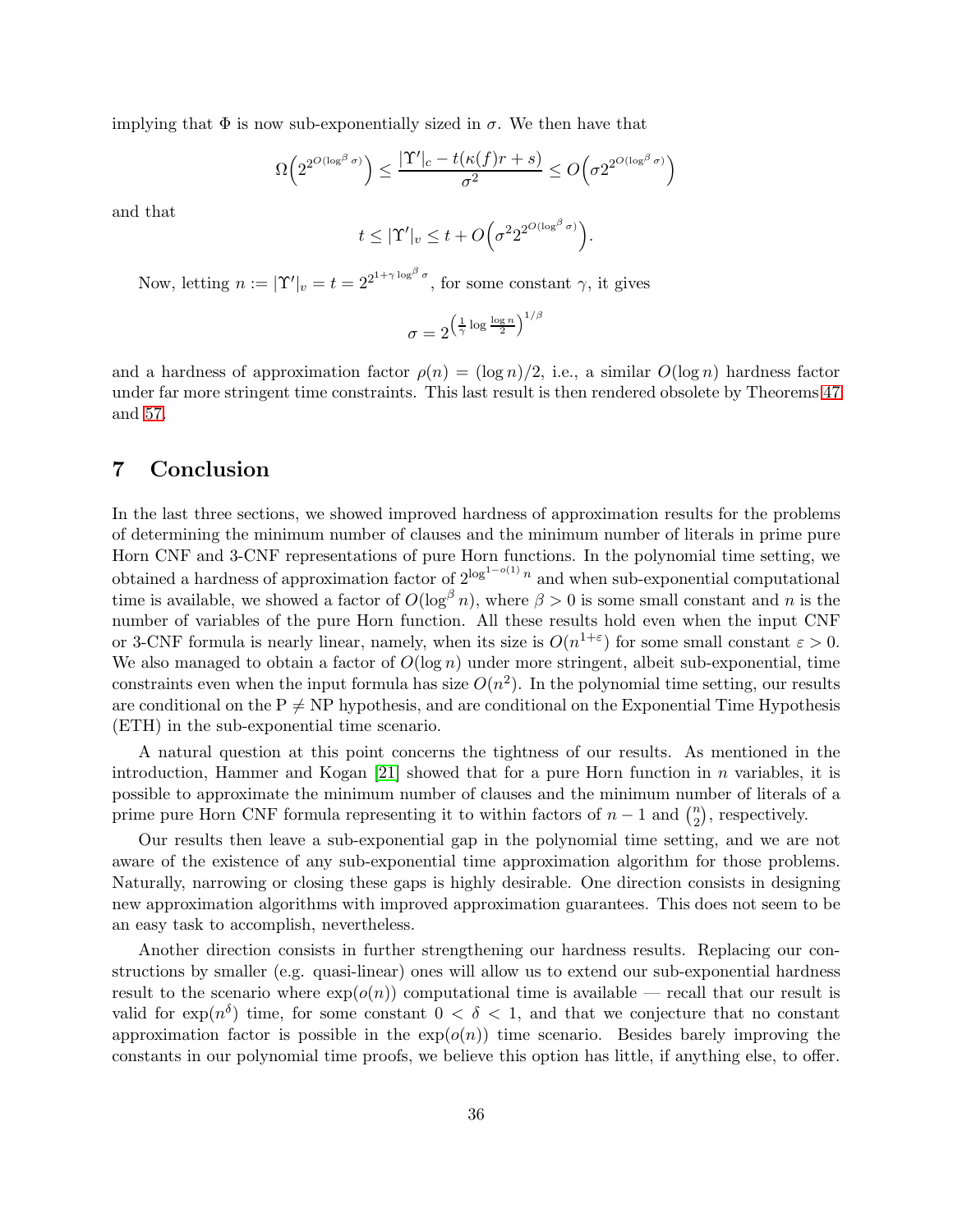Improvements on two-query projection test, sub-constant error Probabilistically Checkable Proof (PCP) systems (cf. Arora and Safra [\[5\]](#page-36-5), Dinur and Safra [\[15\]](#page-37-7), Moshkovitz and Raz [\[27\]](#page-38-7), and Dinur and Harsha  $[14]$ ) might lead to larger gaps for the LABEL-COVER (as a promise) problem, and as long as the LABEL-COVER instances are polynomially sized, our constructions would immediately imply larger hardness of approximation results for those problem. Moreover, improvements on LABEL-COVER might also allow one to obtain hardness results when super-polynomial time is allowed, a case we left untreated.

As a third possibility, notice that it might be possible to start from a different (promise) problem and provide different constructions and different proofs. At the moment, it is not clear how to pursue this venue. However, we conjecture that it is possible to improve the hardness of approximation factor for clause and literal minimization of a Horn function in n variables to at least  $O(n^{\epsilon})$ , for some small  $\varepsilon > 0$ . This conjecture concerns the polynomial time setting. In favor of it, we point out the fact that Umans [\[28\]](#page-38-8) showed that for general Boolean functions, the decision versions of clause and literal minimization problems are  $\Sigma_2^p$ -complete (namely, NP<sup>NP</sup>-complete) and that it is  $\Sigma_2^p$ <sup>p</sup>-hard to approximate such quantities to within factors of  $N^{\varepsilon}$ , where N is the size of the input (a low-degree polynomial in the number of variables of the function in question) and  $\varepsilon > 0$  is some small constant.

Acknowledgements. We would like to thank O. Cepek and P. Kučera for some discussions held during an early stage of development of these results, and three anonymous referees for suggestions that improved the overall readability of this paper.

# <span id="page-36-0"></span>References

- <span id="page-36-3"></span>[1] Arora, S., Barak, B.: Computational Complexity: A modern approach. Cambridge University Press, 2009, xxiv+579. ISBN: 978-0-521-42426-4
- [2] Arora, S., Babai, L., Stern, J., Sweedyk, Z.: The hardness of approximate optima in lattices, codes, and systems of linear equations. J. Comput. System Sci. 54(2, part 2), 317–331 (1997). DOI 10.1006/jcss.1997.1472.
- <span id="page-36-6"></span>[3] Arora, S., Lund, C.: Hardness of approximations. in Approximation Algorithms for NP-Hard Problems, D. Hochbaum, ed., PWS Publishing, Boston (1996)
- <span id="page-36-4"></span>[4] Arora, S., Lund, C., Motwani, R., Sudan, M., Szegedy, M.: Proof verification and the hardness of approximation problems. J. ACM 45(3), 501–555 (1998). DOI 10.1145/278298.278306.
- <span id="page-36-5"></span><span id="page-36-1"></span>[5] Arora, S., Safra, S.: Probabilistic checking of proofs: a new characterization of NP. J. ACM 45(1), 70–122 (1998). DOI 10.1145/273865.273901.
- [6] Ausiello, G., D'Atri, A., Sacc`a, D.: Minimal representation of directed hypergraphs. SIAM J. Comput. 15(2), 418–431 (1986). DOI 10.1137/0215029.
- <span id="page-36-2"></span>[7] Bhattacharya, A., DasGupta, B., Mubayi, D., Turán, G.: On approximate Horn formula minimization. In: S. Abramsky, C. Gavoille, C. Kirchner, F.M. auf der Heide, P.G. Spirakis (eds.) ICALP (1), Lecture Notes in Computer Science, vol. 6198, pp. 438–450. Springer (2010)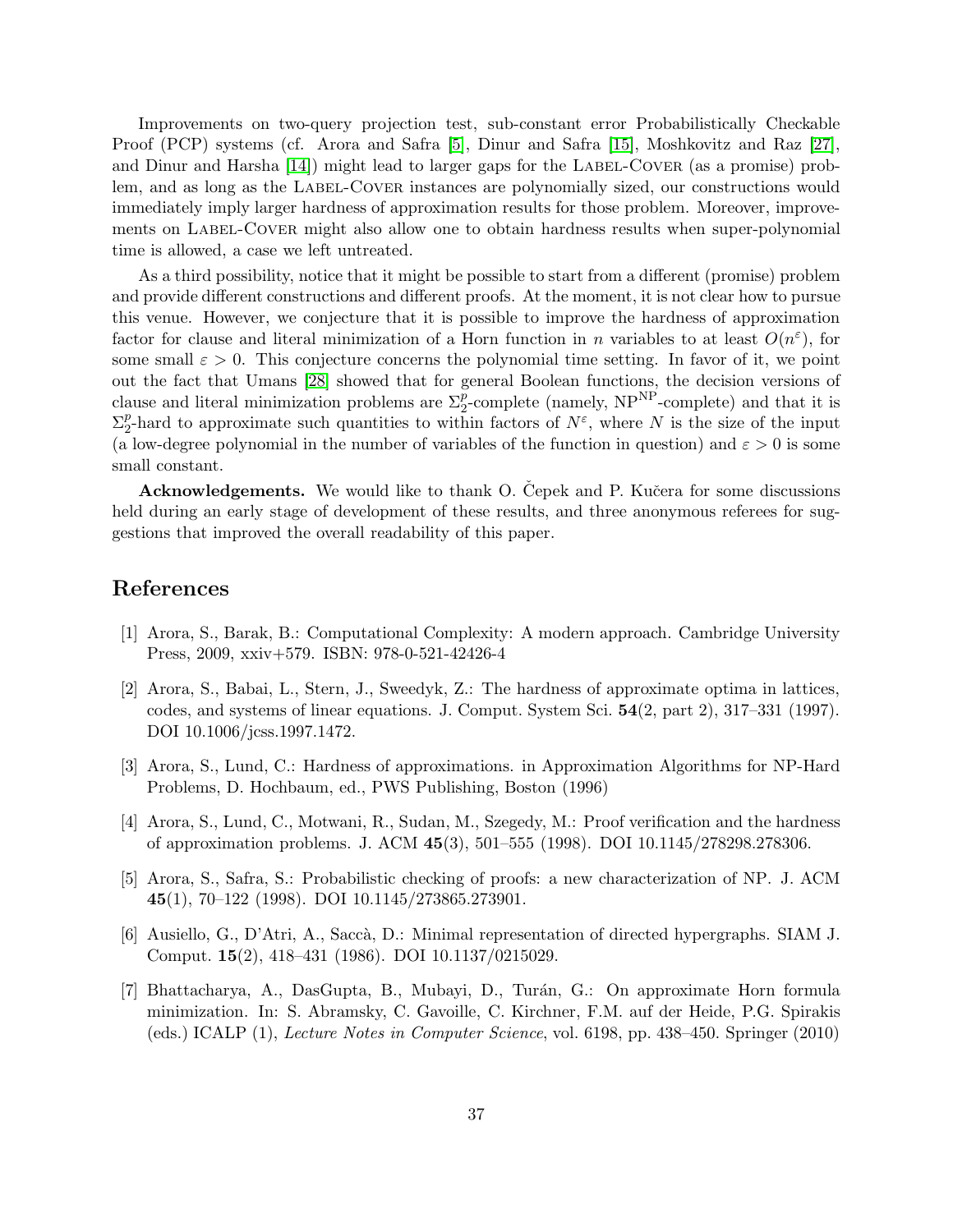- <span id="page-37-6"></span><span id="page-37-3"></span>[8] Boros, E., Cepek, O., Kučera, P.: A decomposition method for CNF minimality proofs. Theor. Comput. Sci. 510: 111-126 (2013) DOI 10.1016/j.tcs.2013.09.016
- [9] Boros, E., Čepek, O., Kogan, A., Kučera, P.: Exclusive and essential sets of implicates of Boolean functions. Discrete Appl. Math. 158(2), 81–96 (2010). DOI 10.1016/j.dam.2009.08. 012.
- <span id="page-37-9"></span>[10] Boros, E., Gruber, A.: Hardness results for approximate pure Horn CNF formulae minimization. In: International Symposium on Artificial Intelligence and Mathematics (ISAIM 2012), Fort Lauderdale, Florida, USA, January 9-11 (2012)
- <span id="page-37-0"></span>[11] Cook, S.A.: The Complexity of Theorem-Proving Procedures. Proceedings of the 3rd Annual ACM Symposium on Theory of Computing (STOC), May 3-5, 1971, pp. 151-158, Shaker Heights, Ohio, USA DOI 10.1145/800157.805047
- <span id="page-37-5"></span>[12] Crama, Y., Hammer, P.L. (eds.): Boolean Functions: Theory, Algorithms, and Applications, Encyclopedia of Mathematics and its Applications, vol. 142. Cambridge University Press, Cambridge (2011)
- <span id="page-37-11"></span>[13] Cormen, Thomas H. and Leiserson, Charles E. and Rivest, Ronald L. and Stein, Clifford: Introduction to algorithms, third edition, MIT Press, Cambridge, MA, 2009, pp. xx+1292, ISBN 978-0-262-03384-8.
- <span id="page-37-8"></span><span id="page-37-7"></span>[14] Dinur, I., Harsha, P.: Composition of low-error 2-query PCPs using decodable PCPs. SIAM J. Comput. 42(6), 2452-2486 (2013). DOI 10.1137/100788161
- [15] Dinur, I., Safra, S.: On the hardness of approximating label-cover. Inform. Process. Lett. 89(5), 247–254 (2004). DOI 10.1016/j.ipl.2003.11.007.
- <span id="page-37-2"></span>[16] Dowling, W.F., Gallier, J.H.: Linear-time algorithms for testing the satisfiability of propositional Horn formulae. J. Log. Program. 1(3), 267–284 (1984). DOI 10.1016/0743-1066(84) 90014-1.
- <span id="page-37-12"></span>[17] Feige, U., Goldwasser, S., Lovász, L., Safra, S., Szegedy, M.: Interactive proofs and the hardness of approximating cliques. J. ACM 43(2), 268–292 (1996). DOI 10.1145/226643. 226652.
- <span id="page-37-13"></span>[18] Feige, U., Lov´asz, L.: Two-prover one-round proof systems: Their power and their problems (extended abstract). In: STOC, pp. 733–744. ACM (1992)
- <span id="page-37-1"></span>[19] Garey, M.R., Johnson, D.S.: Computers and intractability. W. H. Freeman and Co., San Francisco, Calif. (1979). A guide to the theory of NP-completeness, A Series of Books in the Mathematical Sciences
- <span id="page-37-10"></span>[20] Hammer, P.L., Kogan, A.: Horn functions and their DNFs. Inf. Process. Lett. 44(1), 23–29 (1992). DOI 10.1016/0020-0190(92)90250-Y.
- <span id="page-37-4"></span>[21] Hammer, P.L., Kogan, A.: Optimal compression of propositional Horn knowledge bases: complexity and approximation. Artificial Intelligence  $64(1)$ , 131–145 (1993). DOI 10.1016/ 0004-3702(93)90062-G.